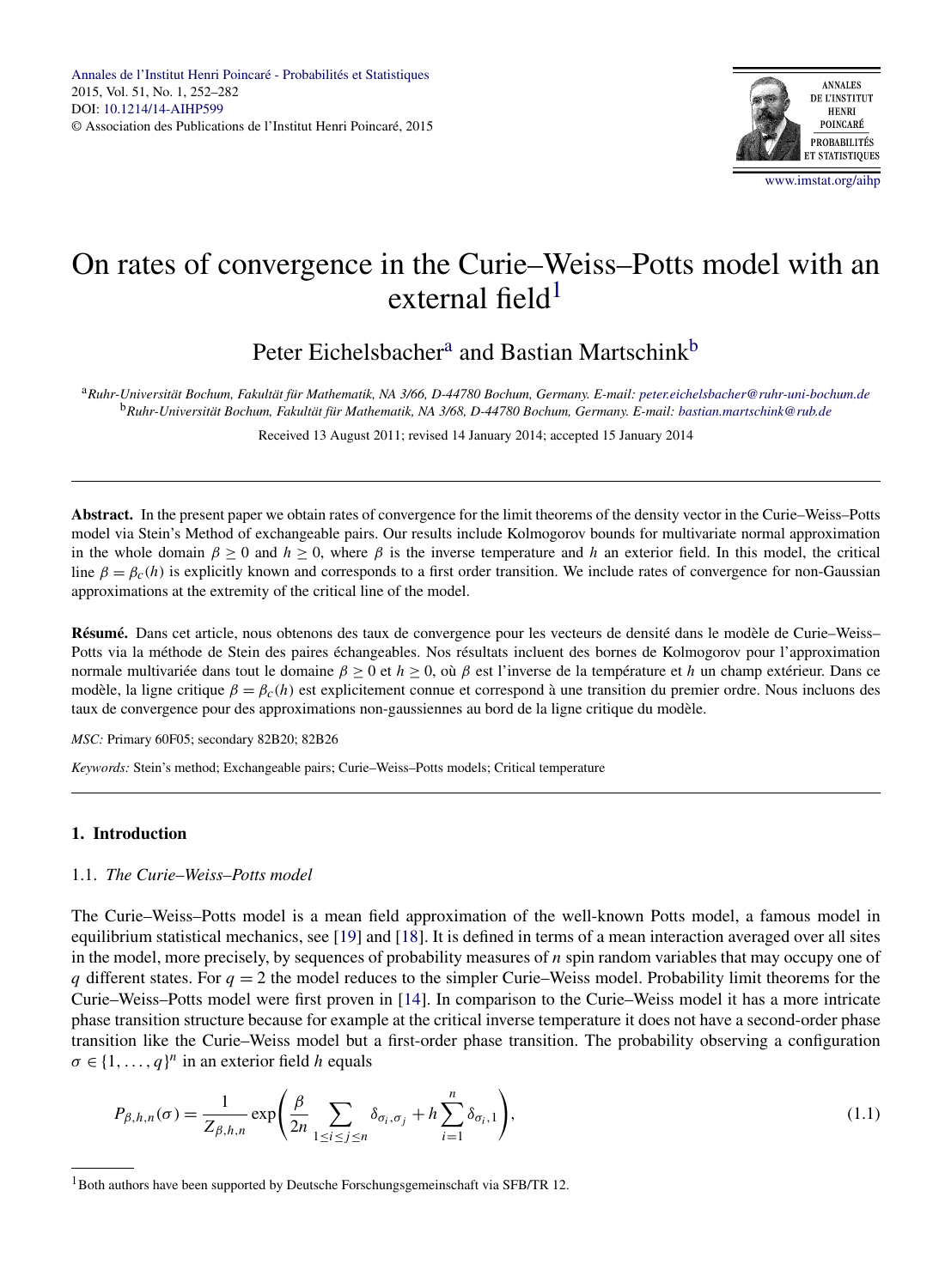<span id="page-1-0"></span>where  $\delta$  is the Kronecker symbol,  $\beta := T^{-1}$  is the inverse temperature and  $Z_{\beta,h,n}$  is the normalization constant known as the partition function. More precisely

$$
Z_{\beta,h,n} = \sum_{\sigma \in \{1,\ldots,q\}^n} \exp\left(\frac{\beta}{2n} \sum_{1 \leq i \leq j \leq n} \delta_{\sigma_i,\sigma_j} + h \sum_{i=1}^n \delta_{\sigma_i,1}\right).
$$

For *β* small, the spin random variables are weakly dependent while for *β* large they are strongly dependent. It was shown in [\[28\]](#page-30-0) that at  $h = 0$  the model undergoes a phase transition at the critical inverse temperature

$$
\beta_c = \begin{cases} q, & \text{if } q \le 2, \\ 2\frac{q-1}{q-2}\log(q-1), & \text{if } q > 2; \end{cases}
$$
\n(1.2)

and that this transition is first order if  $q > 2$ . Our interest is in the limit distribution of the empirical vector of the spin variables

$$
N = (N_1, ..., N_q) = \left(\sum_{i=1}^n \delta_{\sigma_i, 1}, ..., \sum_{i=1}^n \delta_{\sigma_i, q}\right),
$$
\n(1.3)

which counts the number of spins of each colour for a configuration  $\sigma$ . Note that the normalized empirical vector  $L_n := N/n$  belongs to the set of probability vectors

$$
\mathcal{H} = \{x \in \mathbb{R}^q \colon x_1 + \dots + x_q = 1 \text{ and } x_i \ge 0, \forall i\}.
$$
\n
$$
(1.4)
$$

For  $q > 2$  and  $\beta < \beta_c$ ,  $L_n$  satisfies the law of large numbers  $P_{\beta,0,n}(L_n \in dv) \Rightarrow \delta_{\nu_0}(dv)$  as  $n \to \infty$ , where  $\nu_0 =$  $(1/q, \ldots, 1/q) \in \mathbb{R}^q$ . For  $\beta > \beta_c$  the law of large numbers breaks down and is replaced by the limit  $P_{\beta,0,n}(L_n \in \mathbb{R}^q)$  $d\nu$ )  $\Rightarrow \frac{1}{q} \sum_{i=1}^{q} \delta_{\nu_i(\beta)}(d\nu)$ , where  $\{\nu_i(\beta), i = 1, \ldots, q\}$  are *q* distinct probability vectors in  $\mathbb{R}^q$ , distinct from  $\nu_0$ . The *first-order phase transition* is the fact that for  $i = 1, ..., q$  one has  $\lim_{\beta \to \beta_c^+} v_i(\beta) \neq v_0$ , see [\[14\]](#page-30-0). The case of *non-zero* external field  $h \neq 0$  was considered in [\[3\]](#page-29-0) and it turned out that the first-order phase transition remains on a critical line. The line was computed explicitly in [\[4\]](#page-29-0), see [\(1.5\)](#page-2-0).

In the present work we obtain certain known probabilistic limit theorems for the Curie–Weiss–Potts model, especially for the empirical vector of the spin variables *N*, *but at the same time* we present rates of convergence for all the limit theorems. We consider the fluctuations of the empirical vector *N* around its typical value outside the critical line and we describe the fluctuations and rates of convergence at an extremity of the critical line. This extends previous results on the Curie–Weiss–Potts model with no external field [\[14\]](#page-30-0) as well as with external field [\[16\]](#page-30-0). The method of proof will be an application of Stein's method of so called exchangeable pairs in the case of multivariate normal approximation as well as the application of Stein's method in the case of non-Gaussian approximation. It might have been possible to obtain our results using the methods in [\[14\]](#page-30-0) and [\[16\]](#page-30-0), using detailed analysis of the Hubbard– Stratonovich transform or applying Stirling's formula to the point probabilities, presumably which takes considerably more work than the convergence result alone.

We turn to the description of the set of canonical equilibrium macro-states of the Curie–Weiss–Potts model, appealing the theory of large deviations. Sanov's theorem states that with respect to the product measures  $P_n(\omega) = 1/q^n$ for  $\omega \in \{1, \ldots, q\}^n$  the empirical vectors  $L_n$  satisfy a large deviations principle (LDP) on H with speed *n* and rate function given by the relative entropy  $I(x) = \sum_{i=1}^{q} x_i \log(qx_i)$ ,  $x \in \mathcal{H}$ . We use the formal notation  $P_n(L_n \in dx) \approx$  $\exp(-nI(x))$  (for a precise definition see [\[10\]](#page-29-0)). The LDP for  $L_n$  with respect to  $P_{\beta,h,n}$  can be proven as in [\[12\]](#page-30-0). Let

$$
f_{\beta,h}(x) = \sum_{i=1}^{q} x_i \log(q x_i) - \frac{\beta}{2} \sum_{i=1}^{q} x_i^2 - h x_1, \quad x \in \mathcal{H}.
$$

Then  $P_{\beta,h,n}(L_n \in dx) \approx \exp(-n J_{\beta,h}(x))$  with

$$
J_{\beta,h}(x) := f_{\beta,h}(x) - \inf_{x \in \mathcal{H}} f_{\beta,h}(x),
$$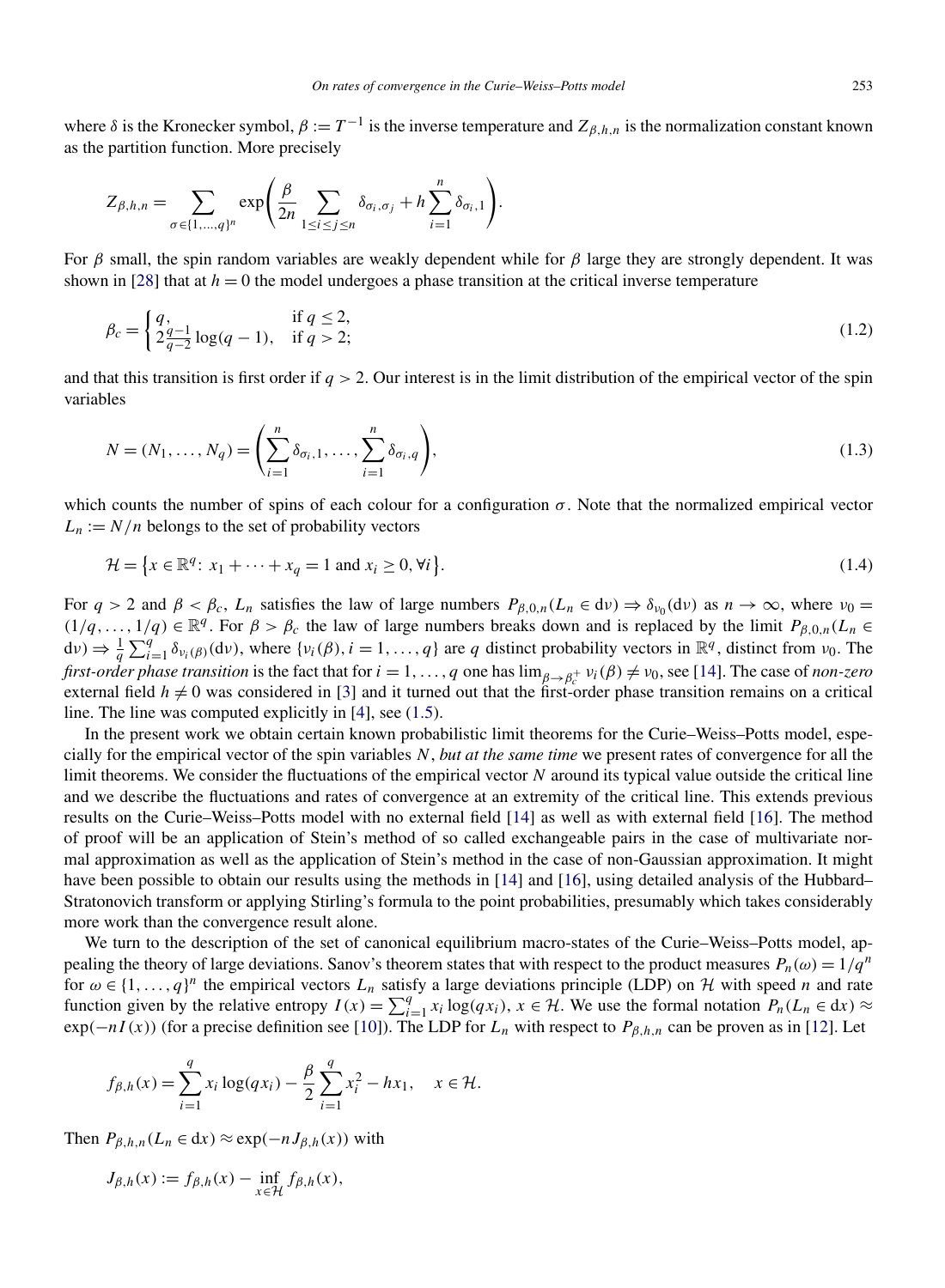<span id="page-2-0"></span>see also [\[9\]](#page-29-0). Now if  $J_{\beta,h}(v) > 0$ , then *v* has an exponentially small probability of being observed. Hence the corresponding set of canonical equilibrium macro-states are naturally defined by

 $\mathcal{E}_{\beta,h} := \{ v \in \mathcal{H} : v \text{ minimizes } f_{\beta,h}(v) \}.$ 

In the case  $h = 0$  and  $q > 2$ , it is known since [\[28\]](#page-30-0) (for a detailed proof see [\[9, Theorem 3.1\]](#page-29-0)) that  $\mathcal{E}_{\beta,0}$  consists of one element for any  $0 < \beta < \beta_c$ , where  $\beta_c$  is the critical inverse temperature given in [\(1.2\)](#page-1-0). For any  $\beta > \beta_c$ , the set consists of *q* elements and at  $\beta_c$  it consists of  $q + 1$  elements. In the case with an external field  $h \ge 0$  the global minimizers of *fβ,h* can be described as follows. In [\[4\]](#page-29-0) the following *critical line* was computed.

$$
h_T := \left\{ (\beta, h) : 0 \le h < h_0 \text{ and } h = \log(q - 1) - \beta \frac{q - 2}{2(q - 1)} \right\},\tag{1.5}
$$

with extremities  $(\beta_c, 0)$  and  $(\beta_0, h_0)$ , where

$$
\beta_0 = 4 \frac{q-1}{q}
$$
 and  $h_0 = \log(q-1) - 2 \frac{q-2}{q}$ 

 $((\beta_0, h_0)$  were already determined in [\[3\]](#page-29-0)). Now consider the parametrization

$$
x_z := \left(\frac{1+z}{2}, \frac{1-z}{2(q-1)}, \dots, \frac{1-z}{2(q-1)}\right), \quad z \in [-1, 1].
$$

Depending on the parameters  $(\beta, h)$  the function  $f_{\beta,h}$  presents one or several global minimizers. The following statement summarizes the results of [\[28\]](#page-30-0), [\[9\]](#page-29-0) in the case  $h = 0$  and of [\[4\]](#page-29-0) for  $h > 0$ .

### **Theorem 1.1.** *Let*  $\beta, h \geq 0$ .

- (1) If  $h > 0$  and  $(\beta, h) \notin h_T$ , the function  $f_{\beta,h}$  has a unique global minimum point in H. This minimizer is analytic *in*  $\beta$  *and h outside of*  $h_T \cup \{(\beta_0, h_0)\}.$
- (2) If  $h > 0$  and  $(\beta, h) \in h_T$ , the function  $f_{\beta,h}$  has two global minimum points in H. More precisely, for any  $z \in$  $(0, (q-2)/q)$ , *the two global minimum points of*  $f_{\beta_z, h_z}$  *at*

$$
\beta_z = 2\frac{q-1}{zq} \log\left(\frac{1+z}{1-z}\right)
$$
 and  $h_z = \log(q-1) - \frac{q-2}{2(q-1)}\beta_z$ 

*are the points*  $x_{+z}$ .

- (3) If  $h = 0$  and  $\beta < \beta_c$ , the unique global minimum point of  $f_{\beta,0}$  is  $(1/q, \ldots, 1/q)$ .
- (4) If  $h = 0$  and  $\beta > \beta_c$ , there are q global minimum points of  $f_{\beta,0}$ , which all equal  $x_z$  up to a permutation of the *coordinates for some*  $z \in ((q - 2)/q, 1)$ .
- (5) If  $h = 0$  and  $\beta = \beta_c$ , there are  $q + 1$  global minimum points of  $f_{\beta,0}$ : the symmetric one  $(1/q, \ldots, 1/q)$  together *with the permutations of*

$$
\left(\frac{q-1}{q},\frac{1}{q(q-1)},\ldots,\frac{1}{q(q-1)}\right).
$$

Interesting enough, the very first results on probabilistic limit theorems ([\[13\]](#page-30-0) for the Curie–Weiss model and [\[14\]](#page-30-0) for the Curie–Weiss–Potts model) used the structure of the global minimum points of another function *Gβ,h*. For *β >* 0 and *h* real the global minimum points of *fβ,h* coincide with the global minimum points of the function

$$
G_{\beta,h}(u) := \frac{1}{2}\beta \langle u, u \rangle - \log \left( \sum_{i=1}^q \exp(\beta u_i + h\delta_{i,1}) \right), \quad u \in \mathbb{R}^q
$$
 (1.6)

(for a proof see [\[15, Theorem B.1\]](#page-30-0); or apply a general result on minimum points of certain functions related by convex duality, [\[9, Theorem A.1\]](#page-29-0), see also [\[27\]](#page-30-0)). Hence we know that all statements of Theorem 1.1 hold true for  $G_{\beta,h}$ .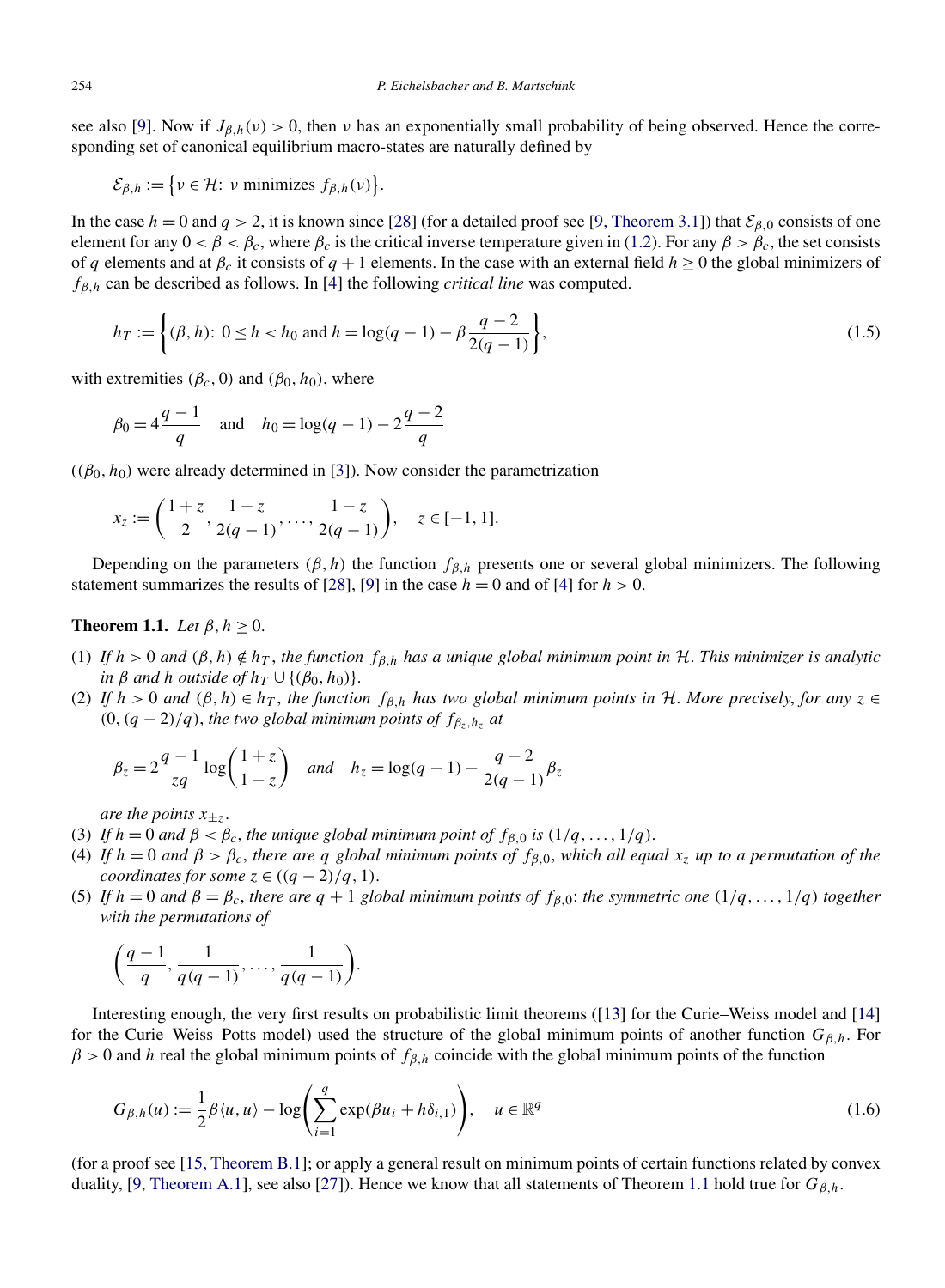<span id="page-3-0"></span>**Corollary 1.2.** *The statements in Theorem* [1.1](#page-2-0) *for the global minimum points of*  $f_{\beta,h}$  *hold true one to one for*  $G_{\beta,h}$ , *defined in* [\(1.6\)](#page-2-0).

The main reason to consider  $G_{\beta,h}$  instead of  $f_{\beta,h}$  is the usefulness of a representation of the distribution of  $L_n$ in terms of *Gβ,h*, called *Hubbard–Stratonovich transform* (see [\[14, Lemma 3.2\]](#page-30-0) and the proof of Lemma [3.5](#page-14-0) in this paper). Applying Stein's method we will also *meet* the function *Gβ,h* and the limit theorems and the proof of certain rates of convergence depend on the location of the global minimum points of  $G_{\beta,h}$ . For  $h > 0$  only  $f_{\beta,h}$  and its minimizers were completely characterized in the literature, see Theorem [1.1.](#page-2-0)

#### 1.2. *Statement of the results*

Let us fix some notation. From now on we will write random vectors in  $\mathbb{R}^d$  in the form  $w = (w_1, \ldots, w_d)^t$ , where *w<sub>i</sub>* are R-valued variables for  $i = 1, \ldots, d$ . If a matrix  $\Sigma$  is symmetric, nonnegative definite, we denote by  $\Sigma^{1/2}$  the unique symmetric, nonnegative definite square root of *Σ*. Id denotes the identity matrix and from now on *Z* will denote a random vector having standard multivariate normal distribution. The expectation with respect to the measure  $P_{\beta,h,n}$  will be denoted by  $\mathbb{E} := \mathbb{E}_{P_{\beta,h,n}}$ .

Let  $q > 2$  for the whole paper. We first consider the issue of the fluctuations of the empirical vector *N* defined in [\(1.3\)](#page-1-0) around its typical value. The case of the Curie–Weiss model ( $q = 2$ ) was considered in [\[23\]](#page-30-0) and [\[13\]](#page-30-0) and a Berry–Esseen bound was proved in [\[11\]](#page-29-0) and independently in [\[7\]](#page-29-0). The Curie–Weiss–Potts model was treated in [\[14\]](#page-30-0) and for non-zero external field in [\[16, Theorem 3.1\]](#page-30-0). To the best of our knowledge rates of convergence were not considered.

We regard

$$
W := \sqrt{n} \left( \frac{N}{n} - x_0 \right) = \sqrt{n} (L_n - x_0). \tag{1.7}
$$

**Theorem 1.3.** *Let*  $\beta > 0$  *and*  $h \ge 0$  *with*  $(\beta, h) \ne (\beta_0, h_0)$ . *Assume that there is a unique minimizer*  $x_0$  *of*  $G_{\beta, h}$ . *Let W be defined in* (1.7). *If Z has the q-dimensional standard normal distribution*, *we have for every three times differentiable function g with bounded derivatives*,

$$
\left|\mathbb{E}g(W)-\mathbb{E}g\big(\Sigma^{1/2}Z\big)\right|\leq C\cdot n^{-1/2},
$$

*for a constant C* (*depending on*  $\beta$ , *h*, *q and the bounds on the derivatives of g*) and  $\Sigma := \mathbb{E}[WW^t]$ .

Note that we compare the distribution of the rescaled vector *N* with a multivariate normal distribution with covariance matrix E[*WW<sup>t</sup>* ]. It is an advantage of Stein's method that, for any fixed number of particles/spins *n*, we are able to compare the distribution of *W* with a distribution with the same *n*-dependent covariance structure.

In order to state our next result we introduce conditions on the function classes  $\mathcal G$  we consider. Following [\[21\]](#page-30-0), let  $\Phi$  denote the standard normal distribution in  $\mathbb{R}^q$ . We define for  $g : \mathbb{R}^q \to \mathbb{R}$ 

$$
g_{\delta}^{+}(x) = \sup \{ g(x+y) : \ |y| \le \delta \}, \tag{1.8}
$$

$$
g_{\delta}^{-}(x) = \inf \{ g(x+y) : |y| \le \delta \},
$$
\n(1.9)

$$
\tilde{g}(x,\delta) = g_{\delta}^{+}(x) - g_{\delta}^{-}(x). \tag{1.10}
$$

Let  $G$  be a class of real measurable functions on  $\mathbb{R}^q$  such that:

- (1) The functions  $g \in \mathcal{G}$  are uniformly bounded in absolute value by a constant, which we take to be 1 without loss of generality.
- (2) For any  $q \times q$  matrix *A* and any vector  $b \in \mathbb{R}^q$ ,  $g(Ax + b) \in \mathcal{G}$ .
- (3) For any  $\delta > 0$  and any  $g \in \mathcal{G}$ ,  $g_{\delta}^+(x)$  and  $g_{\delta}^-(x)$  are in  $\mathcal{G}$ .
- (4) For some constant  $a = a(G, q)$ ,  $\sup_{g \in \mathcal{G}} \{ \int_{\mathbb{R}^q} \tilde{g}(x, \delta) \Phi(dx) \} \le a\delta$ . Obviously we may assume  $a \ge 1$ .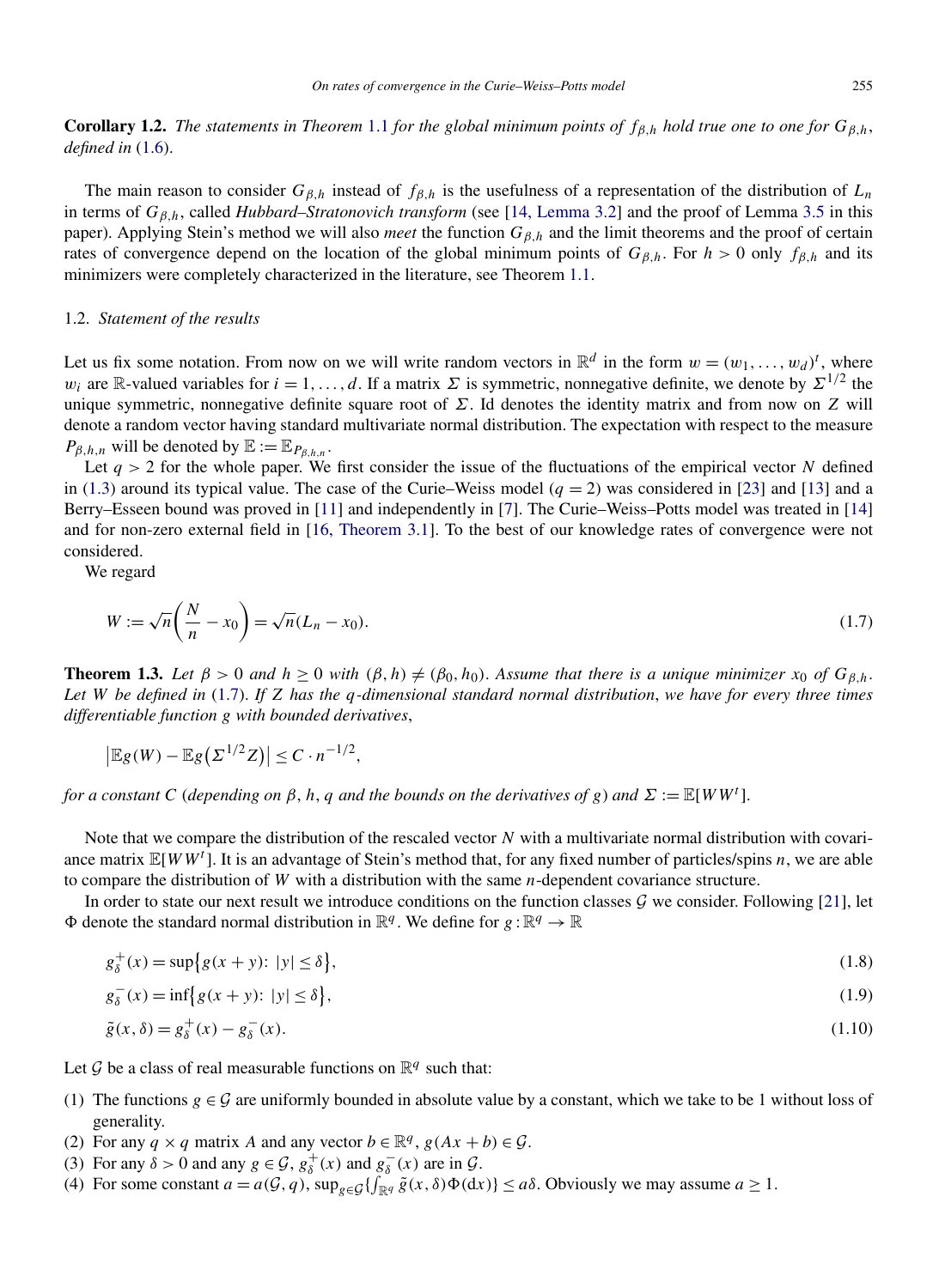<span id="page-4-0"></span>Considering the one dimensional case, we notice that the collection of indicators of all half lines, and indicators of considering the one dimensional case, we notice that the conection of marcators of all half lines, and marcators of all intervals form classes in G that satisfy these conditions with  $a = \sqrt{2/\pi}$  and  $a = 2\sqrt{2/\pi}$ , respect shown for example in [\[21\]](#page-30-0). In dimension  $q \ge 1$  the class of indicators of all measurable convex sets in  $\mathbb{R}^q$  is known to be such a class with  $a = 2\sqrt{q}$ , see [\[17, Theorem 1.3\]](#page-30-0). Using this notation we are able to present a result analogous to Theorem [1.3](#page-3-0) for our function classes  $\mathcal{G}$ .

**Theorem 1.4.** *Let*  $\beta > 0$  *and*  $h \geq 0$  *with*  $(\beta, h) \neq (\beta_0, h_0)$ . *Assume that there is a unique minimizer*  $x_0$  *of*  $G_{\beta, h}$ . Let *W* and *Z be as in Theorem* [1.3.](#page-3-0) *Then, for all*  $g \in \mathcal{G}$ *, we have* 

$$
\left|\mathbb{E}g(W)-\mathbb{E}g(\Sigma^{1/2}Z)\right|\leq C\log(n)\cdot n^{-1/2},
$$

*for a constant C* (*depending on*  $\beta$ , *h and*  $q$ ) *and*  $\Sigma := \mathbb{E}[WW^t]$ .

When the function  $G_{\beta h}$  has several global minimizers, the empirical vector  $N/n$  is close to either one or the other of these minima. We determine the conditional fluctuations and a rate of convergence.  $B(x^{(i)}, \varepsilon)$  denotes the open ball of radius  $\varepsilon$  around a vector  $x^{(i)} \in \mathbb{R}^q$ .

**Theorem 1.5.** Assume that  $\beta, h \ge 0$  and that  $G_{\beta,h}$  has multiple global minimum points  $x^{(1)},...,x^{(l)}$  with  $l \in$  $\{2,q,q+1\}$  (*see Theorem* [1.1\(](#page-2-0)2), (4) *and* (5)) *and let*  $\varepsilon > 0$  *be smaller than the distance between any two global minimizers of Gβ,h*. *Furthermore*, *let*

$$
W^{(i)} := \sqrt{n} \left( \frac{N}{n} - x^{(i)} \right). \tag{1.11}
$$

*Then*, *if Z has the q-dimensional standard normal distribution*, *under the conditional measure*

$$
P_{\beta,h,n}\bigg(\cdot\bigg|\frac{N}{n}\in B(x^{(i)},\varepsilon)\bigg),\,
$$

*we have for every three times differentiable function g*,

$$
\big|\mathbb{E}_i g\big(W^{(i)}\big)-\mathbb{E}_i g\big(\Sigma^{1/2}Z\big)\big|\leq C\cdot n^{-1/2},
$$

*for a constant C* (depending on  $\beta$ , *h* and  $q$ ) and  $\Sigma^{(i)} := \mathbb{E}_i[W^{(i)}(W^{(i)})^t]$ , where  $\mathbb{E}_i$  denotes the expectation with *respect to the conditional probability*.

We note that we can obtain a similar result as in Theorem 1.4 for the function class  $\mathcal G$  in the case of several global minimizers. Finally we will take a look at the extremity  $(\beta_0, h_0)$  of the critical line  $h_T$ . Given a vector  $u \in \mathbb{R}^q$ , we denote by  $u^{\perp}$  the vector space made of all vectors orthogonal to *u* in the Euclidean space  $\mathbb{R}^q$ . Consider the hyperplane

$$
\mathcal{M} := \left\{ x \in \mathbb{R}^q \colon \sum_{i=1}^q x_i = 0 \right\},\tag{1.12}
$$

which is parallel to H defined in [\(1.4\)](#page-1-0). The fluctuations belong to  $M$ , since all global minimizers are in H. The following result extends [\[13, Theorem 3.9\]](#page-30-0) which applies to the case of the Curie–Weiss model at the critical inverse temperature. Recall that at  $(\beta_0, h_0)$  the function  $G_{\beta_0, h_0}$  has the unique minimizer  $x = (1/2, 1/2(q-1), \ldots, 1/2(q-1))$ 1)) ∈  $\mathbb{R}^q$ . Now we take  $u = (1 - q, 1, \ldots, 1) \in \mathcal{M} \subset \mathbb{R}^q$  and define a real valued random variable *T* and a random vector  $V \in \mathcal{M} \cap u^{\perp}$  such that

$$
N = nx + n^{3/4}Tu + n^{1/2}V.
$$
\n(1.13)

Since  $N - nx \in M$ , the implicit definition of *T* and *V* presents a partition into a vector in (the subspace spanned by) *u* and  $u^{\perp}$ . The main interest is the limiting behavior of *T*. The new scaling of *W* is given by

$$
\frac{N_j - n(1/(2(q-1)))}{n^{3/4}} = T + V_j/n^{1/4}, \quad j = 2, ..., q,
$$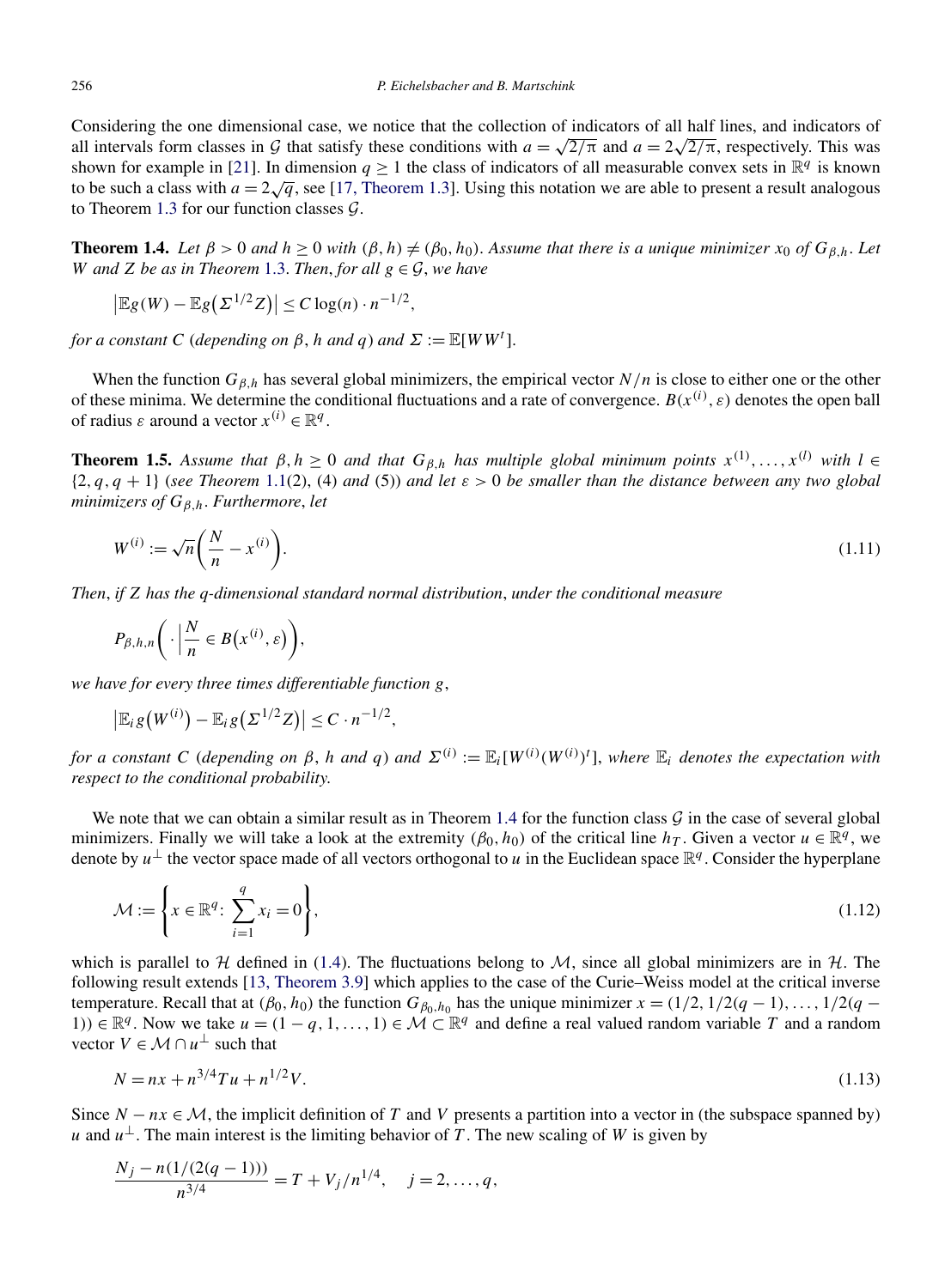<span id="page-5-0"></span>and its possible limit we observe is reminiscent to [\[13\]](#page-30-0), see also [\[8\]](#page-29-0). The following theorem gives a Kolmogorov bound for Theorem 3.7 in [\[16\]](#page-30-0).

**Theorem 1.6.** For  $(\beta, h) = (\beta_0, h_0)$  let  $x = (1/2, 1/2(q-1), \ldots, 1/2(q-1))$  be the unique minimizer of  $G_{\beta_0, h_0}$  and  $u = (1 - q, 1, \ldots, 1)$ . *Furthermore*, *let*  $Z_{q,T}$  *be a random variable distributed according to the probability measure on* R *with the density*

$$
f_{q,T}(t) := f_{q,T,n} := C \cdot \exp\bigg(-\frac{1}{4\mathbb{E}(T^4)}t^4\bigg),\,
$$

*where T* is defined in [\(1.13\)](#page-4-0). *Then we obtain for any uniformly* 1*-Lipschitz function*  $g : \mathbb{R} \to \mathbb{R}$  *that* 

$$
\left|\mathbb{E}g(T)-\mathbb{E}g(Z_{q,T})\right|\leq C\cdot n^{-1/4}.
$$

*Moreover we obtain*

$$
\sup_{t \in \mathbb{R}} \left| \mathbb{P}(T \le t) - F_{q,T}(t) \right| \le C \cdot n^{-1/4} \quad \text{(bound for the Kolmogorov-distance)},
$$

*where*  $F_{q,T}$  *denotes the distribution function of*  $f_{q,T}$ *. The constants C depend on q*.

*Remark 1.7. As we will see in the proof of Theorem* 1.6, *the density fq,T has the form*

$$
\exp\left(-\frac{4(q-1)^4}{3\mathbb{E}(T\psi(T))}t^4\right)
$$

(*up to a constant*) *with a function*  $\psi$  *such that*  $\mathbb{E}(T\psi(T)) = \frac{16(q-1)^4}{3}\mathbb{E}(T^4)$ *. From* [16, *[Theorem](#page-30-0)* 3.7] *we know that T converges in distribution to the probability measure on* R *proportional to*

$$
g_q(t) = \exp\biggl(-\frac{4(q-1)^4}{3}t^4\biggr).
$$

*Hence we conclude that*  $\lim_{n\to\infty} f_{q,T,n} = g_q$  *point-wise and therefore*  $\frac{16(q-1)^4}{3}\mathbb{E}[T^4] \to 1$ *. Note that the rate of convergence of Theorem* 1.6 *also holds when we compare the distribution of T with the law on* R *with density proportional to gq* .

Additionally we get a theorem for the random vector  $V$ , improving Theorem 3.7 in [\[16\]](#page-30-0).

**Theorem 1.8.** Let V be defined as in [\(1.13\)](#page-4-0). For  $(\beta, h) = (\beta_0, h_0)$  and  $\Sigma := \mathbb{E}[V V^t]$  we have that for every three *times differentiable function g with bounded derivatives*,

$$
\left|\mathbb{E}g(V)-\mathbb{E}g\big(\Sigma^{1/2}Z\big)\right|\leq C\cdot n^{-1/4},
$$

*where C is a constant depending on q and the bounds on the derivatives of g*.

In Section [2](#page-6-0) we give a short introduction in Stein's method and state an abstract nonsingular multivariate normal approximation theorem for smooth test functions from [\[20\]](#page-30-0). Moreover we present a new bound for non smooth test functions for bounded random vectors *W* under exchangeability. Finally we state an abstract non-Gaussian univariate approximation theorem for the Kolmogorov-distance from [\[11\]](#page-29-0). Section [3](#page-13-0) contains some auxiliary results which will be necessary for the proofs given in Section [4.](#page-15-0)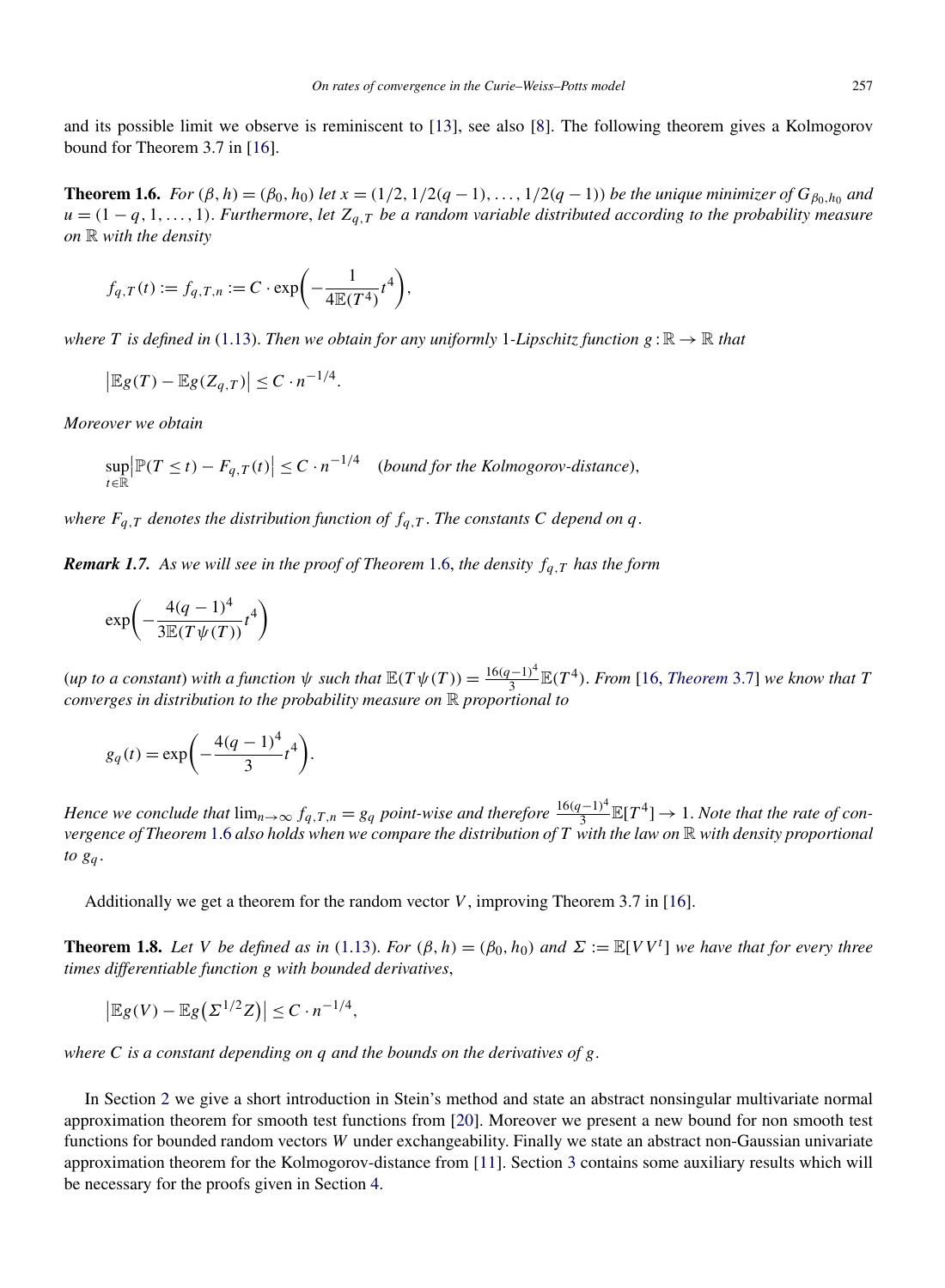## <span id="page-6-0"></span>**2. Stein's method**

Starting with a bound for the distance between univariate random variables and the normal distribution Stein's method was first published in [\[24\]](#page-30-0) (1972). Being particularly powerful in the presence of both local dependence and weak global dependence his method has proven to be very successful. In [\[25\]](#page-30-0) Stein explained his exchangeable pair approach in detail. At the heart of the method is a coupling of a random variable *W* with another random variable *W* such that *(W,W )* is *exchangeable*, i.e. their joint distribution is symmetric. Stein proved further on that a measure of proximity of W to normality may be provided by the exchangeable pair if *W* − *W* is sufficiently small. He assumed the property that there is a number  $\lambda > 0$  such that the expectation of  $W' - W$  with respect to W satisfies

$$
\mathbb{E}[W'-W|W] = -\lambda W.
$$

Heuristically, this condition can be understood as a linear regression condition. If *(W,W )* were bivariate normal with correlation  $\rho$ , then  $\mathbb{E}(W'|W) = \rho W$  and the condition would be satisfied with  $\lambda = 1 - \rho$ . While the exchangeable pair approach has proven successful also in non-normal contexts (see [\[5,7\]](#page-29-0) and [\[11\]](#page-29-0)) it remained restricted to the onedimensional setting for a long time. However in [\[6\]](#page-29-0) and [\[20\]](#page-30-0) this issue was finally addressed. For an exchangeable pair *(W, W')* of  $\mathbb{R}^d$ -valued random vectors the linear regression heuristic leads to a new condition due to [\[20\]](#page-30-0) given by

$$
\mathbb{E}[W'-W|W] = -\Lambda W + R \tag{2.1}
$$

for an invertible  $d \times d$  matrix  $\Lambda$  and a remainder term  $R = R(W)$ . Different exchangeable pairs, obviously, will yield different *Λ* and *R*.

Let us fix some more notations. The transpose of the inverse of a matrix will be presented in the form  $A^{-t}$  :=  $(A^{-1})^t$ . Furthermore we will need the supremum norm, denoted by  $\|\cdot\|$  for both functions and matrices. For derivatives of smooth functions  $f : \mathbb{R}^d \to \mathbb{R}$ , we use the notation  $\nabla$  for the gradient operator. For a function  $f : \mathbb{R}^d \to \mathbb{R}$ , we abbreviate

$$
|f|_1 := \sup_i \left\| \frac{\partial}{\partial x_i} f \right\|, \qquad |f|_2 := \sup_{i,j} \left\| \frac{\partial^2}{\partial x_i \partial x_j} f \right\|, \tag{2.2}
$$

and so on, if these derivatives exist.

The method of Stein is based on the characterization of the normal distribution that  $Y \in \mathbb{R}^d$ ,  $d \in \mathbb{N}$ , is a centered multivariate normal vector with covariance matrix *Σ* if and only if

$$
\mathbb{E}[\nabla^t \Sigma \nabla f(Y) - Y^t \nabla f(Y)] = 0 \quad \text{for all smooth } f: \mathbb{R}^d \to \mathbb{R}.
$$

It is well known, see [\[1\]](#page-29-0) and [\[17\]](#page-30-0), that for any  $g : \mathbb{R}^d \to \mathbb{R}$  being differentiable with bounded first derivatives, if  $\Sigma \in \mathbb{R}^{d \times d}$  is symmetric and positive definite, there is a solution  $f : \mathbb{R}^d \to \mathbb{R}$  to the equation

$$
\nabla^t \Sigma \nabla f(w) - w^t \nabla f(w) = g(w) - \mathbb{E}g(\Sigma^{1/2}Z),\tag{2.3}
$$

which holds for every  $w \in \mathbb{R}^d$ . If, in addition, *g* is *n* times differentiable, there is a solution *f* which is also *n* times differentiable and one has for every *k* = 1, ..., *n* the bound  $|\frac{\partial^k f(w)}{\prod_{j=1}^k \partial w_{i_j}}|$  $| \leq \frac{1}{k} |\frac{\partial^k g(w)}{\prod_{j=1}^k \partial w_{ij}}|$  for every  $w \in \mathbb{R}^d$ . We will apply Theorem 2.1 in [\[20\]](#page-30-0).

**Theorem 2.1 (Reinert, Röllin: 2009).** *Assume that (W,W ) is an exchangeable pair of* R*<sup>d</sup> -valued random vectors such that*

$$
\mathbb{E}[W] = 0, \qquad \mathbb{E}[WW^t] = \Sigma,
$$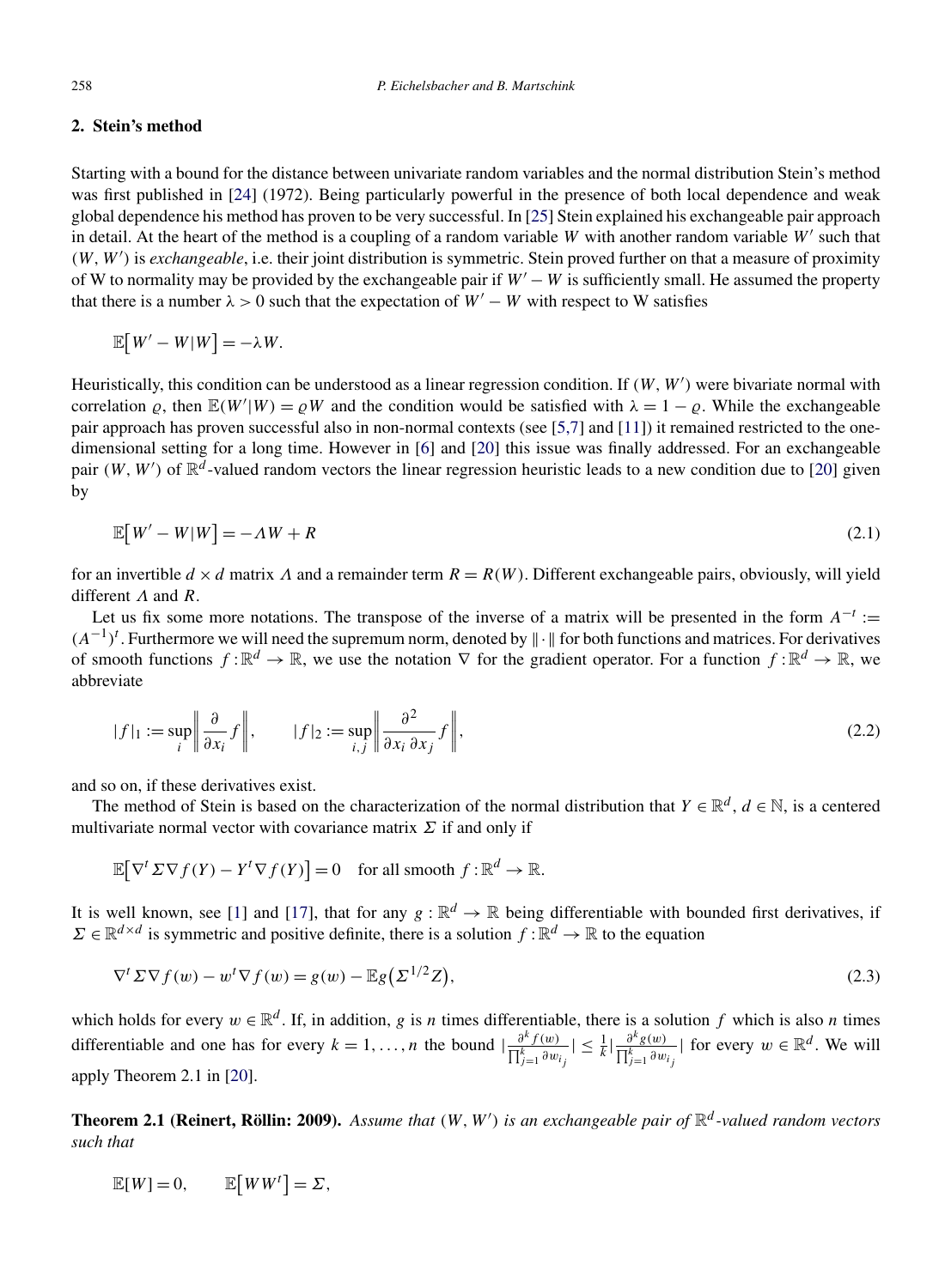<span id="page-7-0"></span>*with Σ* ∈ R*d*×*<sup>d</sup> symmetric and positive definite*. *If (W,W ) satisfies* [\(2.1\)](#page-6-0) *for an invertible matrix Λ and a σ (W ) measurable random vector R and if Z has d-dimensional standard normal distribution*, *we have for every three times differentiable function g*,

$$
\left| \mathbb{E}g(W) - \mathbb{E}g(\Sigma^{1/2}Z) \right| \le \frac{|g|_2}{4}A + \frac{|g|_3}{12}B + \left( |g|_1 + \frac{1}{2}d\|\Sigma\|^{1/2}|g|_2 \right)C,\tag{2.4}
$$

 $where, with \ \lambda^{(i)} := \sum_{m=1}^{d} |(\Lambda^{-1})_{m,i}|,$ 

$$
A = \sum_{i,j=1}^{d} \lambda^{(i)} \sqrt{\mathbb{V}[\mathbb{E}[(W'_{i} - W_{i})(W'_{j} - W_{j})|W]],}
$$
  
\n
$$
B = \sum_{i,j,k=1}^{d} \lambda^{(i)} \mathbb{E}[(W'_{i} - W_{i})(W'_{j} - W_{j})(W'_{k} - W_{k})],
$$
  
\n
$$
C = \sum_{i=1}^{d} \lambda^{(i)} \sqrt{\mathbb{E}[R_{i}^{2}].}
$$
\n(2.5)

The advantage of Stein's method is that the bounds to a multivariate normal distribution reduce to the computation of, or bounds on, low order moments, here bounds on the absolute third moments, on a conditional variance and on the variance of the remainder term. Such variance computations may be difficult, but we will get rates of convergence at the same time. In the same context as in [\[20\]](#page-30-0) we can show the following theorem, presenting bounds for non-smooth test functions (improving Corollary 3.1 in [\[20\]](#page-30-0)). Our development differs from Reinert and Röllin, as we use the relationship to the bounds in [\[22\]](#page-30-0).

**Theorem 2.2.** Let  $(W, W')$  be an exchangeable pair with  $\mathbb{E}[W] = 0$  and  $\mathbb{E}[WW^t] = \Sigma$  with  $\Sigma \in \mathbb{R}^{d \times d}$  symmetric *and positive definite*. *Again we assume that (W,W ) satisfies* [\(2.1\)](#page-6-0) *for an invertible matrix Λ and a σ (W )-measurable random vector R and additionally, for*  $i \in \{1, ..., d\}$ ,  $|W'_i - W_i| \leq A$ . *Then we obtain* 

$$
\sup_{g \in \mathcal{G}} \left| \mathbb{E}g(\Sigma^{-1/2}W) - \mathbb{E}g(Z) \right| \le C \left[ \left\| \Sigma^{-1/2} \right\|^2 \log(t^{-1}) A_1 + \left( \left\| \Sigma^{-1/2} \right\| + \left\| \Sigma^{-1/2} \right\|^2 \log(t^{-1}) \|\Sigma\|^{1/2} \right) A_2 \right. \\ \left. + A^3 A_3 \left( |\log t| + a \right) + a \left\| \Sigma^{-1/2} \right\| A \right],
$$

*where*

$$
A_1 = \sum_{m,i,j=1}^d |(\Lambda^{-1})_{m,i}| \sqrt{\mathbb{V}[\mathbb{E}[(W_i'-W_i)(W_j'-W_j)|W]]},
$$
  

$$
A_2 = \sum_{m,i=1}^d |(\Lambda^{-1})_{m,i}| \sqrt{\mathbb{E}[R_i^2]}, \qquad A_3 = \sum_{m,i=1}^d |(\Lambda^{-1})_{m,i}|,
$$

*C* denotes a constant that depends on  $d$ ,  $a > 1$  is taken from the conditions on  $G$ , defined after Theorem [1.3,](#page-3-0) and t is *chosen such that*  $\sqrt{t} = 2CA^3A_3$ , *provided it is less than* 1.

**Proof.** Throughout the proof we write *C* for universal constants depending on *d*, not necessarily the same at each occurrence. We consider the multivariate Stein equation deduced from [\(2.3\)](#page-6-0) with  $\Sigma = Id$  given by

$$
\nabla^t \nabla f(w) - w^t \cdot \nabla f(w) = g(w) - \mathbb{E}[g(Z)].
$$
\n(2.6)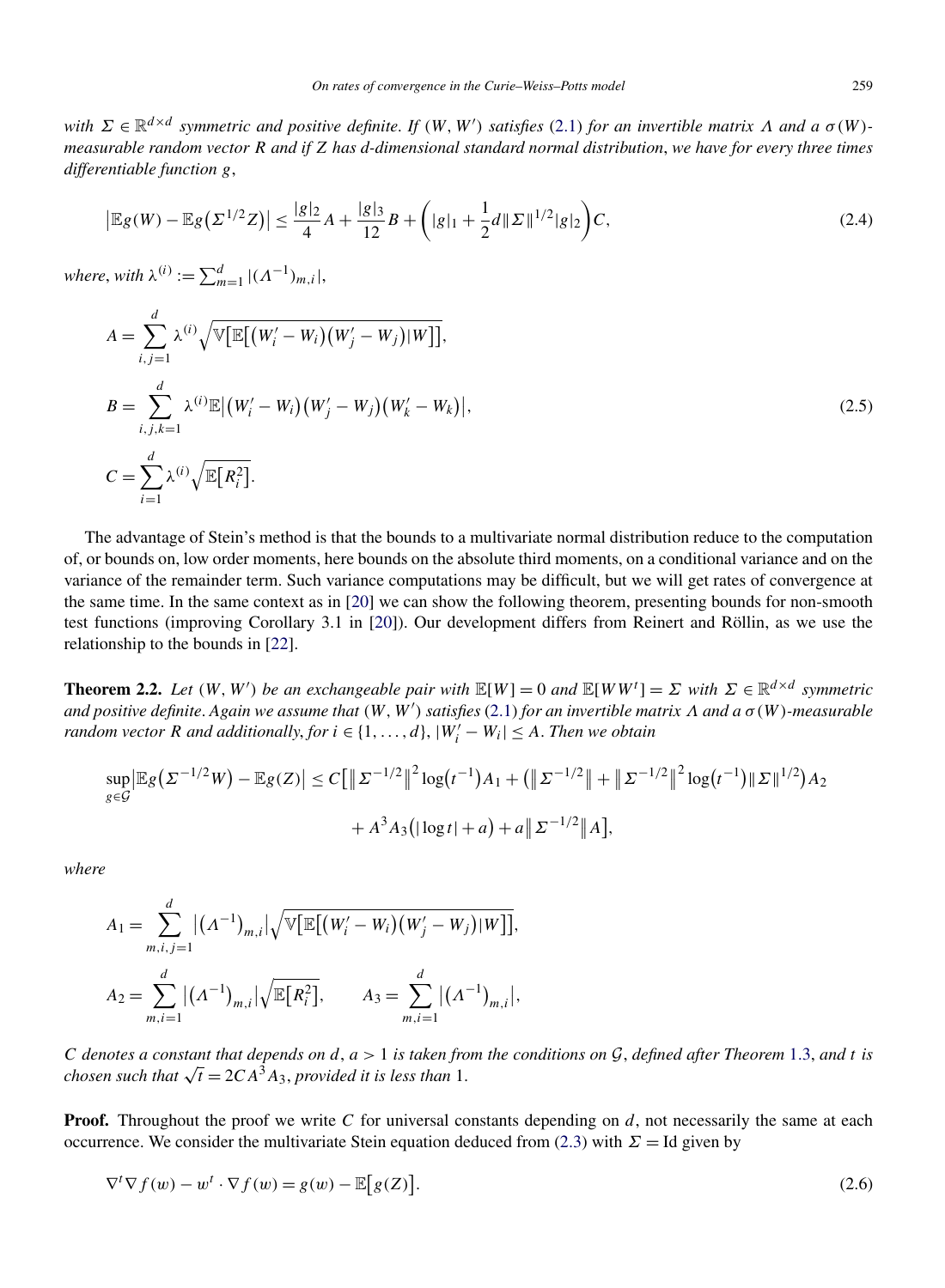For  $g \in \mathcal{G}$  define the following smoothing for each  $0 < t < 1$ 

$$
g_t(x) = \int_{\mathbb{R}^d} g(\sqrt{t}z + \sqrt{1-t}x)\phi(z) dz,
$$
\n(2.7)

where  $\phi$  stands for the density of the standard normal distribution. For  $g_t$ , [\(2.6\)](#page-7-0) is solved by the function  $f_t(x) =$  $-\frac{1}{2}\int_t^1(g_s(x)-\mathbb{E}[g(Z)])\frac{ds}{1-s}$ , see [\[17\]](#page-30-0). Again by [17] (see also [\[2\]](#page-29-0)), we have that for  $|g| \leq 1$ , there exists a constant *C*, depending only on the dimension *d*, such that in the notation of [\(2.2\)](#page-6-0)

$$
|f_t|_1 \leq C,
$$
  

$$
|f_t|_2 \leq C \log(t^{-1}).
$$

Further, for any positive definite  $d \times d$  matrix  $\Sigma$ ,  $\tilde{f}_t$  defined by a change of variable

$$
\tilde{f}_t(w) = f_t\big(\Sigma^{-1/2}w\big)
$$

solves

$$
\nabla^t \Sigma \nabla \tilde{f}_t(w) - w^t \cdot \nabla \tilde{f}_t(w) = g\left(\Sigma^{-1/2} w\right) - \mathbb{E}\big[g(Z)\big] \tag{2.8}
$$

and satisfies

$$
|\tilde{f}_t|_1 \le C \|\Sigma^{-1/2}\|,\tag{2.9}
$$

$$
|\tilde{f}_t|_2 \le C \left\| \Sigma^{-1/2} \right\|^2 \log(t^{-1}).
$$
\n(2.10)

According to [\[17\]](#page-30-0) (see also [\[20\]](#page-30-0), Lemma A.1) there is also a constant  $C > 0$ , depending on *d*, such that for all  $t \in (0, 1)$ 

$$
\delta := \sup\{|\mathbb{E}g(\Sigma^{-1/2}W) - \mathbb{E}g(Z)|: \ g \in \mathcal{G}\} \le C \cdot (\delta_t + a\sqrt{t}),\tag{2.11}
$$

where  $a > 1$  is the constant appearing in (4) in the definition of  $\mathcal G$  and

$$
\delta_t := \sup\bigl\{\bigl| \mathbb{E} g_t\bigl(\Sigma^{-1/2}W\bigr) - \mathbb{E} g_t(Z)\bigr|: \, g \in \mathcal{G}\bigr\}.
$$

Thus, it remains to estimate  $\delta_t$ . We see that, for an exchangeable pair we have  $0 = \frac{1}{2} \mathbb{E}[(W' - W)^t A^{-t} (\nabla \tilde{f}_t(W') +$  $\nabla \tilde{f}_t(W)$ ]. After adding and subtracting the same expression we are able to use the linear regression condition on the expression  $(W' - W)$  in the expectation that yields

$$
0 = \mathbb{E}[(W'-W)^t \Lambda^{-t} \nabla \tilde{f}_t(W)] + \frac{1}{2} \mathbb{E}[(W'-W)^t \Lambda^{-t} (\nabla \tilde{f}_t(W') - \nabla \tilde{f}_t(W))]
$$
  
= 
$$
\mathbb{E}[R^t \Lambda^{-t} \nabla \tilde{f}_t(W)] - \mathbb{E}[W^t \nabla \tilde{f}_t(W)] + \frac{1}{2} \mathbb{E}[(W'-W)^t \Lambda^{-t} (\nabla \tilde{f}_t(W') - \nabla \tilde{f}_t(W))].
$$

Abbreviating  $f_j^{(1)} := \frac{\partial}{\partial x_j} \tilde{f}_t$  and  $f_{i,j}^{(2)} := \frac{\partial^2}{\partial x_j \partial x_i} \tilde{f}_t$ , etc. for a function  $\tilde{f}_t$ , we obtain

$$
\mathbb{E}\big[W^t\nabla \tilde{f}_t(W)\big] = \frac{1}{2}\mathbb{E}\big[\big(W'-W\big)^t\Lambda^{-t}\big(\nabla \tilde{f}_t(W') - \nabla \tilde{f}_t(W)\big)\big] + \mathbb{E}\big[R^t\Lambda^{-t}\nabla \tilde{f}_t(W)\big].
$$

Using a multivariate Taylor expansion of  $\nabla \tilde{f}_t$  at *W* we obtain

$$
\mathbb{E}[W^t \nabla \tilde{f}_t(W)]
$$
  
=  $\frac{1}{2} \sum_{m,i,j=1}^d (A^{-1})_{m,i} \mathbb{E}[(W_i' - W_i)(W_j' - W_j) f_{m,j}^{(2)}(W)]$ 

<span id="page-8-0"></span>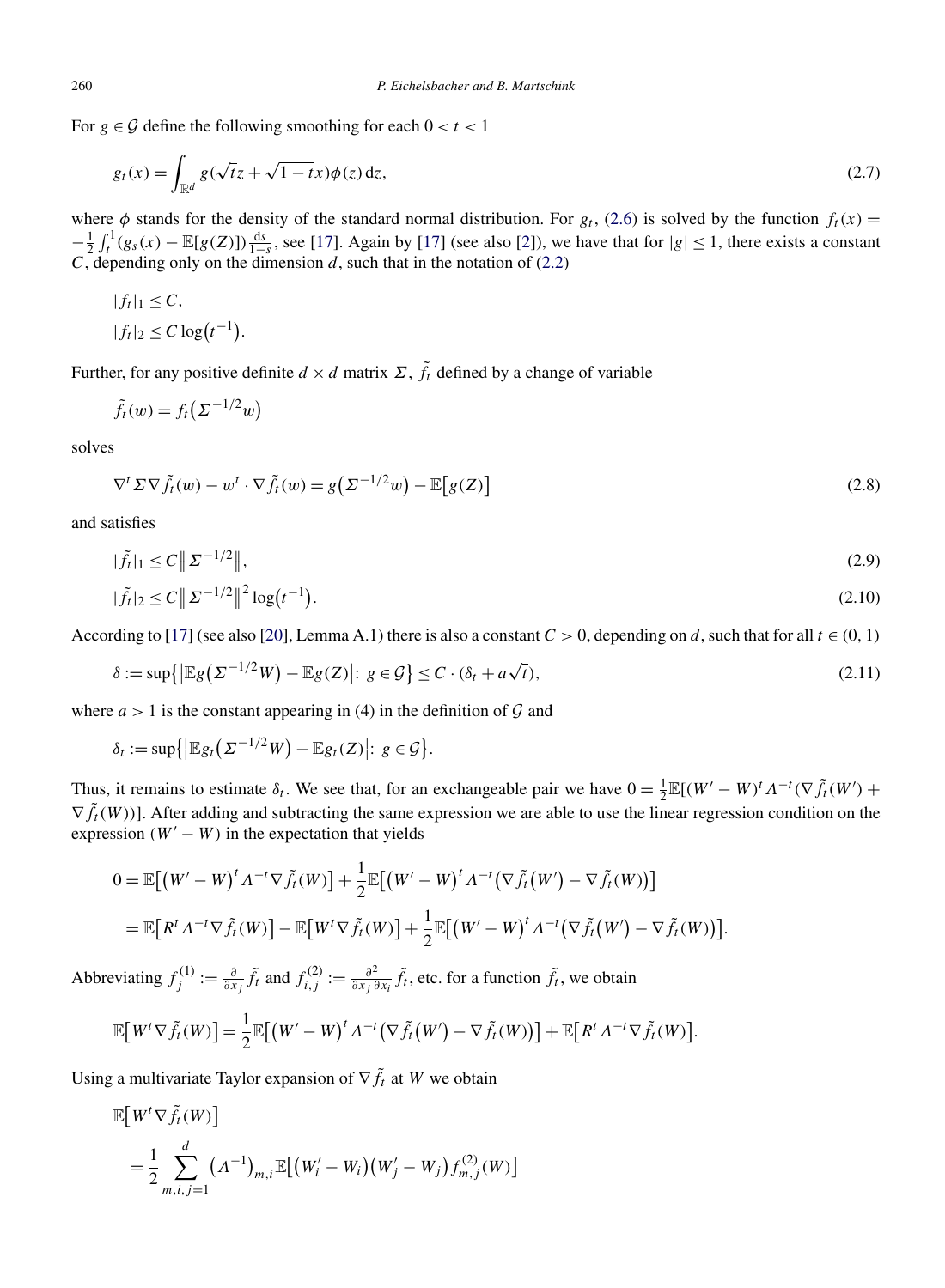$$
+\frac{1}{2}\sum_{m,i,j,k=1}^d \mathbb{E}\bigg[\big(A^{-1}\big)_{m,i}\big(W_i'-W_i\big)\big(W_j'-W_j\big)\big(W_k'-W_k\big)\int_0^1 (1-\tau)\big(f_{m,j,k}^{(3)}\big(W'-\tau\big(W'-W\big)\big)\big)\,d\tau\bigg] + \sum_{m,i=1}^d \big(A^{-1}\big)_{m,i}\mathbb{E}\big[R_if_m^{(1)}(W)\big].
$$

Using the linearity condition,  $\mathbb{E}[WW^t] = \Sigma$  and exchangeability

$$
\mathbb{E}[(W'-W)(W'-W)^t] = \mathbb{E}[W(W-W')^t] + \mathbb{E}[W(W-W')^t]
$$
  
= 2\mathbb{E}[W(\Lambda W - R^t)] = 2\Sigma \Lambda^t - 2\mathbb{E}[WR^t]  
=: T. (2.12)

Rearranging this equality we have

$$
\nabla^t \Sigma \nabla \tilde{f}_t(w) = \frac{1}{2} \nabla^t T A^{-t} \nabla \tilde{f}_t(w) + \nabla^t \mathbb{E} \big[ W R^t \big] A^{-t} \nabla \tilde{f}_t(w)
$$
  
= 
$$
\frac{1}{2} \sum_{m,i,j=1}^d (A^{-1})_{m,i} T_{j,i} f_{m,j}^{(2)}(w) + \sum_{m,i,j=1}^d (A^{-1})_{m,i} \mathbb{E} [W_j R_i] f_{m,j}^{(2)}(w).
$$

Hence,

 $\overline{\phantom{a}}$ 

$$
\begin{split}\n&\mathbb{E}g_{t}(\Sigma^{-1/2}W)-\mathbb{E}g_{t}(Z) \\
&\leq \frac{1}{2}\left|\sum_{m,i,j=1}^{d}\mathbb{E}\big[(\Lambda^{-1})_{m,i}\big[T_{j,i}-\mathbb{E}\big[(W'_{i}-W_{i})(W'_{j}-W_{j})|W\big]\big]f_{m,j}^{(2)}(W)\big]\right| \\
&+\frac{1}{2}\left|\sum_{m,i,j,k=1}^{d}\mathbb{E}\big[(\Lambda^{-1})_{m,i}(W'_{i}-W_{i})(W'_{j}-W_{j})(W'_{k}-W_{k})\right. \\
&\times\int_{0}^{1}(1-\tau)(f_{m,j,k}^{(3)}(W'-\tau(W'-W)))\,\mathrm{d}\tau\,\bigg]\right| \\
&+\left|\mathbb{E}\bigg[\sum_{m,i=1}^{d}(\Lambda^{-1})_{m,i}R_{i}f_{m}^{(1)}(W)\big]\right|+\left|\mathbb{E}\bigg[\sum_{m,i,j=1}^{d}(\Lambda^{-1})_{m,i}\mathbb{E}[W_{j}R_{i}]f_{m,j}^{(2)}(W)\big]\right| \\
&=:J_{1}+J_{2}+J_{3}.\n\end{split}
$$

Using  $(2.10)$  and  $(2.12)$  we have

$$
|J_{1}| = \frac{1}{2} \Bigg| \sum_{m,i,j=1}^{d} \mathbb{E}[(\Lambda^{-1})_{m,i} [T_{j,i} - \mathbb{E}[(W'_{i} - W_{i})(W'_{j} - W_{j})|W]]f_{m,j}^{(2)}(W)] \Bigg|
$$
  
\n
$$
\leq C \|\Sigma^{-1/2}\|^{2} \log(t^{-1}) \sum_{m,i,j=1}^{d} |(\Lambda^{-1})_{m,i}| \mathbb{E}[T_{j,i} - \mathbb{E}[(W'_{i} - W_{i})(W'_{j} - W_{j})|W]]
$$
  
\n
$$
\leq C \|\Sigma^{-1/2}\|^{2} \log(t^{-1}) \sum_{m,i,j=1}^{d} |(\Lambda^{-1})_{m,i}| \sqrt{\mathbb{V}[\mathbb{E}[(W'_{i} - W_{i})(W'_{j} - W_{j})|W]]}.
$$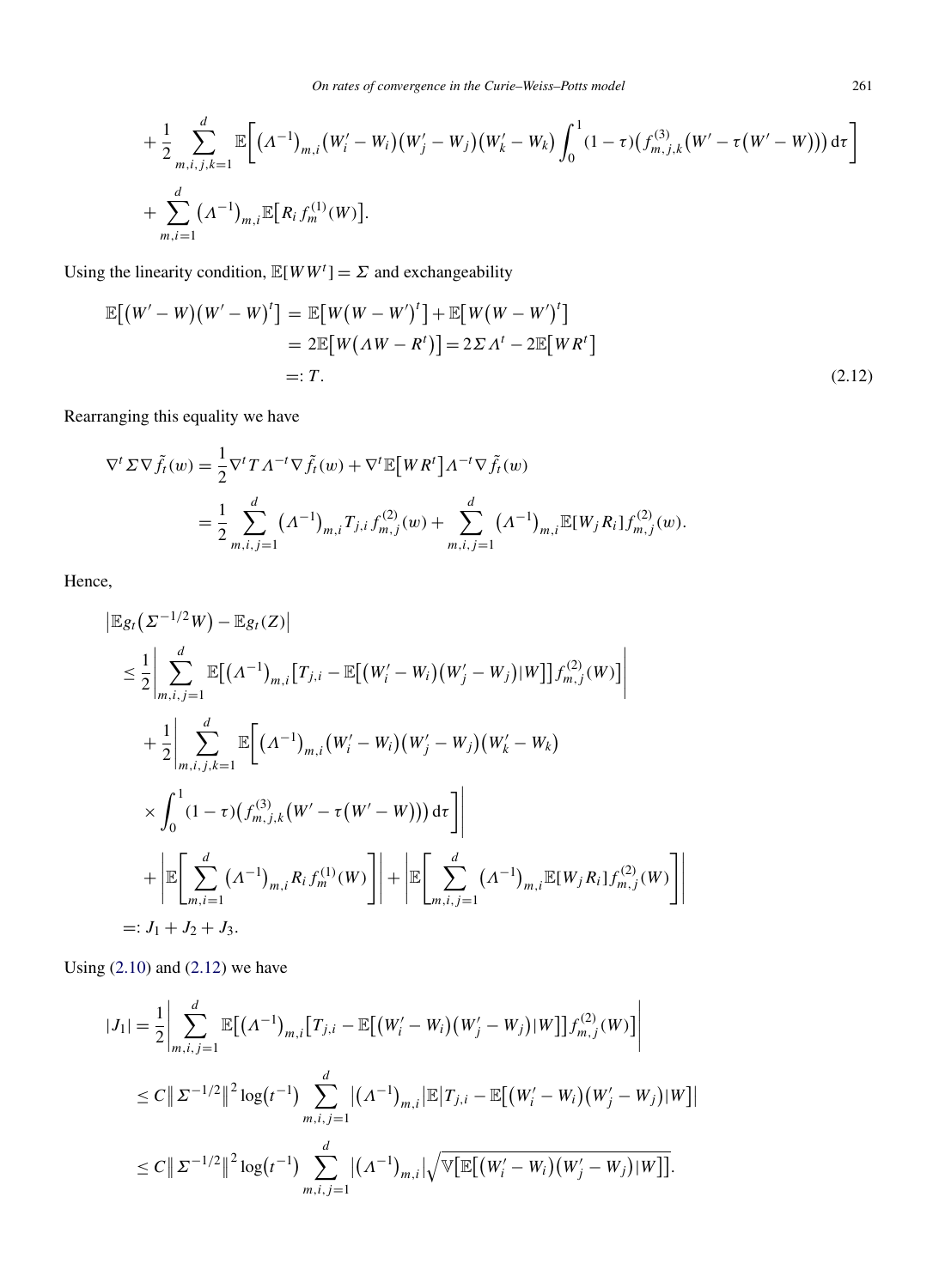Additionally, again using [\(2.9\)](#page-8-0) and [\(2.10\)](#page-8-0) and the fact that  $\mathbb{E}[WW^t] = \Sigma$ , we have

$$
|J_{3}| = \left| \mathbb{E} \left[ \sum_{m,i=1}^{d} (\Lambda^{-1})_{m,i} R_{i} f_{m}^{(1)}(W) \right] \right| + \left| \mathbb{E} \left[ \sum_{m,i,j=1}^{d} (\Lambda^{-1})_{m,i} \mathbb{E}[W_{j} R_{i}] f_{m,j}^{(2)}(W) \right] \right|
$$
  
\n
$$
\leq C \left\| \Sigma^{-1/2} \right\| \sum_{m,i=1}^{d} |(\Lambda^{-1})_{m,i}| \mathbb{E}|R_{i}| + C \left\| \Sigma^{-1/2} \right\|^{2} \log(t^{-1}) \sum_{m,i,j=1}^{d} |(\Lambda^{-1})_{m,i}| \mathbb{E}|W_{j} R_{i}|
$$
  
\n
$$
\leq C \left\| \Sigma^{-1/2} \right\| (1 + \left\| \Sigma^{-1/2} \right\| \log(t^{-1}) \left\| \Sigma \right\|^{1/2} ) \sum_{m,i=1}^{d} |(\Lambda^{-1})_{m,i}| \sqrt{\mathbb{E}[R_{i}^{2}]}.
$$

The estimation of  $J_2$  is a bit more involved. We have

$$
2J_2 = \left| \sum_{m,i,j,k=1}^d \mathbb{E}\bigg[ (\Lambda^{-1})_{m,i} (W_i' - W_i)(W_j' - W_j)(W_k' - W_k) \int_0^1 (1-\tau) (f_{m,j,k}^{(3)}(W' - \tau(W' - W))) d\tau \bigg] \right|
$$
  

$$
\leq \sum_{m,i,j,k=1}^d |(\Lambda^{-1})_{m,i}| A^3 \left| \mathbb{E}\bigg[ \int_0^1 (1-\tau) f_{i,j,k}^{(3)}(W' - \tau(W' - W)) d\tau \bigg] \right|
$$
  

$$
= \sum_{m,i,j,k=1}^d |(\Lambda^{-1})_{m,i}| A^3 \left| \mathbb{E}\bigg[ \int_0^1 (1-\tau) \frac{\partial^3}{\partial x_i \partial x_j \partial x_k} f_i(\Sigma^{-1/2}M) d\tau \bigg] \right|.
$$

We abbreviated  $M := W' - \tau(W' - W)$ . Substitution and differentiation yield the formula (see [\[21, Proof of](#page-30-0) [Lemma 4.2\]](#page-30-0))

$$
\frac{\partial^3}{\partial x_i \partial x_j \partial x_k} f_t(x) = \frac{1}{2} \int_t^1 \frac{(1-s)^{1/2}}{s^{3/2}} \int_{\mathbb{R}^d} g(\sqrt{s}z + \sqrt{1-s}x) \phi_{i,j,k}^{(3)}(z) dz ds.
$$

We keep in mind that  $\int_{\mathbb{R}^d} \phi_{i,j,k}^{(3)}(z) dz = 0$  (see also [\[21, Proof of Lemma 4.2\]](#page-30-0)) and  $\int_0^1 (1 - \tau) d\tau = \frac{1}{2}$ . Additionally for any  $d \times d$  matrix *A* and any vector  $b \in \mathbb{R}^d$ ,  $g(Ax + b) \in \mathcal{G}$ . In particular,  $g(\Sigma^{-1/2}x) \in \mathcal{G}$ . Using the definitions [\(1.8\)](#page-3-0),  $(1.9)$  and  $(1.10)$  we obtain

$$
2J_2 \leq C \sum_{m,i,j,k=1}^d |(\Lambda^{-1})_{m,i}|A^3| \mathbb{E} \Big[ \int_0^1 \int_t^1 \frac{(1-s)^{1/2}}{s^{3/2}} \times \int_{\mathbb{R}^d} (1-\tau)g(\sqrt{s}z + \sqrt{1-s}\Sigma^{-1/2}M)\phi_{i,j,k}^{(3)}(z) dz d\tau ds \Big] \Big|
$$
  
\n
$$
= C \sum_{m,i,j,k=1}^d |(\Lambda^{-1})_{m,i}|A^3| \mathbb{E} \Big[ \int_0^1 \int_t^1 \frac{(1-s)^{1/2}}{s^{3/2}} \int_{\mathbb{R}^d} (1-\tau) [g(\sqrt{s}z + \sqrt{1-s}\Sigma^{-1/2}M) - g(\sqrt{1-s}\Sigma^{-1/2}M)]\phi_{i,j,k}^{(3)}(z) dz d\tau ds \Big] \Big|
$$
  
\n
$$
\leq C \sum_{m,i,j,k=1}^d |(\Lambda^{-1})_{m,i}|A^3 \mathbb{E} \Big[ \int_t^1 \frac{1}{s^{3/2}} \int_{\mathbb{R}^d} [g^+_{\sqrt{1-s}||\Sigma^{-1/2}||A+\sqrt{s}|z|} (\sqrt{1-s}\Sigma^{-1/2}W) - g^-_{\sqrt{1-s}||\Sigma^{-1/2}||A+\sqrt{s}|z|} (\sqrt{1-s}\Sigma^{-1/2}W) \Big] |\phi_{i,j,k}^{(3)}(z)| dz ds \Big]
$$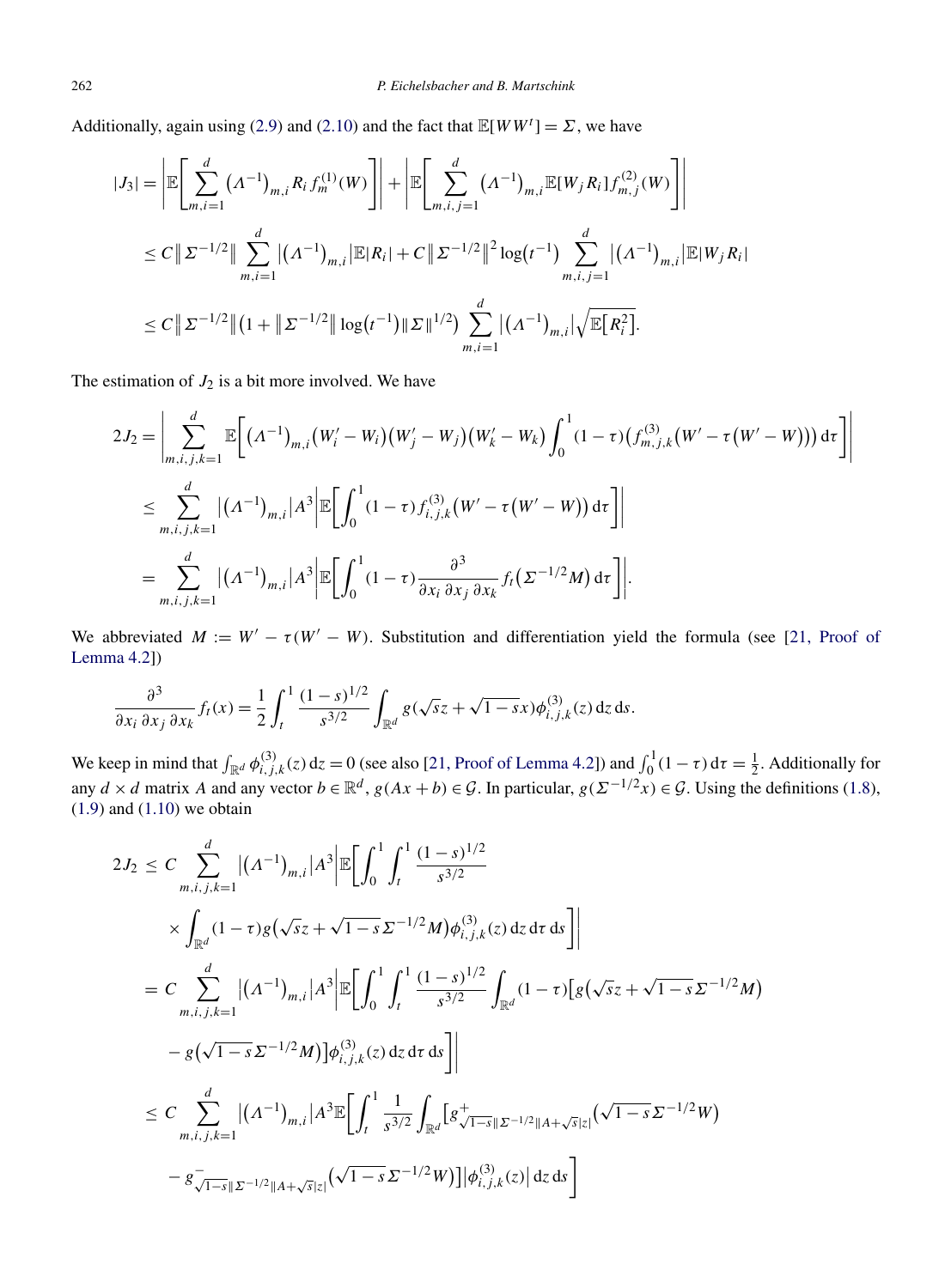$$
\leq C \sum_{m,i,j,k=1}^{d} |(A^{-1})_{m,i}| A^{3} \mathbb{E} \Biggl[ \int_{t}^{1} \frac{1}{s^{3/2}} \int_{\mathbb{R}^{d}} \frac{\tilde{g}(\sqrt{1-s} \Sigma^{-1/2} W; \sqrt{1-s} \|\Sigma^{-1/2} \|A + \sqrt{s}|z|)}{=: \tilde{g}(\Sigma^{-1/2} W, \|\Sigma^{-1/2} \|A, s, z)} \times |\phi_{i,j,k}^{(3)}(z)| dz ds \Biggr] \leq C \sum_{m,i,j,k=1}^{d} |(A^{-1})_{m,i}| A^{3} \Biggl[ \mathbb{E} \Biggl[ \int_{t}^{1} \frac{1}{s^{3/2}} \int_{\mathbb{R}^{d}} [\tilde{g}(\Sigma^{-1/2} W, \|\Sigma^{-1/2} \|A, s, z) - \tilde{g}(Z, \|\Sigma^{-1/2} \|A, s, z)] |\phi_{i,j,k}^{(3)}(z)| dz ds \Biggr] + \mathbb{E} \Biggl[ \int_{t}^{1} \frac{1}{s^{3/2}} \int_{\mathbb{R}^{d}} \tilde{g}(Z, \|\Sigma^{-1/2} \|A, s, z)| \phi_{i,j,k}^{(3)}(z) | dz ds \Biggr] \Biggr] \leq: C \sum_{m,i,j,k=1}^{d} |(A^{-1})_{m,i}| A^{3} [B_{1} + B_{2}].
$$

With  $\delta := \sup\{|\mathbb{E}[g(\Sigma^{-1/2}W)] - \mathbb{E}[g(Z)]|: g \in \mathcal{G}\}\$ we see that

$$
\left| \mathbb{E} \big[ \tilde{g} \big( \Sigma^{-1/2} W, \| \Sigma^{-1/2} \| A, s, z \big) - \tilde{g} \big( Z, \| \Sigma^{-1/2} \| A, s, z \big) \right] \right|
$$

is bounded by 2*δ*. As  $\int_{t}^{1} \frac{1}{s^{3/2}} ds \leq \frac{C}{\sqrt{2}}$  $\frac{1}{t}$ , we conclude that for some *C*,

$$
B_1 \leq C \frac{\delta}{\sqrt{t}}.
$$

 $\overline{\phantom{a}}$ 

Furthermore, by using the conditions established for the function class  $G$ , we have

$$
\mathbb{E}\big[\tilde{g}\big(Z, \|\Sigma^{-1/2}\|A, s, z\big)\big] \le a \big(\|\Sigma^{-1/2}\|A + \sqrt{s}|z|\big),
$$
\n
$$
B_2 = \int_t^1 \frac{1}{s^{3/2}} \int_{\mathbb{R}^d} \mathbb{E}\big[\tilde{g}\big(Z, \|\Sigma^{-1/2}\|A, s, z\big)\big] \big|\phi_{i,j,k}^{(3)}(z)\big| \,dz \,ds
$$
\n
$$
\le a \int_t^1 \frac{1}{s^{3/2}} \int_{\mathbb{R}^d} \big(\|\Sigma^{-1/2}\|A + \sqrt{s}|z|\big) \big|\phi_{i,j,k}^{(3)}(z)\big| \,dz \,ds
$$
\n
$$
\le Ca \bigg(\frac{\|\Sigma^{-1/2}\|A}{\sqrt{t}} + |\log t|\bigg).
$$

Thus, combining the estimates of  $J_1$ ,  $J_2$  and  $J_3$  with [\(2.11\)](#page-8-0), we have

$$
\delta \le C \Big[ \left\| \Sigma^{-1/2} \right\|^2 \log(t^{-1}) A_1 + \left( \left\| \Sigma^{-1/2} \right\| + \left\| \Sigma^{-1/2} \right\|^2 \log(t^{-1}) \|\Sigma\|^{1/2} \right) A_2 \Big] + A^3 A_3 \Big[ \frac{\delta}{\sqrt{t}} + a \Big( \frac{\|\Sigma^{-1/2}\|A}{\sqrt{t}} + |\log t| \Big) \Big] + a \sqrt{t}.
$$

Setting  $\sqrt{t} = 2CA^3A_3$ , provided it is less than 1, simple manipulations yield the result.

Note that we call a function *f* regular if *f* is finite on the interval  $I = (a, b)$ ,  $-\infty \le a < b \le \infty$ , it is defined on and, at any interior point of *I* , *f* possesses a right-hand limit and a left-hand limit. Further *f* possesses a righthand limit  $f(a+)$  at the point *a* and a left-hand limit  $f(b-)$  at the point *b*. We will work with the class of functions introduced in [\[26\]](#page-30-0) for which we let  $p$  be a regular, strictly positive density on  $I$ . We suppose that this density has a

 $\Box$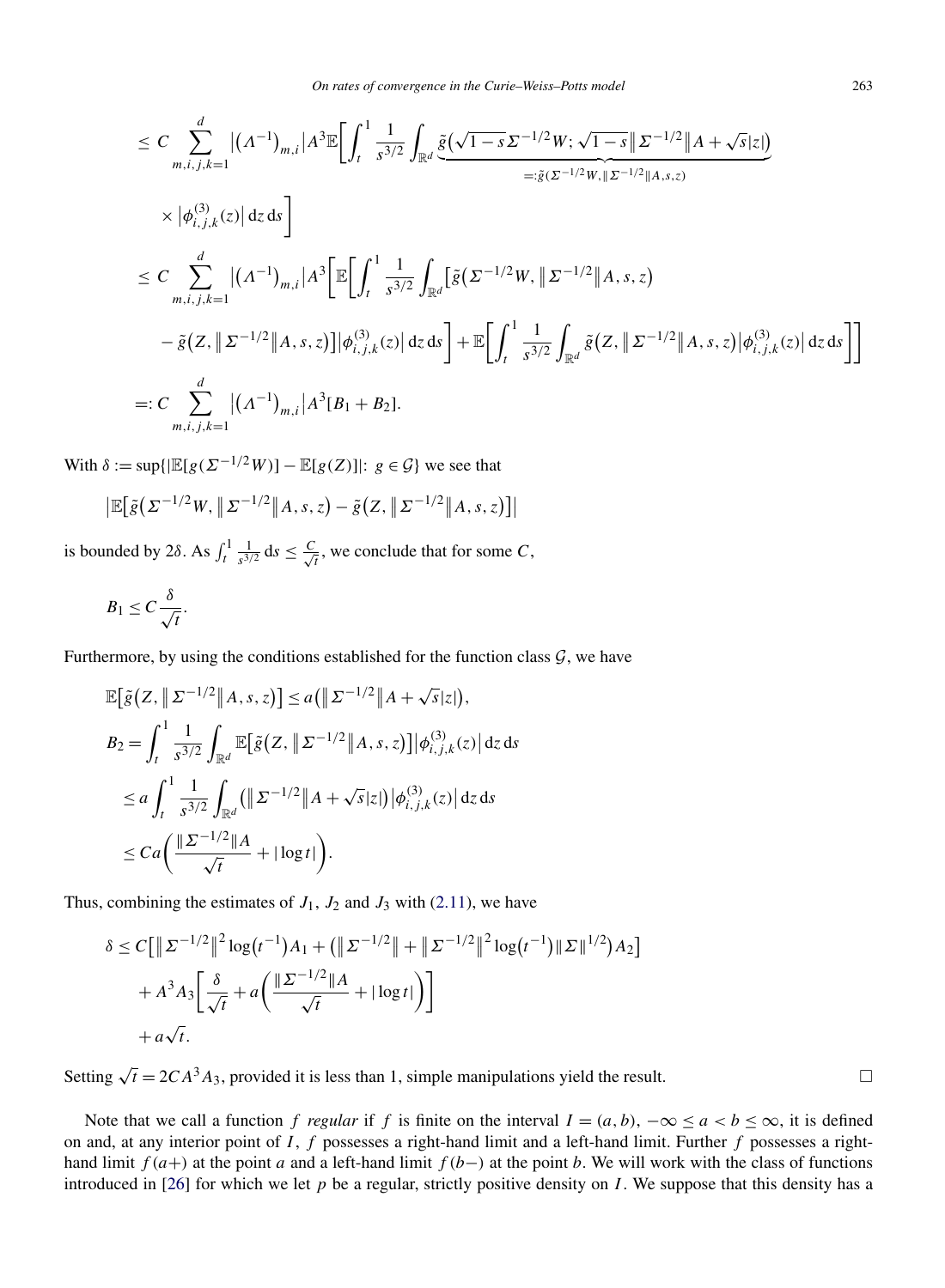<span id="page-12-0"></span>derivative  $p'$  that is also regular on *I* with countable many sign changes. Furthermore  $p'$  should be continuous at the sign changes and  $\int_I p(x) |\log(p(x))| dx < \infty$ . Additionally we assume that

$$
\psi(x) := \frac{p'(x)}{p(x)}\tag{2.13}
$$

is regular. A density *p* fulfilling these conditions will be called *nice*. In [\[26\]](#page-30-0) it is proven that a random variable *Z* is distributed according to the density *p* if and only if  $\mathbb{E}[f'(Z) + \Psi(Z)f(Z)] = f(b-)p(b-) - f(a+)p(a+)$  for a suitably chosen class of functions *f* . The corresponding Stein-identity is

$$
f'(x) + \psi(x)f(x) = g(x) - P(g),
$$
\n(2.14)

where *g* is a measurable function for which  $\int_I |g(x)| p(x) dx < \infty$ ,  $P(x) := \int_{-\infty}^x p(y) dy$  and  $P(g) := \int_I g(y) p(y) dy$ . For the proof of Theorem [1.6](#page-5-0) we will apply Theorem 2.4 and Theorem 2.5 in [\[11\]](#page-29-0).

**Theorem 2.3.** *Let (W,W ) be an exchangeable pair of real-valued random variables such that*

$$
\mathbb{E}[W'-W|W] = \lambda \psi(W) - R(W) \tag{2.15}
$$

*for some random variable*  $R = R(W)$ ,  $0 < \lambda < 1$  *and*  $\psi$  *as in* (2.13) *with p being a nice density*. Let *pw be a probability distribution such that a random variable*  $Z_W$  *is distributed according to p<sub>W</sub> if and only if* 

$$
\mathbb{E}\big(\mathbb{E}\big[W\psi(W)\big]f'(Z_W) + \psi(Z_W)f(Z_W)\big) = 0\tag{2.16}
$$

*for a suitably chosen class of functions*.

(1) Let us assume that for any absolutely continuous function  $g$  the solution  $f_g$  of (2.14) satisfies

$$
||f_g|| \le c_1 ||g'||
$$
,  $||f'_g|| \le c_2 ||g'||$  and  $||f''_g|| \le c_3 ||g'||$ .

*Then for any uniformly Lipschitz function g*, *we obtain*  $|\mathbb{E}[g(W)] - \mathbb{E}[g(Z_W)]| \le \delta ||g'||$  with

$$
\delta := \frac{c_2}{2\lambda} \left( \mathbb{V} \left( \mathbb{E} \left[ \left( W - W' \right)^2 | W \right] \right) \right)^{1/2} + \frac{c_3}{4\lambda} \mathbb{E} \left| W - W' \right|^3 + \frac{c_1 + c_2 \sqrt{\mathbb{E}(W^2)}}{\lambda} \sqrt{\mathbb{E}(R^2)} . \tag{2.17}
$$

(2) Let us assume that for any function  $g(x) := 1_{\{x \leq z\}}(x)$ ,  $z \in \mathbb{R}$ , the solution  $f_z$  of (2.14) satisfies

$$
\left|f_z(x)\right| \le d_1, \qquad \left|f'_z(x)\right| \le d_2 \quad \text{and} \quad \left|f'_z(x) - f'_z(y)\right| \le d_3
$$

*and*

$$
\left| \left( \psi(x) f_z(x) \right)' \right| = \left| \left( \frac{p'(x)}{p(x)} f_z(x) \right)' \right| \le d_4 \tag{2.18}
$$

*for all real x and y*, *where*  $d_1$ ,  $d_2$ ,  $d_3$  *and*  $d_4$  *are constants. Then we obtain for any*  $A > 0$ 

$$
\sup_{t \in \mathbb{R}} \left| P(W \le t) - \int_{-\infty}^{t} p_{W}(t) dt \right| \le \frac{d_2}{2\lambda} \left( \mathbb{V} \big( \mathbb{E} \big[ \big( W' - W \big)^2 | W \big] \big) \right)^{1/2} + \left( d_1 + d_2 \sqrt{\mathbb{E}(W^2)} + \frac{3}{2} A \right) \frac{\sqrt{\mathbb{E}(R^2)}}{\lambda} + \frac{1}{\lambda} \left( \frac{d_4 A^3}{4} \right) + \frac{3A}{2} \mathbb{E} \big( \big| \psi(W) \big| \big) + \frac{d_3}{2\lambda} \mathbb{E} \big( \big( W - W' \big)^2 \mathbb{1}_{\{ |W - W'| \ge A \}} \big). \tag{2.19}
$$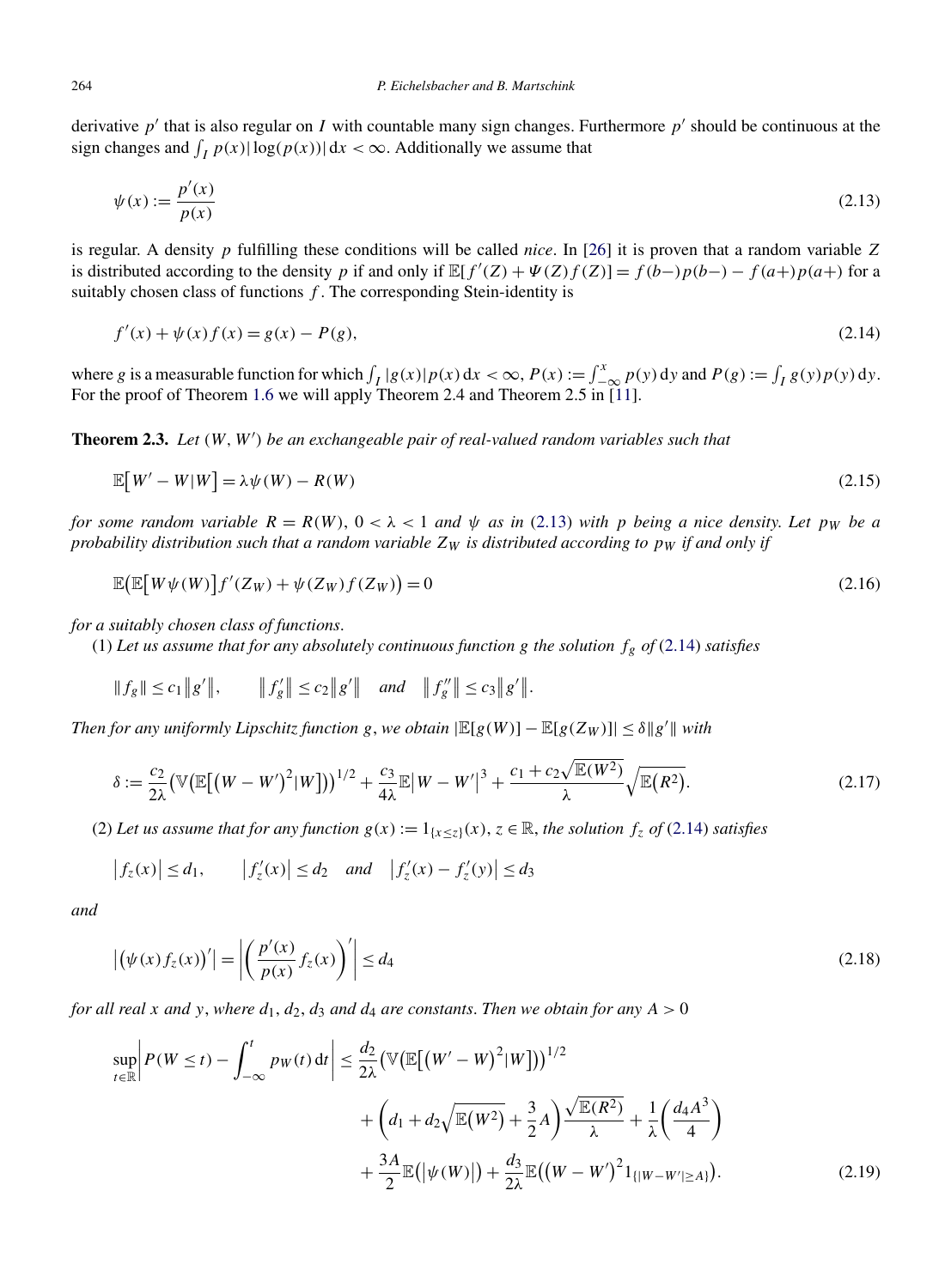#### <span id="page-13-0"></span>**3. Auxiliary results**

Let us fix the convention that for  $k, t \in \{1, ..., q\}$  we will always write  $\sum_{\substack{k \neq m \\ k \neq m}}$  instead of  $\sum_{\substack{k=1 \\ k \neq m}}^q$ ,  $\sum_{k,t\neq m}$  instead of  $\sum_{k \neq m, t \neq m}^{q}$ and so on. First we state a result on the structure of the minimizers of  $G_{\beta,h}$  (see Definition [1.6\)](#page-2-0), determined in several papers, collected in [\[16\]](#page-30-0).

**Proposition 3.1.** *Let*  $\beta$ ,  $h \geq 0$  *and let x be a global minimum of*  $G_{\beta,h}$ .

- (1) *The vector x has the coordinate*  $min(x_i)$  *repeated*  $q 1$  *times at least.*
- (2) *If*  $h > 0$ , *then*  $x_1 > x_i$ , *for all*  $i \in \{2, ..., q\}$ .
- (3) *The inequality*  $min(x_i) > 0$  *holds.*
- (4) *For any*  $q \ge 3$  *and any*  $(\beta, h)$ *, or*  $q = 2$  *and*  $(\beta, h) \ne (\beta_c, 0)$ *, where*  $\beta_c$  *denotes the critical temperature, one has*  $\min(x_i) < 1/\beta$ .

An important identity is the following simple statement.

**Lemma 3.2.** *For*  $u \in \mathbb{R}^q$ , *we obtain* 

$$
\frac{\exp(\beta u_m + h\delta_{m,1})}{\sum_{k=1}^q \exp(\beta u_k + h\delta_{k,1})} = u_m - \frac{1}{\beta} \frac{\partial}{\partial u_m} G_{\beta,h}(u).
$$

Direct calculation yields

$$
\frac{\partial}{\partial u_m} G_{\beta,h}(u) = \frac{\partial}{\partial u_m} \left( \frac{\beta}{2} \langle u, u \rangle - \log \left( \sum_{k=1}^q \exp(\beta u_k + h \delta_{k,1}) \right) \right)
$$

$$
= \beta u_m - \beta \frac{\exp(\beta u_m + h \delta_{m,1})}{\sum_{k=1}^q \exp(\beta u_k + h \delta_{k,1})}.
$$

Rearranging the equality gives the result.

Using the notation  $m(\sigma) = (m_1(\sigma), \ldots, m_q(\sigma))$  with

$$
m_i(\sigma) := \frac{1}{n} \sum_{j=1}^n \delta_{\sigma_j, i} \quad \text{and} \quad m_{i,t}(\sigma) := \frac{1}{n} \sum_{j \neq t}^n \delta_{\sigma_j, i}
$$
\n(3.1)

we obtain the following lemma.

**Lemma 3.3.** *For arbitrary*  $i \in \{1, ..., q\}$  *we have* 

$$
P_{\beta,h,n}(\sigma_j = i | (\sigma_t)_{t \neq j})
$$
  
= 
$$
\begin{cases} \frac{\exp(\beta m_{i,j}(\sigma))}{\sum_{k=1}^q \exp(\beta m_{k,j}(\sigma) + h\delta_{k,1})}, & i \in \{2, ..., q\}; \\ \frac{\exp(\beta m_{i,j}(\sigma) + h)}{\sum_{k=1}^q \exp(\beta m_{k,j}(\sigma) + h\delta_{k,1})}, & i = 1. \end{cases}
$$

**Proof.** For  $x_1, ..., x_n \in \{1, ..., q\}$  we have

$$
P_{\beta,h,n}(\sigma_j=i\,|\,(\sigma_t)_{t\neq j})=\frac{P_{\beta,h,n}(\{\sigma_j=i\}\cap\{(\sigma_t)_{t\neq j}\})}{P_{\beta,h,n}(\{(\sigma_t)_{t\neq j}\})}.
$$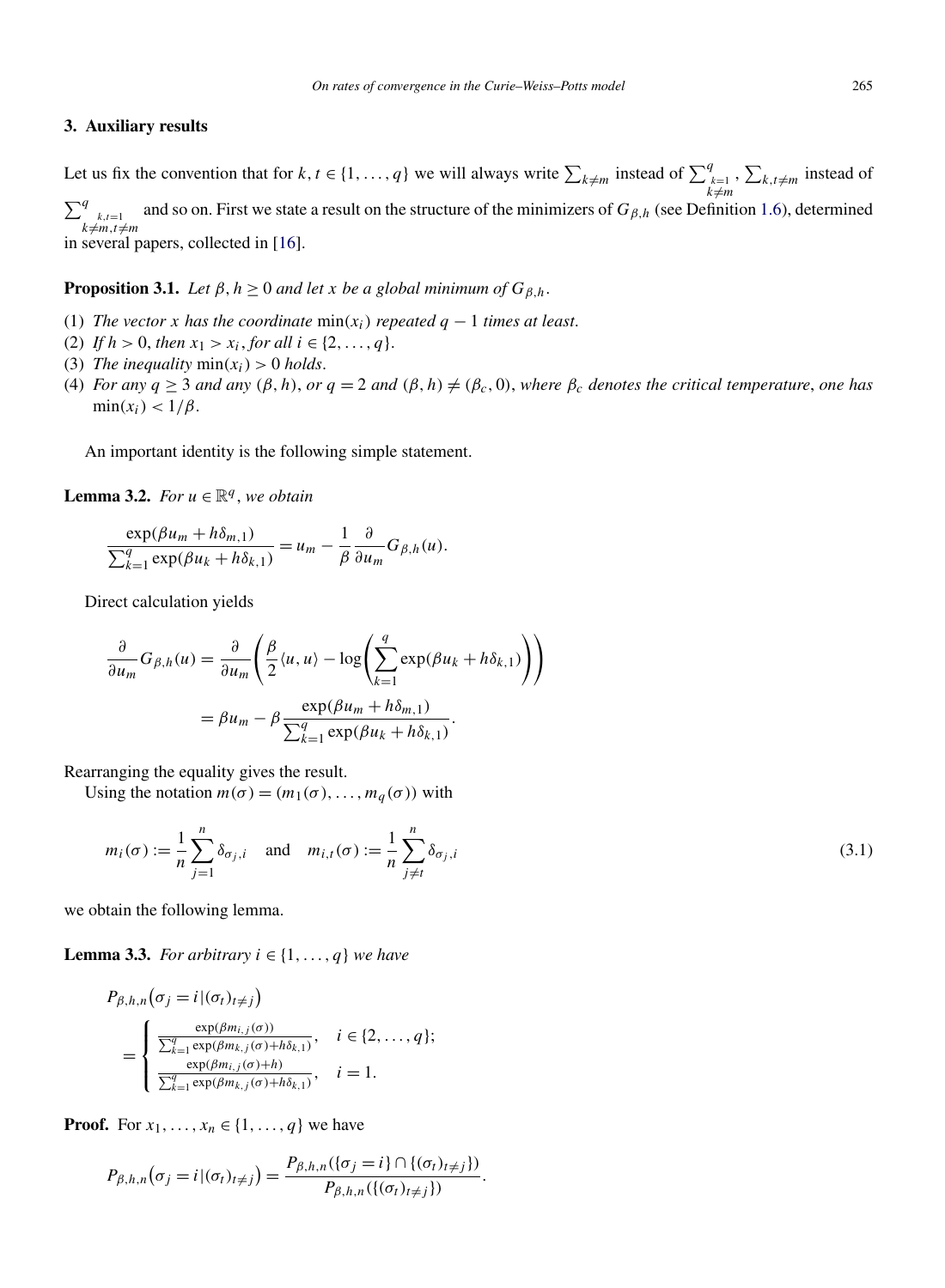<span id="page-14-0"></span>For any fixed  $x_1, \ldots, x_{i-1}, x_{i+1}, \ldots, x_n$  we obtain

$$
\frac{P_{\beta,h,n}(\sigma_1 = x_1, ..., \sigma_j = i, ..., \sigma_n = x_n)}{P_{\beta,h,n}(\sigma_1 = x_1, ..., \sigma_{j-1} = x_{j-1}, \sigma_{j+1} = x_{j+1}, ..., \sigma_n = x_n)}
$$
\n
$$
= Z_{\beta,h,n}^{-1} \exp\left(\frac{\beta}{2n} \sum_{l,t \neq j}^n \delta_{x_l,x_l} + \frac{\beta}{2n} + \frac{\beta}{n} \sum_{l \neq j}^n \delta_{x_l,i} + h \sum_{l \neq j}^n \delta_{x_l,1} + h \delta_{i,1}\right)
$$
\n
$$
\int \sum_{k=1}^q Z_{\beta,h,n}^{-1} \exp\left(\frac{\beta}{2n} \sum_{l,t \neq j}^n \delta_{x_l,x_l} + \frac{\beta}{2n} + \frac{\beta}{n} \sum_{l \neq j}^n \delta_{x_l,k} + h \sum_{l \neq j}^n \delta_{x_l,1} + h \delta_{k,1}\right).
$$

Canceling equivalent terms in the numerator and denominator and finally distinguishing between  $i = 1$  and  $i \neq 1$  $\Box$  yields the result.  $\Box$ 

In the case  $h = 0$  in [\[14, Proposition 2.2\]](#page-30-0) it is proven that the Hessian  $D^2G_{\beta}$ <sub>0</sub>(*x*<sub>0</sub>) of  $G_{\beta}$ <sup>0</sup> is positive definite if *x*<sub>0</sub> is a global minimum point, and hence invertible. In [\[27, Lemma 2\]](#page-30-0) it is stated that  $D^2G_{\beta,h}(x_0)$  is positive definite for any  $\beta > 0$  and  $h \ge 0$ , if  $x_0$  is a global minimum point. However this result is not correct. The non-degeneracy of  $G_{\beta,h}$ at its minimum points for any  $(\beta, h) \neq (\beta_0, h_0)$  is stated next and will be proven in the [Appendix.](#page-23-0)

**Lemma 3.4.** *For all*  $q > 2$  *let*  $x_s \in \mathbb{R}^q$  *denote a global minimum point of*  $G_{\beta,h}$ . *Then*  $D^2 G_{\beta,h}(x_s)$  *is positive definite for any*  $(\beta, h) \neq (\beta_0, h_0)$ .

For the rescaled empirical spin vector of the Curie–Weiss–Potts model, appearing in Theorems [1.3,](#page-3-0) [1.4](#page-4-0) and [1.5,](#page-4-0) we can bound higher order moments as follows.

**Lemma 3.5.** For  $W = (W_1, \ldots, W_a)$  as in Theorems [1.3,](#page-3-0) [1.4](#page-4-0) and for  $W^{(i)}$  defined in [\(1.11\)](#page-4-0) in Theorem [1.5](#page-4-0) we obtain *that for any*  $l \in \mathbb{N}$  *and*  $j \in \{1, ..., q\}$ 

$$
\mathbb{E}\big|W_j^l\big|\leq \text{const.}(l),\qquad \mathbb{E}\big|\big(W_j^{(i)}\big)^l\big|\leq \text{const.}(l).
$$

**Proof.** We consider a well known transformation, sometimes called the *Hubbard–Stratonovich transformation*, expressing the distribution of  $L_n$  in the Curie–Weiss–Potts model in terms of  $G_{\beta,h}$ . For  $\beta > 0$  we pick a random vector *Y* in a way that  $\mathcal{L}(Y)$  equals a *q*-dimensional centered Gaussian vector with covariance matrix  $\beta^{-1}$ Id and *Y* is chosen to be independent from N. Id denotes the  $q \times q$  identity matrix. According to a simple adaption of Lemma 3.2 in [\[14\]](#page-30-0), for any point  $m \in \mathbb{R}^q$  and  $\gamma \in \mathbb{R}$  and any  $n \in \mathbb{N}$  we have

$$
\mathcal{L}\bigg(\frac{Y}{n^{1/2-\gamma}}+\frac{n(N/n-m)}{n^{1-\gamma}}\bigg)=\exp\bigg[-nG_{\beta,h}\bigg(m+\frac{y}{n^{\gamma}}\bigg)\bigg]dy\bigg(\int_{\mathbb{R}^q}\exp\bigg[-nG_{\beta,h}\bigg(m+\frac{y}{n^{\gamma}}\bigg)\bigg]dy\bigg)^{-1}.
$$

Lemma 3.2 in [\[14\]](#page-30-0) presented this identity only for  $h = 0$ . The calculations for any  $h \neq 0$  are omitted. Applying this result for  $\gamma = \frac{1}{2}$  and  $m = x_0$  (or any other minimum point of  $G_{\beta,h}$ ) does not change the finiteness of any of the moments of the  $W_i$ . Thus, the new measure has the density

$$
\exp\bigg[-nG_{\beta,h}\bigg(x_0+\frac{y}{n^{1/2}}\bigg)\bigg]dy\bigg(\int_{\mathbb{R}^q}\exp\bigg[-nG_{\beta,h}\bigg(x_0+\frac{y}{n^{1/2}}\bigg)\bigg]dy\bigg)^{-1}.
$$

Using second order multivariate Taylor expansion of  $G_{\beta,h}$  and the fact that  $x_0$  is a global minimum point of  $G_{\beta,h}$  we see that the density of the new measure with respect to Lebesgue measure is given by const.  $\exp[-\frac{1}{2}\langle y, D^2G_{\beta,h}(x_0)y\rangle]$ (up to negligible terms). With Lemma 3.4 we know that for any  $(\beta, h) \neq (\beta_0, h_0)$  the Hessian is positive definite, if  $x<sub>0</sub>$  is a global minimum point. This fact combined with the transformation of integrals yields that a measure with this density has moments of any finite order.

For the random variables *T* and *V* in Theorems [1.6](#page-5-0) and [1.8,](#page-5-0) we can bound higher order moments as well.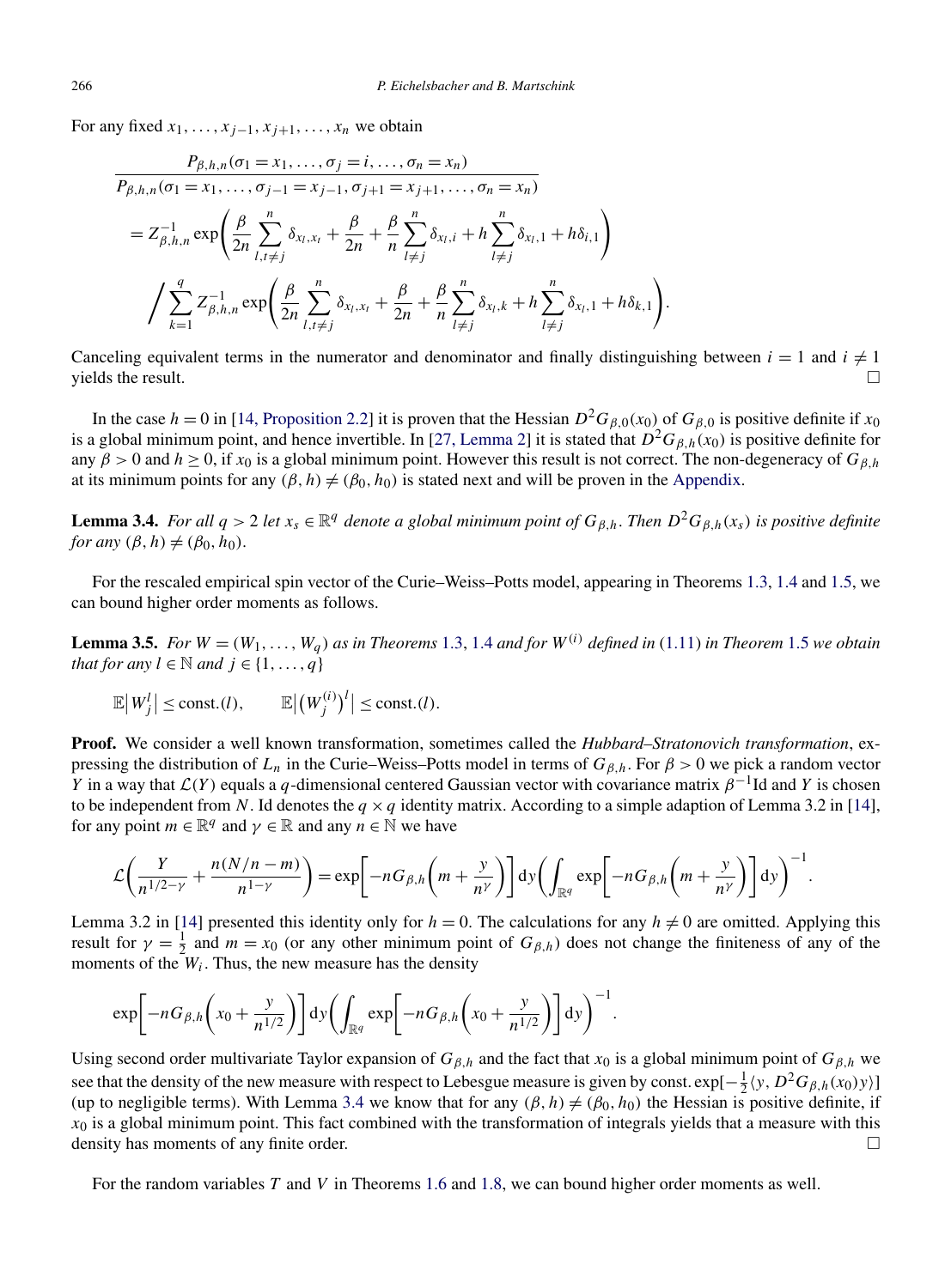<span id="page-15-0"></span>**Lemma 3.6.** *Consider the extremity*  $(\beta, h) = (\beta_0, h_0)$ *. For T* and *V* as in [\(1.13\)](#page-4-0) we obtain that for any  $l \in \mathbb{N}$  and *j* ∈ {1*,...,q*}

 $\mathbb{E}|V_j^l| \leq \text{const.}(l), \qquad \mathbb{E}|T^l| \leq \text{const.}(l).$ 

**Proof.** Note that with  $V \in \mathcal{M} \cap u^{\perp}$  we obtain  $V_1 = 0$ . Hence  $W_1 = (1 - q)n^{1/4}T$ . Therefore

$$
V = \frac{1}{n^{1/2}}(N - nx - n^{3/4}Tu) = W - n^{1/4}Tu = \left(0, W_2 + \frac{1}{(q-1)}W_1, \ldots, W_q + \frac{1}{(q-1)}W_1\right).
$$

Since  $\overline{W} := (W_1, \ldots, W_q) \in \mathcal{M}$ , we have  $W_1 = -\sum_{k=2}^q W_k$ . We try to check that  $\overline{V} := (V_2, \ldots, V_q)$  has finite moments. Thus is suffices to check, that  $(W_2, \ldots, W_q)$  has finite moments. Now we define  $G_{q-1}(x)$ ,  $x \in \mathbb{R}^{q-1}$ , to be the restriction of  $G_{\beta_0,h_0}$  on the last  $q-1$  coordinates (the first coordinate will be fixed to 1/2 in the sequel). Again we apply the Hubbard–Stratonovich transformation introduced in the proof of Lemma [3.5.](#page-14-0) We choose a *q* − 1 dimensional Gaussian vector *Y* with covariance matrix  $\beta_0^{-1} \text{Id}_{q-1}$  and independent of  $\bar{W}$ . With  $x = (1/2(q-1), \ldots, 1/2(q-1)) \in$  $\mathbb{R}^{q-1}$  we have that the law of *Y* +  $\bar{W}$  has the density

$$
\exp\bigg[-nG_{q-1}\bigg(x+\frac{y}{n^{1/2}}\bigg)\bigg]dy\bigg(\int_{\mathbb{R}^{q-1}}\exp\bigg[-nG_{q-1}\bigg(x+\frac{y}{n^{1/2}}\bigg)\bigg]dy\bigg)^{-1}.
$$

Using second order multivariate Taylor expansion of  $G_{q-1}$  and the fact that  $(\nabla G_{q-1})(x) = 0$  ((1/2*, x*) ∈  $\mathbb{R}^q$  is a global minimum point of  $G_{\beta_0,h_0}$ ), we see that the density of the new measure with respect to Lebesgue measure is given by const.  $exp[-\frac{1}{2}\langle y, D^2G_{q-1}(x)y\rangle]$  (up to negligible terms). Using the formulas for the second partial derivatives of  $G_{\beta_0, h_0}$ , see Remark [A.3](#page-25-0) in the [Appendix,](#page-23-0) we obtain that

$$
D^{2}G_{q-1}(x) = \frac{4}{q^{2}} \left( \mathbb{1}_{q-1} + \text{Id}_{q-1}(q-1)(q-2) \right),
$$

where  $\mathbb{1}_{q-1}$  denotes the  $(q-1) \times (q-1)$  matrix with all entries equal to 1. It is an immediate computation that

$$
\det(D^2 G_{q-1}(x)) = \left(\frac{4(q-1)(q-2)}{q^2}\right)^{q-2} \left(\frac{4(q-1)(q-2)}{q^2} + \frac{4(q-1)}{q^2}\right),
$$

which shows the invertibility of  $D^2G_{q-1}(x)$  for any  $q \geq 3$ . Thus  $D^2G_{q-1}(x)$  is positive definite. This fact combined with the transformation of integrals yields that a measure with this density has moments of any finite order.

For  $(1 - q)T = n^{-1/4}W_1$  we apply the Hubbard–Stratonovich transform with  $\gamma = 1/4$ . Take a Gaussian random variable with expectation zero and variance  $\beta_0^{-1}$ , independent of *W*<sub>1</sub>. The distribution of  $n^{-1/4}Y + T$  has a density proportional to  $\exp(-nG_1(c_q 1/2 + y/n^{1/4}))$  with some constant  $c_q$  only depending on *q* and  $G_1$  being the restriction of  $G_{\beta_0,h_0}$  to the first component. A fourth order Taylor expansion similar to [\(A.4\)](#page-26-0) will give  $G_1(x + t) = G_1(x) + \frac{1}{24}G_1^{(4)}(x + \alpha t)t^4$  for some  $\alpha \in (0, 1)$ . Hence we conclude that a measure with a Lebesguedensity given by const.  $exp(-y^4)$  has moments of any finite order. We omit the details.  $\Box$ 

#### **4. Proofs of the theorems**

Constructing an exchangeable pair in the Curie–Weiss–Potts model to obtain an approximate linear regression prop-erty [\(2.1\)](#page-6-0) leads us to the function  $G_{\beta,h}$ . Let  $q > 2$ ,  $h = 0$  and  $\beta < \beta_c$ , and let  $x_0$  denote the unique global minimum point of *Gβ,*0, see Theorem [1.1.](#page-2-0)

We produce a spin collection  $\sigma' = (\sigma'_i)_{i \geq 1}$  via a *Gibbs sampling procedure*. Let *I* be uniformly distributed over  $\{1,\ldots,n\}$  and independent from all other random variables involved. We will now replace the spin  $\sigma_j$  by  $\sigma'_j$  drawn from the conditional distribution of the *i*th coordinate given  $(\sigma_t)_{t \neq j}$ , independently from  $\sigma_j$ . We define

$$
Y_j := (Y_{j,1}, \ldots, Y_{j,q})^t := (\delta_{\sigma_j,1}, \ldots, \delta_{\sigma_j,q})^t
$$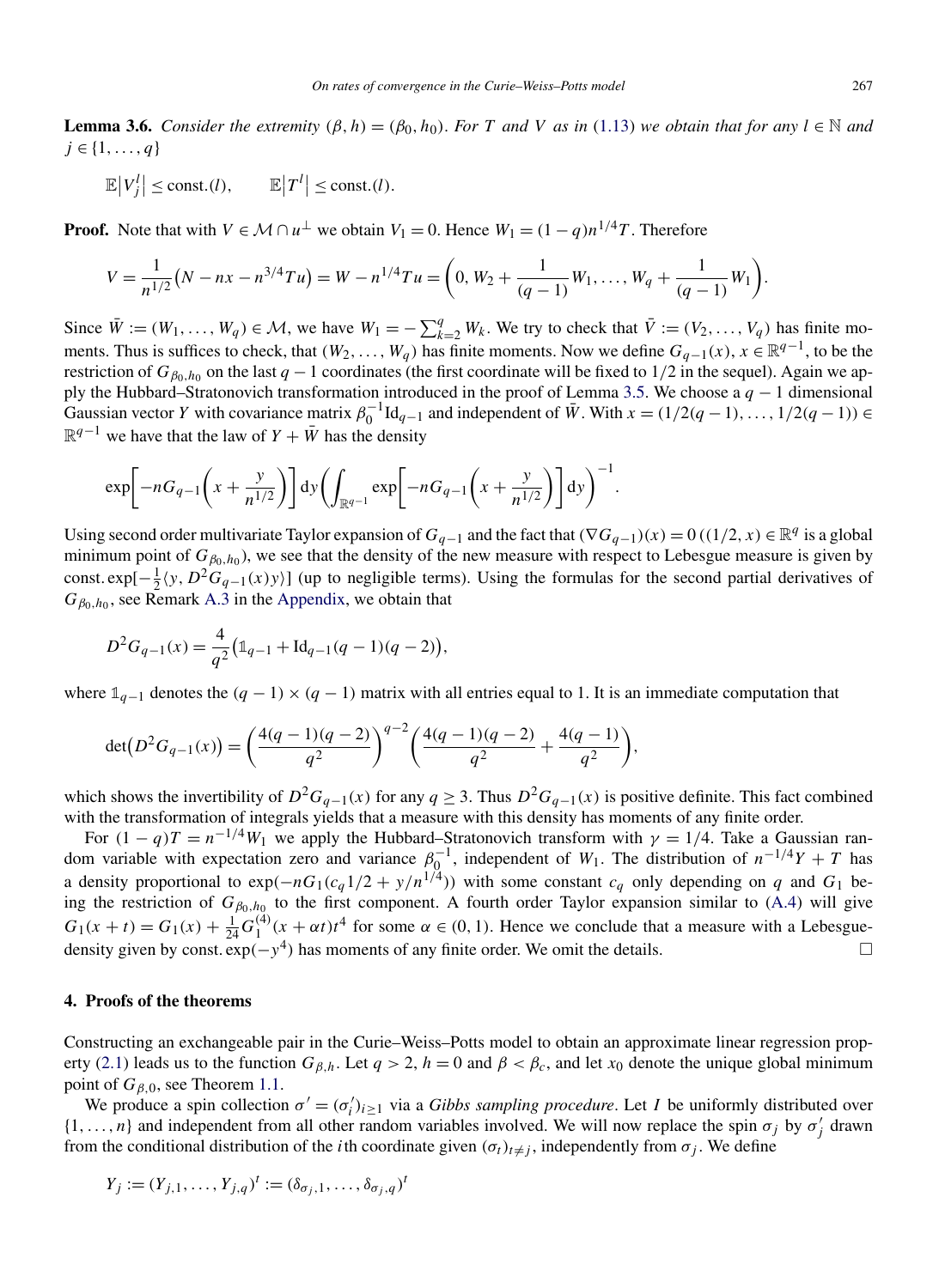and consider

$$
W' := W - \frac{Y_I}{\sqrt{n}} + \frac{Y_I'}{\sqrt{n}}.\tag{4.1}
$$

Hence it is not hard to see that  $(W, W')$  is an exchangeable pair. This construction will also be evident for all the proofs in this section. Let  $\mathcal{F} := \sigma(\sigma_1, \ldots, \sigma_n)$ . We obtain

$$
\mathbb{E}[W'_i - W_i | \mathcal{F}] = \frac{1}{\sqrt{n}} \mathbb{E}[Y'_{I,i} - Y_{I,i} | \mathcal{F}]
$$
  

$$
= \frac{1}{\sqrt{n}} \frac{1}{n} \sum_{j=1}^n \mathbb{E}[Y'_{j,i} - Y_{j,i} | \mathcal{F}]
$$
  

$$
= -\frac{1}{\sqrt{n}} \frac{1}{n} \sum_{j=1}^n Y_{j,i} + \frac{1}{\sqrt{n}} \frac{1}{n} \sum_{j=1}^n \mathbb{E}[\delta_{\sigma'_j,i} | \mathcal{F}].
$$

Using our construction we obtain with Lemma [3.3](#page-13-0)

$$
\mathbb{E}[\delta_{\sigma'_j,i}|\mathcal{F}] = \mathbb{E}[\delta_{\sigma_j,i}|(\sigma_t)_{t\neq j}] = P_{\beta,0,n}(\sigma_j = i | (\sigma_t)_{t\neq j}) = \frac{\exp(\beta m_{i,j}(\sigma))}{\sum_{k=1}^q \exp(\beta m_{k,j}(\sigma))},
$$

with  $m_{i,j}(\sigma) = \frac{1}{n} \sum_{l \neq j}^{n} \delta_{\sigma_l,i}$ . With Lemma [3.2](#page-13-0) we obtain for any  $i = 1, ..., q$ 

$$
\mathbb{E}\big[W'_i - W_i|\mathcal{F}\big] = -\frac{1}{n}W_i - \frac{x_{0,i}}{\sqrt{n}} + R_n^{(1)}(i) + \frac{1}{\sqrt{n}}\bigg(m_i(\sigma) - \frac{1}{\beta}\frac{\partial}{\partial u_i}G_{\beta,0}(m(\sigma))\bigg)
$$

$$
= -\frac{1}{\sqrt{n}}\frac{1}{\beta}\frac{\partial}{\partial u_i}G_{\beta,0}(m(\sigma)) + R_n^{(1)}(i)
$$
(4.2)

with

$$
R_n^{(1)}(i) := \frac{1}{\sqrt{n}} \frac{1}{n} \sum_{j=1}^n \left[ \frac{\exp(\beta m_{i,j}(\sigma))}{\sum_{k=1}^q \exp(\beta m_{k,j}(\sigma))} - \frac{\exp(\beta m_i(\sigma))}{\sum_{k=1}^q \exp(\beta m_k(\sigma))} \right],
$$
(4.3)

where  $m_i(\sigma)$  and  $m_{i,j}(\sigma)$  are defined as in [\(3.1\)](#page-13-0). We have used

$$
m_i(\sigma) - x_{0,i} = \frac{W_i}{\sqrt{n}}.\tag{4.4}
$$

**Proof of Theorem [1.3.](#page-3-0)** Our goal is to apply Theorem [2.1.](#page-6-0) We will first of all deal with the case  $h = 0$ . Hence by Theorem [1.1](#page-2-0) we have  $\beta < \beta_c$  and  $x_0 = (1/q, ..., 1/q)$  being the unique minimum point of  $G_{\beta,0}$ . We apply [\(A.2\)](#page-24-0) (see the [Appendix\)](#page-23-0) to the first summand in (4.2). Since  $x_0$  is a global minimum of  $G_{\beta,0}$  we have  $(\frac{\partial}{\partial u_i}G_{\beta,0})(x_0) = 0$ . Hence the first summand in (4.2) is equal to

$$
-\frac{1}{\beta n}\left(\frac{\partial^2}{\partial^2 u_i}G_{\beta,0}\right)(x_0)W_i-\frac{1}{\beta n}\sum_{k\neq i}\left(\frac{\partial^2}{\partial u_i \partial u_k}G_{\beta,0}\right)(x_0)W_k+R_n^{(2)}(i)
$$

with

$$
R_n^{(2)}(i) := \mathcal{O}\left(\frac{1}{\sqrt{n}}\left(\frac{W_i}{\sqrt{n}}\right)^2\right) - \sum_{k \neq i} \mathcal{O}\left(\frac{1}{\sqrt{n}}\frac{W_i}{\sqrt{n}}\frac{W_k}{\sqrt{n}}\right) - \sum_{k,t \neq i} \mathcal{O}\left(\frac{1}{\sqrt{n}}\frac{W_k}{\sqrt{n}}\frac{W_t}{\sqrt{n}}\right). \tag{4.5}
$$

<span id="page-16-0"></span>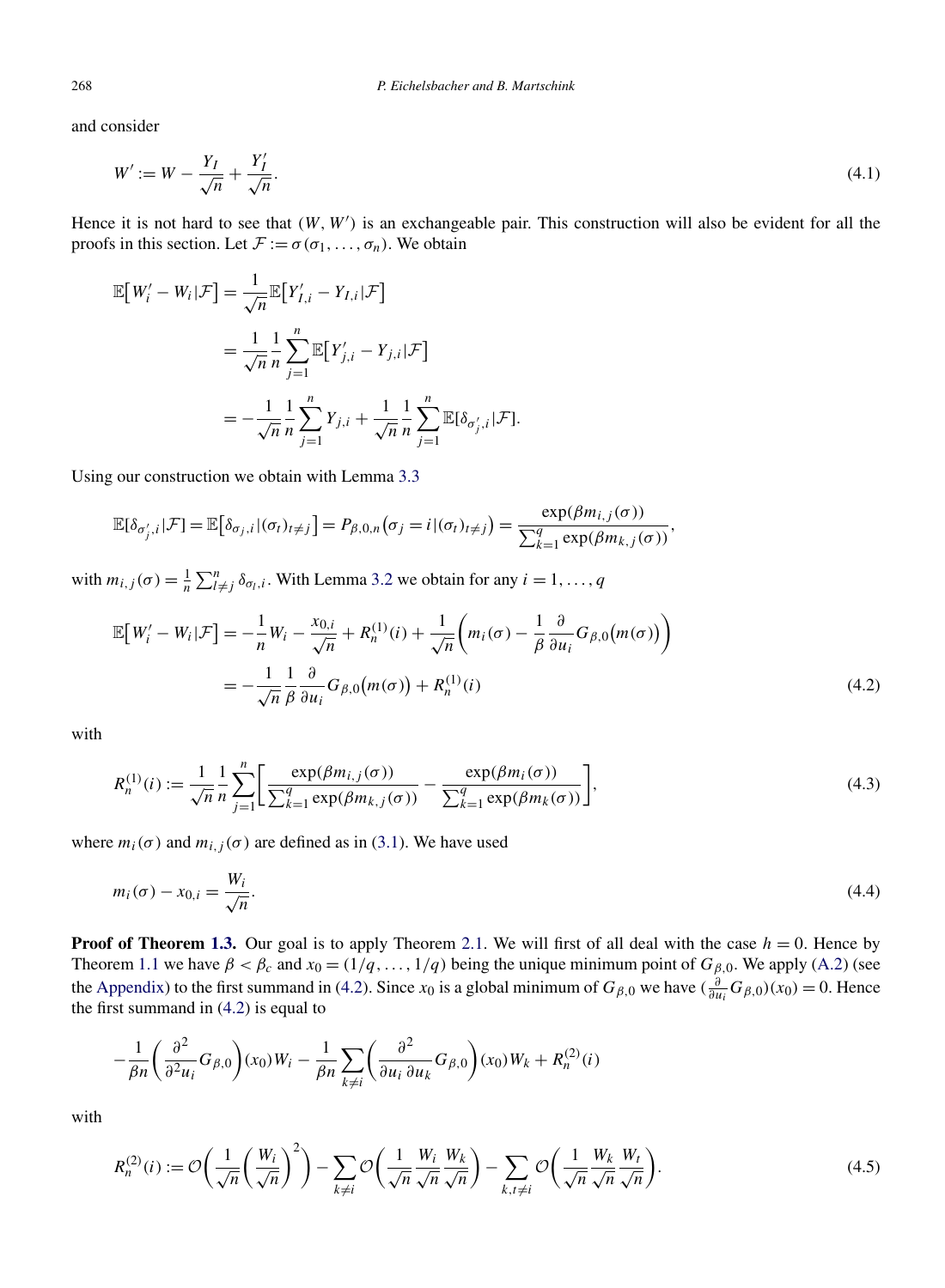Summarizing with  $R(i) := R_n^{(1)}(i) + R_n^{(2)}(i)$  we have

$$
\mathbb{E}\big[W'_i - W_i | \mathcal{F}\big] = -\frac{1}{\beta n} \left(\frac{\partial^2}{\partial^2 u_i} G_{\beta,0}\right) (x_0) W_i - \frac{1}{\beta n} \sum_{k \neq i} \left(\frac{\partial^2}{\partial u_i \partial u_k} G_{\beta,0}\right) (x_0) W_k + R(i)
$$
  
= 
$$
-\frac{1}{\beta n} \langle \big[D^2 G_{\beta,0}(x_0)\big]_i, W \rangle + R(i),
$$

where  $\langle \cdot, \cdot \rangle$  denotes the Euclidean scalar-product and  $[D^2G_{\beta,0}(x_0)]_i$  the *i*th row of the matrix  $D^2G_{\beta,0}(x_0)$ . We obtain

$$
\mathbb{E}\big[W'-W|\mathcal{F}\big] = -\frac{1}{\beta n} \big[D^2 G_{\beta,0}(x_0)\big] W + R(W) \tag{4.6}
$$

with  $R(W) = (R(1), ..., R(q))$ . We define  $\Lambda = \frac{1}{\beta n} [D^2 G_{\beta,0}(x_0)]$ . With [\[14, Proposition 2.2\]](#page-30-0),  $D^2 G_{\beta,0}(v)$  is positive definite for any *β >* 0 and any global minimum point *ν* and therefore *Λ* is invertible (alternatively one easily sees that *Λ* is a matrix of the form given in Lemma [A.3](#page-25-0) and the determinant is  $\frac{1}{n^q}(1 - \beta/q)^{q-2}(1 - \beta/q)$  which is non-zero because  $\beta_c < q$  with  $\beta_c$  given in [\(1.2\)](#page-1-0), and therefore  $\beta \neq q$ , see Lemma [A.1\)](#page-24-0). Hence [\(2.1\)](#page-6-0) is fulfilled and we are able to apply Theorem [2.1.](#page-6-0) In order to calculate the bound given there we need to estimate  $\lambda^{(i)}$  as well as the order of the terms *A,B* and *C*. Note that often in an application of Theorem [2.1](#page-6-0) it might be tedious to calculate *Λ* (and *Σ*) and it is not clear whether the calculations have been carried out correctly. In Remark [4.1,](#page-20-0) we will point out, that there is a nice heuristic in the Curie–Weiss–Potts model expecting *Λ* as it comes out.

Obviously we have  $\lambda^{(i)} = \mathcal{O}(n)$ . We continue by estimating *C* in Theorem [2.1.](#page-6-0) First we consider  $R_n^{(1)}(i)$  defined in [\(4.3\)](#page-16-0).

$$
\left| R_n^{(1)}(i) \right| \leq \frac{1}{\sqrt{n}} \frac{1}{n} \sum_{j=1}^n \left| \frac{\exp(\beta m_{i,j}(\sigma))}{\sum_{k=1}^q \exp(\beta m_{k,j}(\sigma))} - \frac{\exp(\beta m_i(\sigma))}{\sum_{k=1}^q \exp(\beta m_k(\sigma))} \right|
$$
  

$$
\leq \frac{1}{\sqrt{n}} \frac{1}{n} \sum_{j=1}^n \sum_{k \neq i} \left| \exp(\beta m_{i,j}(\sigma) + \beta m_k(\sigma)) - \exp(\beta m_i(\sigma) + \beta m_{k,j}(\sigma)) \right|.
$$

Using the inequality

$$
|\exp(\alpha x) - \exp(\alpha y)| \le \frac{|\alpha|}{2} (\exp(\alpha x) + \exp(\alpha y)) |x - y|
$$
, for all  $\alpha, x, y \in \mathbb{R}$ ,

we obtain

$$
\left| R_n^{(1)}(i) \right| \leq \frac{1}{\sqrt{n}} \frac{1}{n} \beta e^{2\beta} \sum_{j=1}^n \sum_{k \neq i} \left| m_{i,j}(\sigma) + m_k(\sigma) - m_i(\sigma) - m_{k,j}(\sigma) \right|.
$$

Consider the first summand  $j = 1$ . In case  $\sigma_1 = i$ , we have for all  $k \neq i$  that  $m_{k,1}(\sigma) = m_k(\sigma)$ , and therefore

$$
\sum_{k\neq i} |m_{i,1}(\sigma) + m_k(\sigma) - m_i(\sigma) - m_{k,1}(\sigma)| = (q-1)\frac{\delta_{\sigma_1,i}}{n}.
$$

If  $\sigma_1 \neq i$ , then there is a  $t \neq i$  with  $m_{t,1}(\sigma) \neq m_t(\sigma)$  and for all  $k \neq t$ :  $m_{k,1}(\sigma) = m_k(\sigma)$ . By similar observation we have

$$
\sum_{k\neq i} |m_{i,1}(\sigma)+m_k(\sigma)-m_i(\sigma)-m_{k,1}(\sigma)| \leq (q-1)\frac{\delta_{\sigma_1,t}}{n}.
$$

The same observation can be made for any other  $j \in \{1, ..., n\}$ . With  $|\delta_{\sigma_i,t}| \leq 1$  we get

$$
|R_n^{(1)}(i)| \le \frac{1}{\sqrt{n}} \frac{1}{n} (q-1) \beta e^{2\beta} = \mathcal{O}(n^{-3/2}).
$$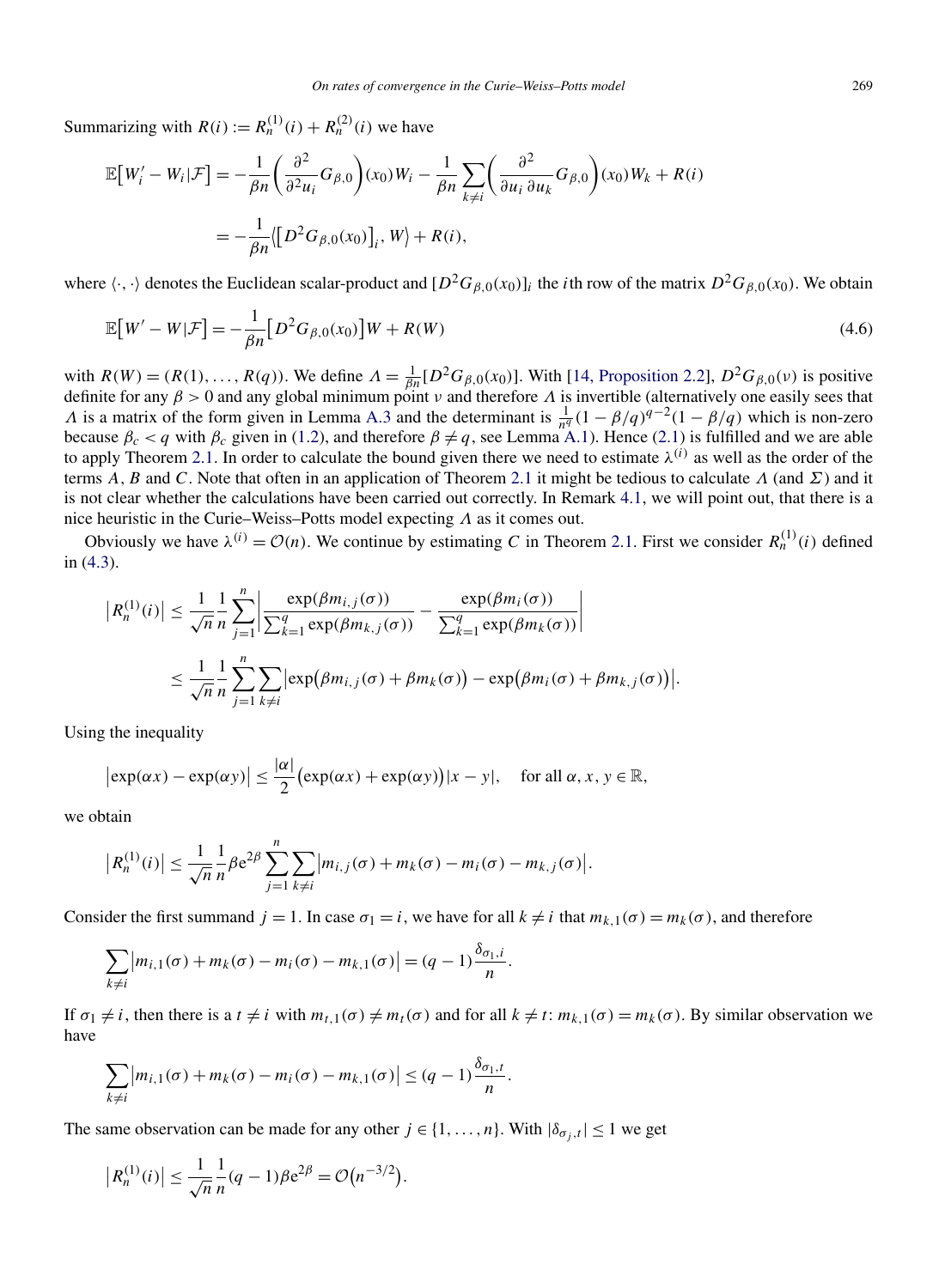Since  $W \in \mathcal{M}$ , see [\(1.12\)](#page-4-0), we get  $\sum_{k \neq i} W_k = -W_i$ . By Lemma [3.5](#page-14-0) we know that  $\mathbb{E}|W_i^2| \leq \text{const.}$  (2) and therefore we obtain that  $\mathbb{E}|R_n^{(2)}(i)|$  in [\(4.5\)](#page-16-0) is  $\mathcal{O}(n^{-3/2})$ . Thus the Cauchy–Schwartz inequality yields  $\mathbb{E}[R(i)^2] = \mathcal{O}(n^{-3})$  for all  $i \in \{1, \ldots, q\}$ . We have

$$
C = \sum_{i=1}^{q} \lambda^{(i)} \sqrt{\mathbb{E}\big[R_i^2\big]} = \mathcal{O}\big(n^{-1/2}\big).
$$

The next thing we notice is that  $|W'_i - W_i| = \frac{1}{\sqrt{n}} |Y'_{I,i} - Y_{I,i}| \le \frac{1}{\sqrt{n}}$  for all *i*. Thus we easily obtain the bound *B* =  $O(n^{-1/2})$ . It remains to calculate and to estimate the conditional variance in *A*. This is a bit more involved. We have

$$
\mathbb{E}[(W'_{i} - W_{i})(W'_{j} - W_{j})|\mathcal{F}] = \frac{1}{n^{3}} \sum_{t,k=1}^{n} Y_{k,i}Y_{t,j} + \frac{1}{n^{3}} \sum_{t,k=1}^{n} \mathbb{E}[Y'_{k,i}Y'_{t,j}|\mathcal{F}]
$$

$$
- \frac{2}{n^{3}} \sum_{t,k=1}^{n} Y_{k,i} \mathbb{E}[Y'_{t,j}|\mathcal{F}] =: A_{1} + A_{2} + A_{3}.
$$

Hence we have to bound the variances of these terms. By definition  $\mathbb{V}[A_1] = \frac{1}{n^2} \mathbb{V}[m_i(\sigma) m_j(\sigma)]$ . Now

$$
\mathbb{V}[m_i(\sigma)m_j(\sigma)] = \mathbb{V}\bigg(\frac{W_i W_j}{n} + \frac{W_i}{\sqrt{n}} x_{0,j} + \frac{W_j}{\sqrt{n}} x_{0,i}\bigg)
$$
  
\n
$$
\leq \text{const.} \max\bigg(\frac{1}{n^2} \mathbb{V}(W_i W_j), \frac{1}{n} \mathbb{V}(W_i)\bigg) \leq \frac{\text{const.}}{n^2} \big(\mathbb{E}[W_i^2 W_j^2] + n \mathbb{E}[W_i^2]\big).
$$

We make use of Lemma [3.5](#page-14-0) to obtain  $\mathbb{V}[m_i(\sigma)m_j(\sigma)] = \mathcal{O}(1/n)$  and hence  $\mathbb{V}[A_1] = \mathcal{O}(n^{-3})$ . Using a conditional version of Jensen's inequality we have

$$
\mathbb{V}[A_2] \leq \mathbb{E}\Bigg(\mathbb{V}\Bigg[\frac{1}{n^3}\sum_{t,k=1}^n Y'_{k,i}Y'_{t,j}\Bigg] \Big| \mathcal{F}\Bigg) = \mathbb{E}\Bigg(\mathbb{V}\Bigg[\frac{1}{n^3}\sum_{t,k=1}^n Y_{k,i}Y_{t,j}\Bigg] \Big| \mathcal{F}\Bigg) = \mathbb{V}\Bigg(\frac{1}{n^3}\sum_{t,k=1}^n Y_{k,i}Y_{t,j}\Bigg).
$$

Hence  $\mathbb{V}[A_2] = \mathcal{O}(n^{-3})$ . With Lemma [3.3](#page-13-0) we get

$$
-A_{3}/2 = \frac{1}{n^{3}} \sum_{t,k=1}^{n} Y_{k,i} \mathbb{E}[Y'_{t,j} | \mathcal{F}] = \frac{1}{n^{3}} \sum_{t,k=1}^{n} Y_{k,i} \frac{\exp(\beta m_{j,t}(\sigma))}{\sum_{l=1}^{q} \exp(\beta m_{l,t}(\sigma))}
$$
  

$$
= \frac{1}{n^{3}} \sum_{t,k=1}^{n} Y_{k,i} \left( \frac{\exp(\beta m_{j,t}(\sigma))}{\sum_{l=1}^{q} \exp(\beta m_{l,t}(\sigma))} - \frac{\exp(\beta m_{j}(\sigma))}{\sum_{l=1}^{q} \exp(\beta m_{l}(\sigma))} \right)
$$
  

$$
+ \frac{1}{n^{2}} \sum_{k=1}^{n} Y_{k,i} \frac{\exp(\beta m_{j}(\sigma))}{\sum_{l=1}^{q} \exp(\beta m_{l}(\sigma))}
$$
  

$$
=: M_{1} + M_{2}.
$$

By using the same estimations as for  $R_n^{(1)}(i)$  we obtain

$$
M_1 \leq \frac{1}{n^3} \sum_{i,k=1}^n Y_{k,i}(q-1)\beta e^{2\beta} = \frac{1}{n}(q-1)\beta e^{2\beta} \left(\frac{W_i}{\sqrt{n}} + x_{0,i}\right).
$$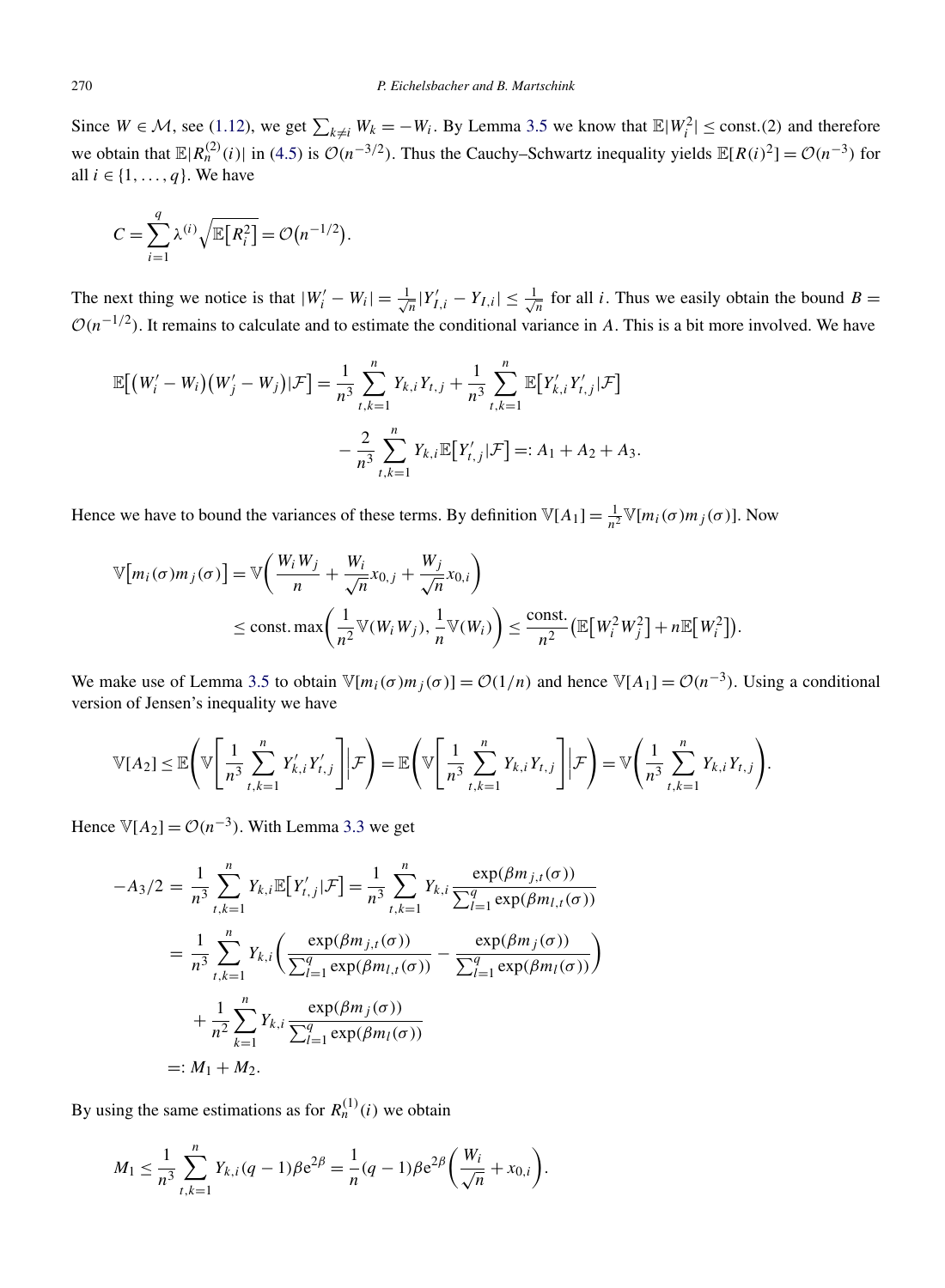Hence  $\mathbb{V}(M_1) = \mathcal{O}(n^{-3})$  by Lemma [3.5.](#page-14-0) We obtain

$$
M_2 = \frac{1}{n} m_i(\sigma) \left( m_j(\sigma) - \frac{1}{\beta} \frac{\partial}{\partial u_j} G_{\beta,0}(m(\sigma)) \right)
$$
  
= 
$$
\frac{1}{n} m_i(\sigma) m_j(\sigma) - \frac{1}{\beta n} m_i(\sigma) \left( \left( \frac{\partial^2}{\partial^2 u_j} G_{\beta,0} \right) (x_0) (m_j(\sigma) - x_{0,j}) + \sum_{k \neq j} \left( \frac{\partial^2}{\partial u_j u_k} G_{\beta,0} \right) (x_0) (m_k(\sigma) - x_{0,k}) + \sqrt{n} R_n^{(2)}(j) \right),
$$

where the first equality follows from Lemma [3.2,](#page-13-0) the second from [\(A.2\)](#page-24-0) and the definition of  $R_n^{(2)}(i)$  in [\(4.5\)](#page-16-0). Hence

$$
M_2 = \mathcal{O}\left(\frac{1}{n}m_i(\sigma)m_j(\sigma)\right) + \mathcal{O}\left(\frac{1}{n}m_i(\sigma)\frac{W_j}{\sqrt{n}}\right) + \mathcal{O}\left(n^{-1/2}R_n^{(2)}(j)\right).
$$

The first two summands are of order  $O(W_i/n^{3/2})$  and the last term is of order  $O(n^{-2})$ . Applying Lemma [3.5,](#page-14-0) it follows that the maximal variance of all the sums in the representation of  $M_2$  is of order  $O(n^{-3})$  and therefore  $V(A_3) = O(n^{-3})$ . Thus the variance in *A* of Theorem [2.1](#page-6-0) can be bounded by 9 times the maximum of the variances of  $A_1$ ,  $A_2$ ,  $A_3$ , which is a constant times  $n^{-3}$ . Thus we obtain

$$
A = \sum_{i,j=1}^q \lambda^{(i)} \sqrt{\mathbb{V}\big[\mathbb{E}\big[(W'_i - W_i)(W'_j - W_j)|W\big]\big]} = \mathcal{O}\big(n^{-1/2}\big).
$$

This completes the proof for  $h = 0$ . Note that we have used the fact that the fourth moment of  $W_i$  is bounded. We did not need the finiteness of any higher moment. We have proved a *fourth-moment* theorem together with a rate of convergence of order  $O(n^{-1/2})$ .

If  $h \neq 0$  we will slightly change the proof. Here are the details. By Theorem [1.1](#page-2-0) we know that for  $h > 0$  and  $(\beta, h) \notin h_T$ , the function  $G_{\beta,h}$  has a unique global minimum point. Let  $x_0$  be the unique global minimum point. Analogously to the first part of our proof we obtain

$$
\mathbb{E}\left[W'_i - W_i|\mathcal{F}\right] = -\frac{1}{\beta n} \left(\frac{\partial^2}{\partial^2 u_i} G_{\beta,h}\right)(x_0)W_i - \frac{1}{\beta n} \sum_{k \neq i} \left(\frac{\partial^2}{\partial u_i \partial u_k} G_{\beta,h}\right)(x_0)W_k + R(i,h)
$$
\n
$$
= -\frac{1}{\beta n} \left\{ \left[D^2 G_{\beta,h}(x_0)\right]_i, W\right\} + R(i,h) \tag{4.7}
$$

with  $R(i, h) := R_n^{(1)}(i, h) + R_n^{(2)}(i)$  with the new

$$
R_n^{(1)}(i,h) := \frac{1}{\sqrt{n}} \frac{1}{n} \sum_{j=1}^n \left[ \frac{\exp(\beta m_{i,j}(\sigma) + h\delta_{i,1})}{\sum_{k=1}^q \exp(\beta m_{k,j}(\sigma) + h\delta_{k,1})} - \frac{\exp(\beta m_i(\sigma) + h\delta_{i,1})}{\sum_{k=1}^q \exp(\beta m_k(\sigma) + h\delta_{k,1})} \right]
$$

and the same  $R_n^{(2)}(i)$ , given in [\(4.5\)](#page-16-0). Again  $A = \frac{1}{\beta n} [D^2 G_{\beta,h}(x_0)]$ . This matrix has a simple structure. With Lemma [A.1](#page-24-0) we obtain

$$
a = \frac{1}{\beta n} \left( \frac{\partial^2}{\partial^2 u_1} G_{\beta,h} \right) (x_0) = \frac{1 - \beta (q - 1) x_{0,1} x_{0,q}}{n}, \qquad b = \frac{1}{\beta n} \left( \frac{\partial^2}{\partial u_1 \partial u_q} G_{\beta,h} \right) (x_0) = \frac{\beta x_{0,1} x_{0,q}}{n}.
$$

Moreover

$$
d = \frac{1}{\beta n} \left( \frac{\partial^2}{\partial^2 u_q} G_{\beta,h} \right) (x_0) = \frac{1 - \beta (x_{0,1} x_{0,q} + (q-2)x_{0,q}^2)}{n}, \qquad c = \frac{1}{\beta n} \left( \frac{\partial^2}{\partial u_2 \partial u_q} G_{\beta,h} \right) (x_0) = \frac{\beta x_{0,q}^2}{n}.
$$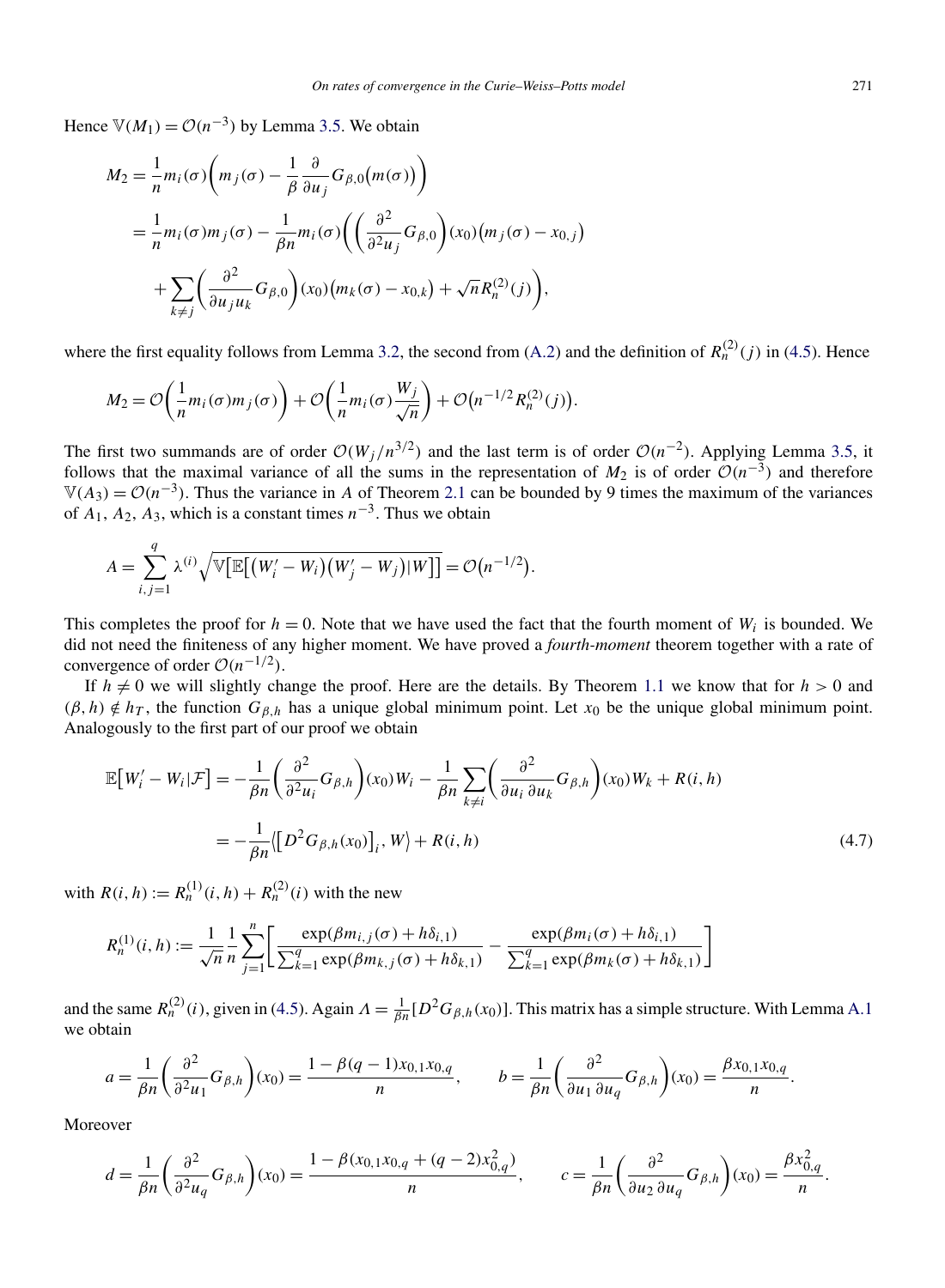<span id="page-20-0"></span>Hence *Λ* has the form [\(A.3\)](#page-25-0) and according to Lemma [A.2](#page-25-0) we have

$$
\det(\Lambda) = \frac{1}{n^q} (1 - \beta x_{0,q})^{q-2} (1 - q\beta x_{0,1} x_{0,q}).
$$

So if  $β \notin \{\frac{1}{x_{0,q}}, \frac{1}{qx_{0,1}x_{0,q}}\}$ , the matrix *Λ* is invertible. With Lemma [3.4](#page-14-0) we get that *Λ* is invertible for all  $(β, h) \neq$  $(\beta_0, h_0)$  and hence we are able to apply Theorem [2.1.](#page-6-0) The bound of  $R_n^{(1)}(i, h)$  is  $e^h$  times the bound of  $R_n^{(1)}(i)$ implying the same order of *C*. The proof of bounding *B* is unchanged. Bounding *A* needs once more the bound  $R_n^{(1)}(i, h)$  and hence the proof is almost the same as in the case  $h = 0$ .

**Proof of Theorem [1.4.](#page-4-0)** Since the first part of the proof follows the lines of the proof of Theorem [1.3](#page-3-0) we notice that Theorem [2.2](#page-7-0) can be applied. Thus it remains to estimate the bound given there. For the first expression in the bound we notice that  $A_1$  is the same expression as the A-term we just calculated for the proof of Theorem [1.3.](#page-3-0) Hence,  $\log(n)A_1 = \mathcal{O}(\log(n)n^{-1/2})$ . With Lemma [3.5](#page-14-0) and the estimation for the C-term in Theorem [1.3](#page-3-0) we obtain that the second expression is  $\mathcal{O}(\log(n)n^{-1/2})$ . For the third expression we notice that *a* > 1 is a constant and that  $A_3 = \mathcal{O}(n)$ . Using again Lemma [3.5](#page-14-0) combined with the fact that  $\overline{A} = \frac{1}{\sqrt{n}}$  yields that the third expression is also  $\mathcal{O}(\log(n)n^{-1/2})$ .

Likewise we obtain that the fourth expression is  $\mathcal{O}(n^{-1/2})$ . Combining these estimations yields the result.  $\Box$ 

*Remark 4.1 (Heuristics). By definition of*  $G_{\beta,h}$ , [\(1.6\)](#page-2-0), *the Hessian of*  $G_{\beta,h}$  *fulfills*  $D^2 G_{\beta,h}(x) = \beta \mathrm{Id} - \beta^2 D^2 \Phi(x)$ , *where is the* log*-moment generating function of the single-spin distribution in the Curie–Weiss–Potts model and x is any minimum point. Hence*  $D^2\Phi$  *is the covariance structure of the single-spins, which is* 

$$
D^{2}\Phi(x) = -\frac{1}{\beta^{2}}\left(D^{2}G_{\beta,h}(x) - \beta \text{Id}\right).
$$
\n(4.8)

*We know from Stein's method that if*  $(W, W')$  *is exchangeable and*  $(2.1)$  *is satisfied with*  $R = 0$  *we have* 

$$
\frac{1}{2}\mathbb{E}[(W'-W)(W'-W)^{t}] = \Sigma \Lambda^{t}.
$$

*On the one hand in the Curie–Weiss–Potts model we have*  $\Sigma = [D^2 G_{\beta,h}(x)]^{-1} - \beta^{-1}$  Id. *On the other hand the left hand side describes the empirical covariance structure of the single-spins*,

$$
\frac{1}{2}\mathbb{E}[(W'_{i}-W_{i})(W'_{j}-W_{j})]=\frac{1}{2n}\mathbb{E}(Y'_{I,i}-Y_{I,i})(Y'_{I,j}-Y_{I,j}).
$$

*Therefore with* (4.8), *heuristically*

$$
\frac{1}{2}\mathbb{E}[(W'-W)(W'-W)^{t}] \approx \frac{1}{n}\frac{1}{\beta^{2}}(-D^{2}G_{\beta,h}(x)+\beta\mathrm{Id}) = ([D^{2}G_{\beta,h}(x)]^{-1}-\beta^{-1}\mathrm{Id})\Lambda^{t}.
$$

*If we now choose*  $\Lambda = \Lambda^t = \frac{1}{\beta n} D^2 G_{\beta,h}(x)$ , the right hand identity is fulfilled.

**Proof of Theorem [1.5.](#page-4-0)** The proof uses the fact that the conditional joint distribution of the  $(\sigma_i)_i$ , conditioned on the event  $\{\frac{N}{n} \in B(x_i, \varepsilon)\}\)$ , is given by

$$
P_{\beta,h,n,\varepsilon}(\sigma) = \frac{1}{Z_{\beta,h,n,\varepsilon}} \exp\left(\frac{\beta}{2n} \sum_{1 \leq i \leq j \leq n} \delta_{\sigma_i,\sigma_j} + h \sum_{i=1}^n \delta_{\sigma_i,1}\right) \mathbf{1}_{B(x_i,\varepsilon)}(N/n),
$$

where  $Z_{\beta,h,n,\varepsilon}$  denotes a normalization. Thus we are able to start with any minimum point  $x_0$  and follow the lines of the proof of Theorem [1.3.](#page-3-0)  $\Box$ 

**Proof of Theorem [1.6.](#page-5-0)** We will apply Theorem [2.3.](#page-12-0) Obviously the density *p* is nice. Note that the logarithmic derivative is  $\psi(t) = \frac{p'(t)}{p(t)} = -\frac{16(q-1)^4}{3}t^3$ . The solutions  $f_g$  of the corresponding Stein equations [\(2.14\)](#page-12-0) – with respect to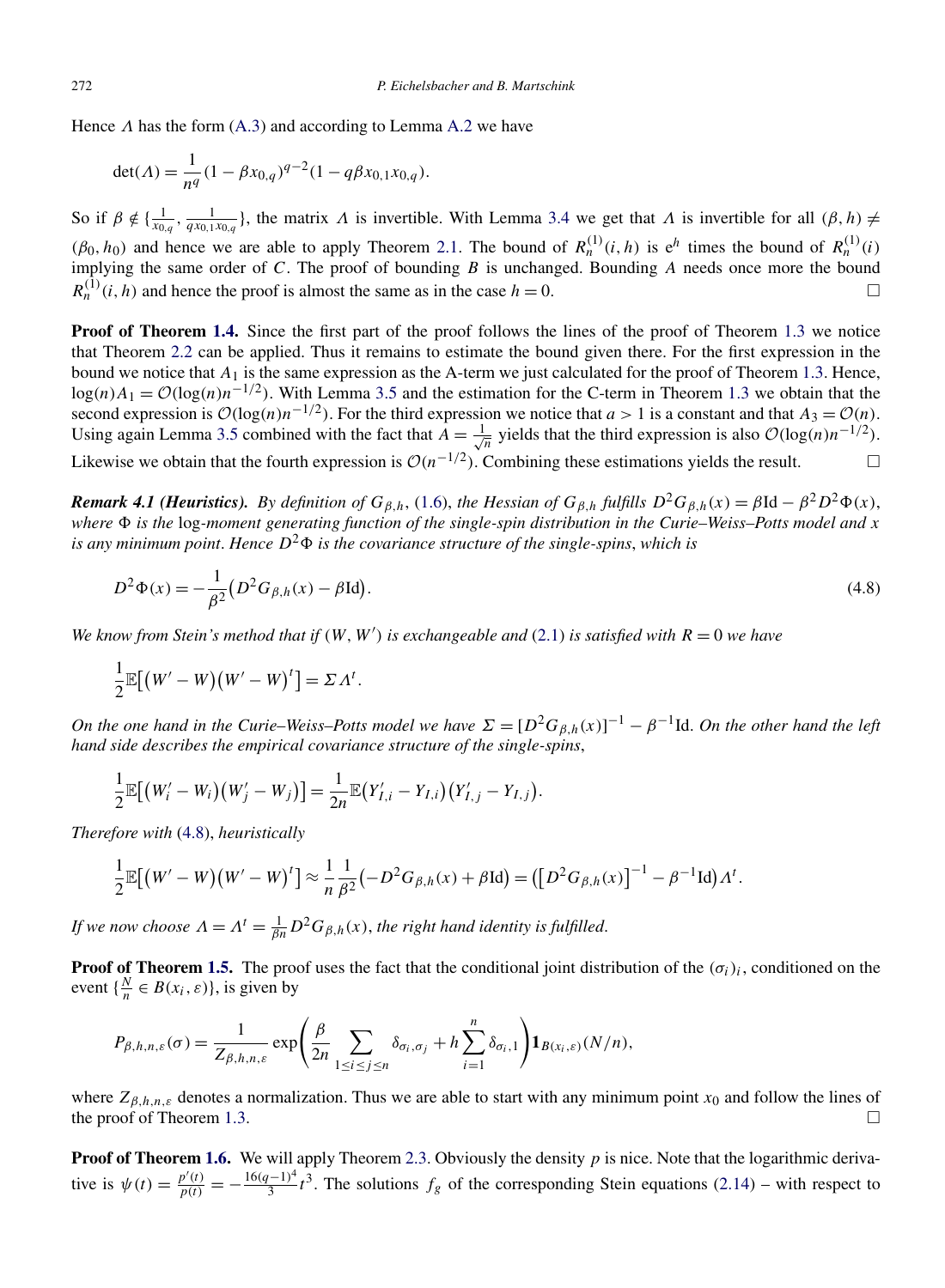absolutely continuous test functions *g* and with respect to  $g(x) = 1_{\{x \leq z\}}(x)$ ,  $z \in \mathbb{R}$ , respectively – fulfill all boundedness assumption of Theorem [2.3.](#page-12-0) This was proven in [\[11, Lemma 2.2\]](#page-29-0). By definition of *T* , see [\(1.13\)](#page-4-0), we have

$$
T = \frac{1}{(1-q)n^{3/4}}(N_1 - nx_1 - \sqrt{n}V_1) = \frac{1}{(1-q)n^{3/4}}\left(\sum_{i=1}^n Y_{i,1} - nx_1 - \sqrt{n}V_1\right).
$$

We make use of the choice  $V \in \mathcal{M} \cap u^{\perp}$ . With  $V \in \mathcal{M}$  we have  $\sum_{i=1}^{q} V_i = 0$  and with  $\langle V, u \rangle = V_1(1-q) + \sum_{i=2}^{q} V_i =$ 0 we obtain

$$
\sum_{i=2}^{q} V_i = -V_1 = 0.
$$

Constructing an exchangeable pair  $(T, T')$  is just the same as in the introduction.  $T'$  is a random variable being the same as *T* except that we pick an index *I* uniformly and exchange  $Y_{I,1}$  with  $Y'_{I,1}$  (for  $I = i$  distributed according to the conditional distribution of  $Y_{i,1}$  given  $(Y_{j,1})_{j\neq i}$ , independently of  $Y_{i,1}$ ). Now we calculate  $\mathbb{E}[T'-T|\mathcal{F}]$  with  $\mathcal{F} = \sigma(\sigma_1, \ldots, \sigma_q),$ 

$$
\mathbb{E}[T'-T|\mathcal{F}] = \frac{1}{(1-q)n^{7/4}} \sum_{i=1}^{n} \mathbb{E}[Y'_{i,1} - Y_{i,1}|\mathcal{F}]
$$
  
= 
$$
\frac{1}{(1-q)n^{7/4}} \sum_{i=1}^{n} \mathbb{E}[Y'_{i,1}|\mathcal{F}] - \frac{1}{n}T - \frac{x_1}{(1-q)n^{3/4}}.
$$

With Lemma [3.2](#page-13-0) we obtain

$$
\frac{1}{(1-q)n^{7/4}}\sum_{i=1}^n \mathbb{E}\big[Y'_{i,1}|\mathcal{F}\big] = \frac{1}{(1-q)n^{3/4}}\bigg(m_1(\sigma)-\frac{1}{\beta_0}\frac{\partial}{\partial x_1}G_{\beta_0,h_0}(m(\sigma))\bigg) + \frac{1}{(1-q)n^{1/4}}R_n^{(1)}(i,h_0).
$$

Hence using  $m_1(\sigma) = x_1 + \frac{(1-q)T}{n^{1/4}}$  and defining  $\widetilde{R} := \frac{1}{(q-1)n^{1/4}} R_n^{(1)}(i, h_0)$  we have

$$
\mathbb{E}\big[T'-T\,|\mathcal{F}\big] = -\frac{1}{(1-q)\beta_0 n^{3/4}}\frac{\partial}{\partial x_1}G_{\beta_0,h_0}\bigg(x+\frac{T\,u}{n^{1/4}}+\frac{V}{n^{1/2}}\bigg)-\widetilde{R}.
$$

A quite tedious *fourth-order* Taylor expansion of  $G_{\beta_0,h_0}$  at  $x + \frac{T u}{n^{1/4}} + \frac{V}{n^{1/2}}$  is affiliated in the [Appendix,](#page-23-0) see [\(A.11\)](#page-28-0), which leads to

$$
\frac{\partial}{\partial x_1} G_{\beta_0, h_0} \left( x + \frac{T u}{n^{1/4}} + \frac{V}{n^{1/2}} \right) = -\frac{16(q - 1)^4}{3q n^{3/4}} T^3 + \mathcal{O} \left( \sum_{j=2}^q \frac{V_j^2}{n} \right) + \mathcal{O} \left( f \left( V / \sqrt{n}, T / n^{1/4} \right) \right)
$$
\n(4.9)

with  $f(v, t)$  given in [\(A.7\)](#page-27-0). Hence we obtain  $\mathbb{E}[T' - T | \mathcal{F}] = \lambda \psi(T) - R$  with

$$
\lambda := \frac{1}{q(q-1)\beta_0 n^{3/2}}
$$

and

$$
-R := \mathcal{O}\left(\sum_{j=2}^q \frac{V_j^2}{n^{7/4}}\right) + \mathcal{O}\left(\frac{T^4}{n^{7/4}}\right) + \mathcal{O}\left(\frac{1}{n^{3/4}} f\left(\frac{V}{\sqrt{n}}, \frac{T}{n^{1/4}}\right)\right) - \widetilde{R}.
$$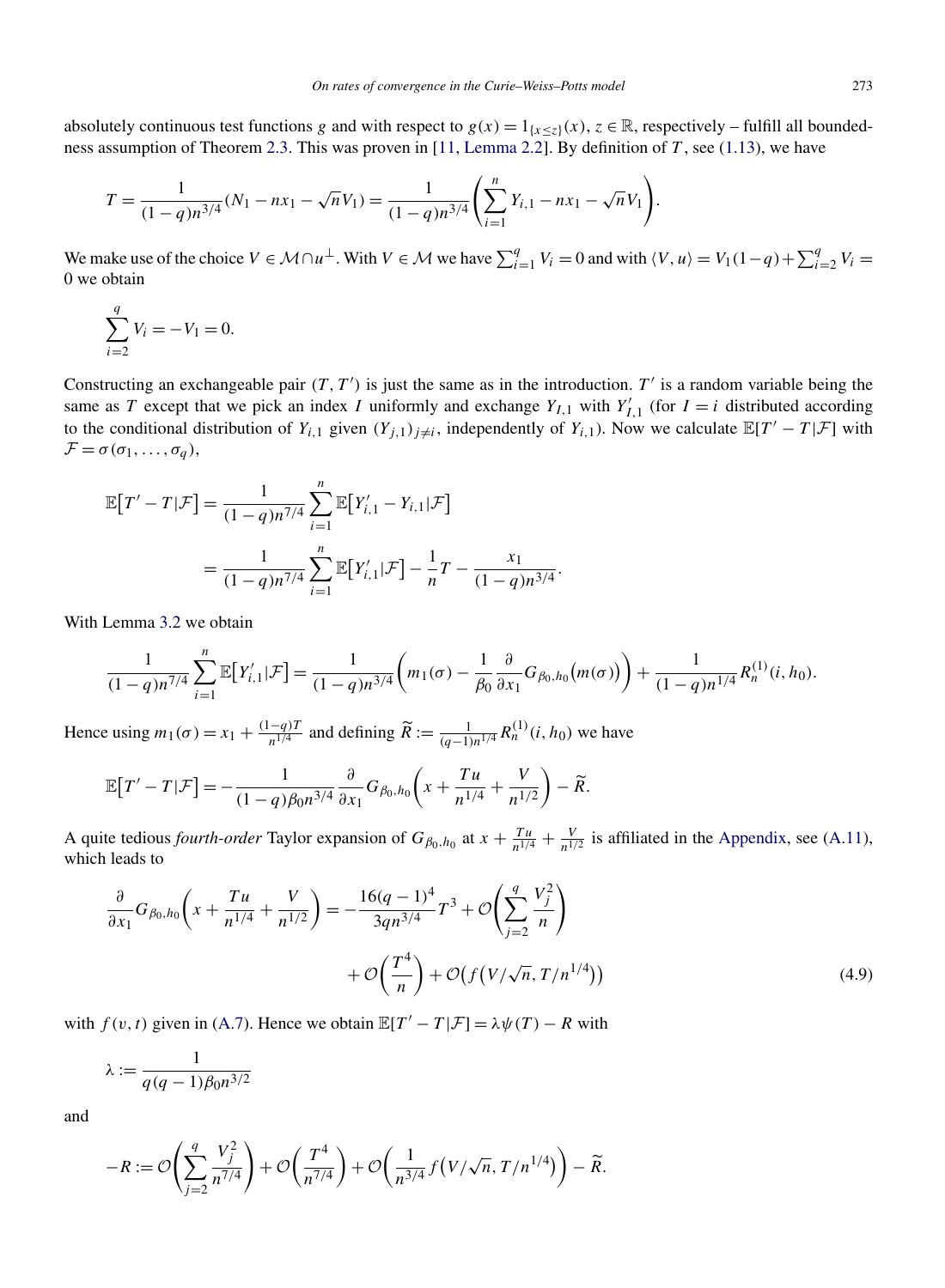<span id="page-22-0"></span>Now  $0 < \lambda < 1$  for all  $n \in \mathbb{N}$  and thus we can apply Theorem [2.3.](#page-12-0) The moments of *T* and *V* are finite, see Lemma [3.6.](#page-15-0) With  $V_1 = 0$  we get  $T = \frac{1}{(1-q)n^{1/4}} W_1$ . Now we are able to compute the expressions of the bound in Theorem [2.3.](#page-12-0) We have

$$
\mathbb{E}[(T'-T)^2|T] = \frac{1}{(1-q)^2n^{1/2}} \mathbb{E}[(W'_1-W_1)^2|W].
$$

Reproducing the proof of Theorem [1.3](#page-3-0) we get  $\mathbb{V}(\mathbb{E}[(W'_1 - W_1)^2 | \mathcal{F}]) = \mathcal{O}(n^{-5/2})$ , using  $\mathbb{E}|W^l| \leq n^{l/4}\mathbb{E}|T^l| =$  $O(n^{l/4})$ ,  $l \in \mathbb{N}$ . Thus

$$
\frac{c_2}{2\lambda} \big(\mathbb{V}\big(\mathbb{E}\big[\big(T'-T\big)^2|T\big]\big)\big)^{1/2} = \mathcal{O}\big(n^{-1/4}\big).
$$

Moreover  $\mathbb{E}|T'-T|^3 = \frac{1}{(1-q)^3n^{3/4}} \frac{1}{n^{3/2}} \mathbb{E}|Y'_I - Y_I| = \mathcal{O}(n^{-9/4})$  and therefore  $\frac{c_3}{4\lambda} \mathbb{E}|T'-T|^3 = \mathcal{O}(n^{-3/4})$ . From the proof of Theorem [1.3](#page-3-0) we know that  $|R_n^{(1)}(i, h_0)| = \mathcal{O}(n^{-3/2})$ , so  $\widetilde{R} = \mathcal{O}(n^{-7/4})$ . Note that by [\(A.7\)](#page-27-0) we see that the expectation of  $O(\frac{1}{n^{3/4}} f(V/\sqrt{n}, T/n^{1/4}))$  is of order  $O(n^{-2})$ . Summarizing we obtain  $\sqrt{\mathbb{E}[R^2]} = O(n^{-7/4})$ , hence

$$
\frac{c_1 + c_2 \sqrt{\mathbb{E}[T^2]}}{\lambda} \sqrt{\mathbb{E}[R^2]} = \mathcal{O}(n^{-1/4}).
$$

Hence the  $\delta$  in [\(2.17\)](#page-12-0) is of order  $O(n^{-1/4})$ . We obtain the same rate of convergence in the Kolmogorov distance, using  $|T' - T| \le \frac{\text{const.}}{n^{3/4}} =: A$ . The order of the first two summands in [\(2.19\)](#page-12-0) is  $\mathcal{O}(n^{-1/4})$ . The third term in (2.19) is of order  $O(n^{-3/4})$  and finally

$$
\frac{3A}{2}\mathbb{E}|\psi(T)| \le \frac{\text{const.}}{n^{3/4}}\mathbb{E}|T^3| = \mathcal{O}\big(n^{-3/4}\big),
$$

which completes the proof.

**Proof of Theorem [1.8.](#page-5-0)** Since  $V_1 = 0$ , by the continuous mapping theorem it suffices to show that the random vector  $\bar{V}$  :=  $(V_2, \ldots, V_q)$  converges towards the  $(q-1)$ -dimensional centered Gaussian vector with covariance matrix

$$
\frac{q}{2(q-1)^2(q-2)} \begin{pmatrix} q-2 & -1 & \dots & \dots & \dots & -1 \\ -1 & q-2 & -1 & \dots & \dots & -1 \\ \dots & \dots & \dots & \dots & \dots & \dots \\ -1 & \dots & \dots & \dots & -1 & q-2 \end{pmatrix}.
$$

We will apply Theorem [2.1.](#page-6-0) We see for any  $i \ge 2$ 

$$
\mathbb{E}\big[V_i'-V_i|\mathcal{F}\big]=\mathbb{E}\big[W_i'-W_i|\mathcal{F}\big]=-\frac{1}{n\sqrt{n}}\sum_{j=1}^nY_{ji}+\frac{1}{n\sqrt{n}}\sum_{j=1}^n\mathbb{E}\big[Y_{ji}'|\mathcal{F}\big].
$$

With Lemma [3.2](#page-13-0) and  $R_n^{(1)}(i, h_0)$  defined as in [\(4.3\)](#page-16-0) we obtain

$$
\mathbb{E}\big[V'_i - V_i|\mathcal{F}\big] = -\frac{1}{n\sqrt{n}}\sum_{j=1}^n Y_{ji} + \frac{1}{\sqrt{n}}m_i(\sigma) - \frac{1}{\beta_0\sqrt{n}}\frac{\partial}{\partial x_i}G_{\beta_0,h_0}(m(\sigma)) + R_n^{(1)}(i,h_0)
$$
  
= 
$$
-\frac{1}{\beta_0\sqrt{n}}\frac{\partial}{\partial x_i}G_{\beta_0,h_0}\bigg(x + \frac{T u}{n^{1/4}} + \frac{V}{n^{1/2}}\bigg) + R_n^{(1)}(i,h_0).
$$

By the *fourth-order* Taylor expansion of  $\frac{\partial}{\partial x_i} G_{\beta_0,h_0}(x+\frac{T u}{n^{1/4}}+\frac{V}{n^{1/2}})$ , see [\(A.6\)](#page-26-0), [\(A.7\)](#page-27-0), [\(A.9\)](#page-27-0) and [\(A.12\)](#page-28-0) in the [Appendix,](#page-23-0) we obtain for any  $i \in \{2, \ldots, q\}$ 

$$
\mathbb{E}\big[V_i'-V_i|V\big] = -\frac{4}{\beta_0 n q^2} \langle (1,\ldots,1,(q^2-3q+3),1,\ldots,1),\bar{V}\rangle + R_i,
$$
\n(4.10)

⊔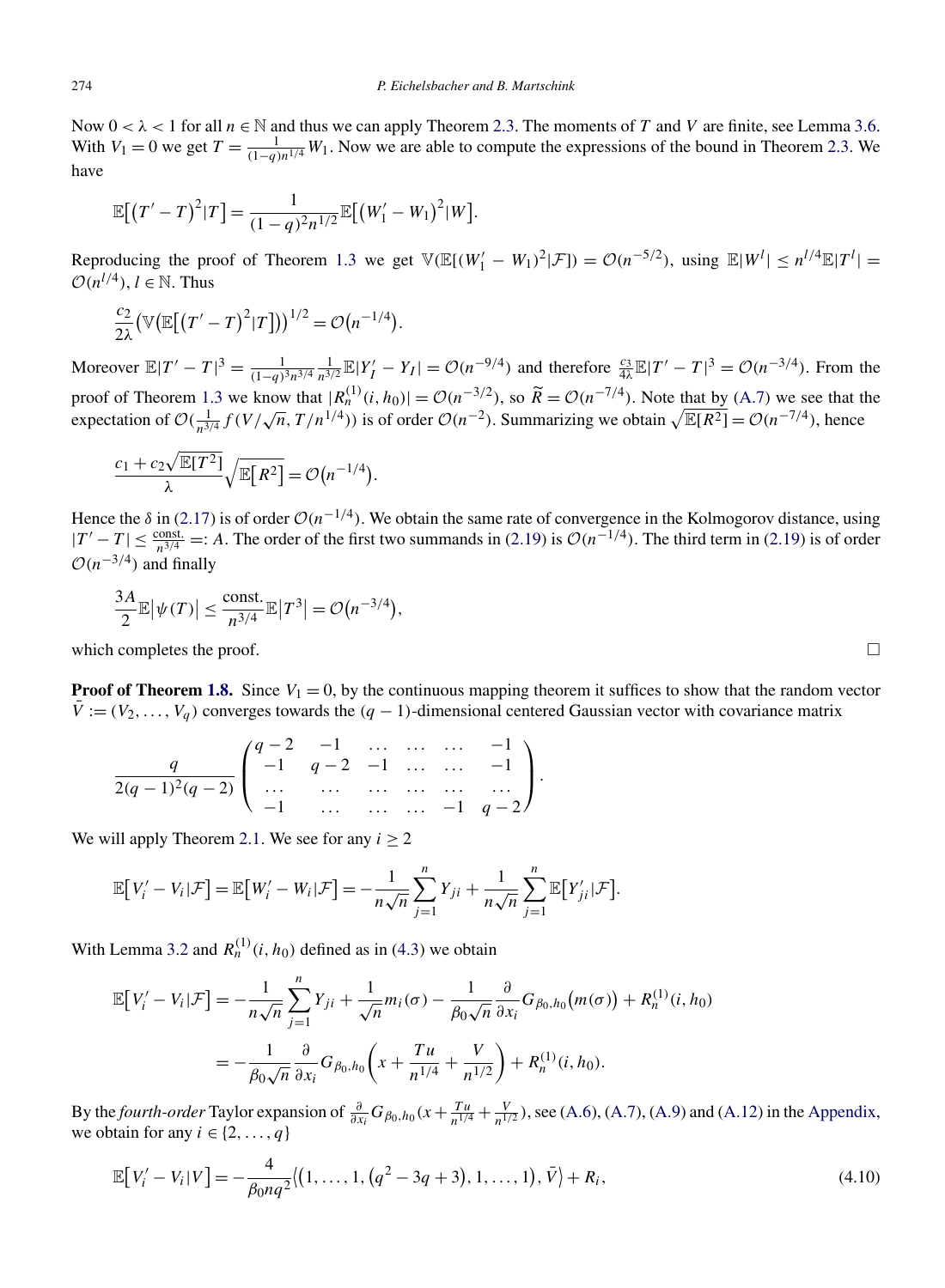<span id="page-23-0"></span>where  $(q - 1)(q - 2)$  is the *i*th entry of the vector in  $\mathbb{R}^{q-1}$  and

$$
R_i := \mathcal{O}\left(\sum_{l=1}^q \frac{V_l T}{n^{5/4}}\right) + \mathcal{O}\left(\frac{1}{\sqrt{n}} A_2\left(i, V/\sqrt{n}, T/n^{1/4}\right)\right) + \mathcal{O}\left(\frac{T^3}{n^{5/4}}\right) + \mathcal{O}\left(\frac{T^4}{n^{5/2}}\right) + R_n^{(1)}(i, h_0)
$$

(see [\(A.7\)](#page-27-0) for the definition of  $A_2$ ). Using  $\sum_{k=2, k\neq i}^{q} V_k = -V_i$  we get

$$
\langle (1,\ldots,1,(q^2-3q+3),1,\ldots,1),\overline{V} \rangle = ((q-1)(q-2))V_i.
$$

Thus the linearity condition of Theorem [2.1](#page-6-0) is satisfied with  $\Lambda = \frac{1}{n}$ *(q*−2*)*  $\frac{q}{q}$ Id<sub>*q*−1×*q*−1 and *R* = *(R*<sub>2</sub>*, ...,R<sub>q</sub></sub>). With</sub>*  $q - 2 > 0$  for  $q > 3$  we get the invertibility of *Λ* and  $\lambda^{(i)} = \mathcal{O}(n)$ . From the proof of Theorem [1.3](#page-3-0) we see that

$$
\mathbb{E}\big[\big(V'_i-V_i\big)\big(V'_j-V_j\big)|\mathcal{F}\big]=\mathbb{E}\big[\big(W'_i-W_i\big)\big(W'_j-W_j\big)|\mathcal{F}\big]=\mathcal{O}\big(n^{-3/2}\big)
$$

and thus *A* in Theorem [2.1](#page-6-0) is of order  $O(n^{-1/2})$ . Moreover  $|V'_i - V_i| \leq \frac{1}{\sqrt{n}}$  for all *i* and thus *B* in Theorem 2.1 is of order  $O(n^{-1/2})$ . It remains to calculate *C* in Theorem [2.1.](#page-6-0) From the proof of Theorem [1.3](#page-3-0) we know that  $\mathbb{E}(R_n^{(1)}(i, h_0)) = \mathcal{O}(n^{-3/2})$ . Using bounded moments of  $V_i$  and  $T$  we obtain that the expectations of the first and third term of  $R_i$  are  $O(n^{-5/4})$ . With [\(A.7\)](#page-27-0) we further get that the expectations of the second and fourth term of  $R_i$ are  $\mathcal{O}(n^{-3/2})$  and  $\mathcal{O}(n^{-5/2})$ , respectively. By the Cauchy–Schwartz inequality we get  $\sqrt{\mathbb{E}[R_i^2]} = \mathcal{O}(n^{-5/4})$ , hence  $C = \mathcal{O}(n^{-1/4})$ , which completes the proof.  $\square$ 

*Remark 4.2. In Remark* [4.1](#page-20-0) *we gave a heuristic*, *that the matrix Λ in the regression condition* [\(2.1\)](#page-6-0) *should be expected to be* <sup>1</sup> *βnD*<sup>2</sup>*Gβ,h(x)*. *Our heuristic is confirmed in the proof of Theorem* [1.8,](#page-5-0) *since we can rewrite* [\(4.10\)](#page-22-0) *as*

$$
\mathbb{E}\big[\bar{V}' - \bar{V}|\bar{V}\big] = -\frac{1}{\beta_0 n}D^2 G_{q-1}(x)\bar{V} + R,
$$

where  $D^2G_{q-1}(x)$  denotes the upper  $(q-1)\times(q-1)$  part of  $D^2G_{\beta_0,h_0}(x)$ . The limiting covariance matrix  $\Sigma$  of  $\bar{V}$ *is given by*  $[D^2G_{q-1}(x)]^{-1} - \beta_0^{-1} \mathrm{Id}_{q-1}$ .

*Remark 4.3. These rates of convergence remain still valid if we change our probability measure Pβ,h,n to*

$$
P_{\beta,h,n}(\sigma) = \frac{1}{Z_{\beta,h,n}} \exp\left(\frac{\beta}{2n} \sum_{1 \le i \le j \le n} \delta_{\sigma_i,\sigma_j} + \sum_{j=1}^n \sum_{i=1}^q \delta_{\sigma_j,i} h_i\right)
$$

*for*  $\beta \in \mathbb{R}^+$  *and*  $h \in \mathbb{R}^q$ . *This measure and the characteristics of the corresponding function* 

$$
G_{\beta,h}(u) := \frac{\beta}{2} \langle u, u \rangle - \log \left( \sum_{i=1}^q \exp(\beta u_i + h_i) \right)
$$

*were studied in* [\[27\]](#page-30-0). *First of all we note that* [\(1.1\)](#page-0-0) *is the same model with*  $h_1 = h$  *and*  $h_i = 0$  *for*  $i \in \{2, ..., q\}$ . *Based on the results of* [\[14\]](#page-30-0) *and* [\[27\]](#page-30-0) *and following the same procedures as above our results can easily be extended to the case that*  $h_i \neq 0$  *for*  $i \in \{2, ..., q\}$ *. We omit these extensions here.* 

#### **Appendix**

For the proofs of Theorems [1.3,](#page-3-0) [1.4](#page-4-0) and [1.5](#page-4-0) and for Lemma [3.4](#page-14-0) and Lemma [3.5](#page-14-0) we need a multivariate *second-order Taylor-expansion* of  $G_{\beta,h}$  defined in [\(1.6\)](#page-2-0), for every  $(\beta, h) \neq (\beta_0, h_0)$ . Let us denote by  $D^2 G_{\beta,h}(x)$  the Hessian matrix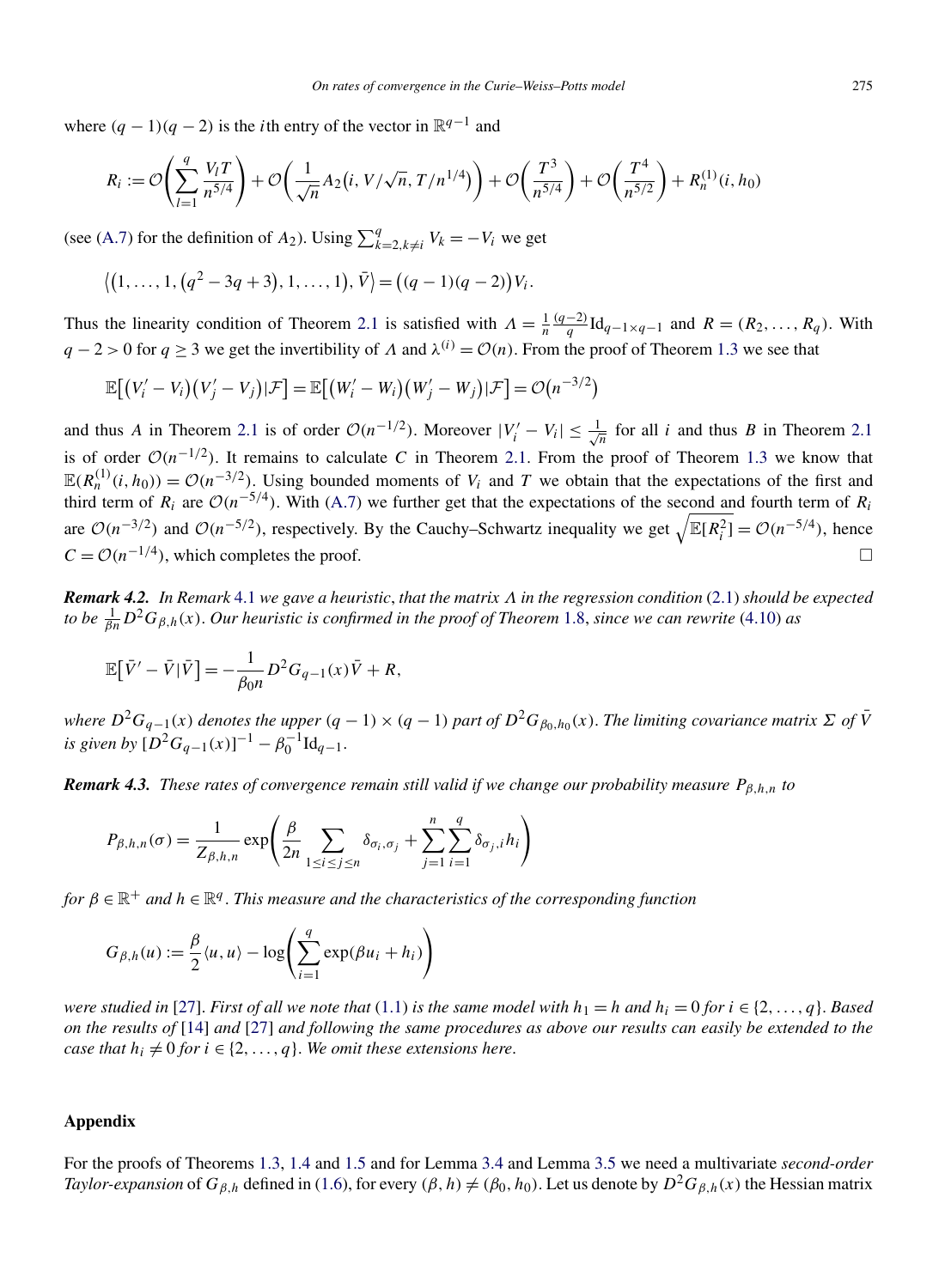<span id="page-24-0"></span> ${\partial^2 G_{\beta,h}(x)}/{\partial x_i \partial x_j}$ , *i*, *j* = 1, ..., *q*} of  $G_{\beta,h}$  at *x*. We obtain

$$
G_{\beta,h}(u) = G_{\beta,h}(x) + \sum_{k=1}^{q} \frac{\partial}{\partial u_k} G_{\beta,h}(x)(u_k - x_k) + \frac{1}{2} \langle (u - x), D^2 G_{\beta,h}(x) \cdot (u - x) \rangle
$$
  
+ 
$$
\frac{1}{6} \sum_{t,k,j=1}^{q} \widetilde{R}_{t,k,j}(u_t - x_t)(u_k - x_k)(u_j - x_j)
$$
(A.1)

with  $|\widetilde{R}_{t,k,j}| \leq \|\frac{\partial^3}{\partial u_k \partial u_l} G_{\beta,h}\|$ . For any fixed  $m \in \{1, \ldots, q\}$  and any  $x, u \in \mathbb{R}^q$  it follows that

$$
\frac{\partial}{\partial u_m} G_{\beta,h}(u) = \frac{\partial}{\partial u_m} G_{\beta,h}(x) + \frac{\partial^2}{\partial^2 u_m} G_{\beta,h}(x) (u_m - x_m)
$$
  
+ 
$$
\sum_{k \neq m} \frac{\partial^2}{\partial u_k \partial u_m} G_{\beta,h}(x) (u_k - x_k) + \sum_{k=1}^q \mathcal{O}((u_m - x_m)(u_k - x_k))
$$
  
+ 
$$
\sum_{k,t \neq m}^q \mathcal{O}((u_k - x_k)(u_t - x_t)).
$$
 (A.2)

If *x* is a global minimum point of  $G_{\beta,h}$  we are able to calculate the Hessian as follows.

**Lemma A.1.** *The Hessian*  $D^2G_{\beta,h}(x_0)$  *at an arbitrary global minimum point*  $x_0$  *looks like* 

$$
\frac{\partial^2}{\partial^2 u_1} G_{\beta,h}(x_0) = \beta - \beta^2 (q-1) x_{0,1} x_{0,q}, \qquad \frac{\partial^2}{\partial u_1 \partial u_q} G_{\beta,h}(x_0) = \beta^2 x_{0,1} x_{0,q},
$$

*and*

$$
\frac{\partial^2}{\partial^2 u_q} G_{\beta,h}(x_0) = \beta - \beta^2 (x_{0,1}x_{0,q} + (q-2)x_{0,q}^2), \qquad \frac{\partial^2}{\partial u_2 \partial u_q} G_{\beta,h}(x_0) = \beta^2 x_{0,q}^2.
$$

**Proof.** According to Proposition [3.1](#page-13-0) we know that for any minimizer  $x_0$  of  $G_{\beta,h}$  we have  $x_{0,i} = x_{0,k}$  for all  $i, k \in$  $\{2,\ldots,q\}$  and  $x_{0,1} \ge x_{0,k}$  for all  $k \in \{2,\ldots,q\}$  and  $\sum_{i=1}^{q} x_{0,i} = 1$ . Notice that the equation  $\nabla G_{\beta,0}(x_0) = 0$  implies

$$
x_{0,1} = \frac{\exp(\beta x_{0,1} + h\delta_{1,1})}{\exp(\beta x_{0,1} + h) + (q - 1)\exp(\beta x_{0,q})},
$$

$$
x_{0,q} = \frac{\exp(\beta x_{0,q})}{\exp(\beta x_{0,1} + h) + (q - 1)\exp(\beta x_{0,q})}.
$$

Now we can calculate

$$
\frac{\partial^2}{\partial^2 u_1} G_{\beta,h}(x_0) = \beta - \beta^2 (q - 1) \frac{\exp(\beta(x_{0,1} + x_{0,q}) + h)}{(\exp(\beta(x_{0,1}) + h) + (q - 1)\exp(\beta x_{0,q}))^2}
$$

$$
= \beta - \beta^2 (q - 1) x_{0,1} x_{0,q}
$$

and

$$
\frac{\partial^2}{\partial u_1 \partial u_q} G_{\beta,h}(x_0) = \beta^2 \frac{\exp(\beta(x_{0,1} + x_{0,q}) + h)}{(\exp(\beta x_{0,1} + h) + (q - 1)\exp(\beta x_{0,q}))^2} = \beta^2 x_{0,1} x_{0,q}.
$$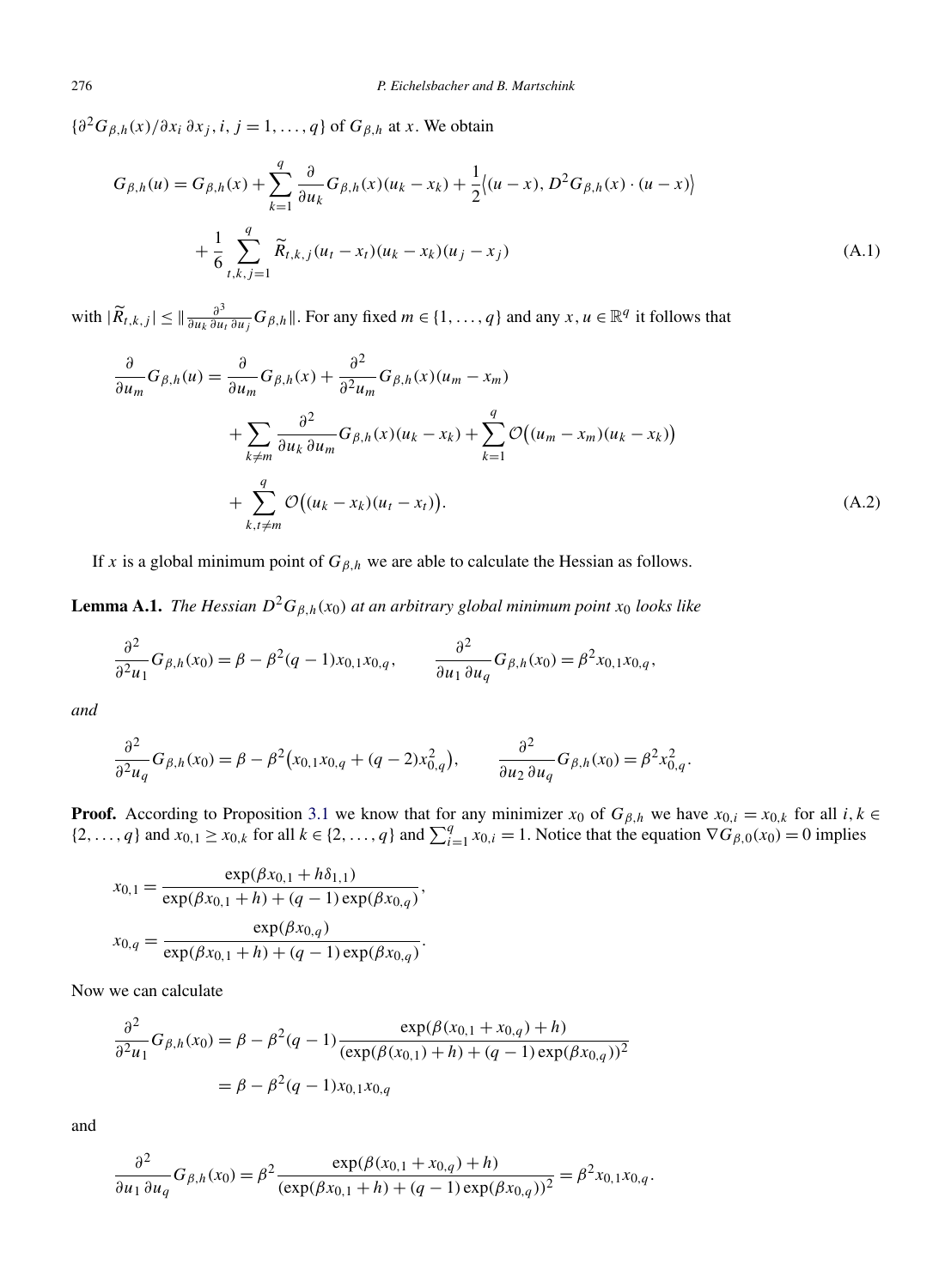<span id="page-25-0"></span>Moreover

$$
\frac{\partial^2}{\partial^2 u_q} G_{\beta,h}(x_0) = \beta - \beta^2 \frac{\exp(\beta x_{0,q} + h)(\exp(\beta x_{0,1} + h) + (q - 2)\exp(\beta x_{0,q}))}{(\exp(\beta x_{0,1} + h) + (q - 1)\exp(\beta x_{0,q}))^2}
$$

$$
= \beta - \beta^2 (x_{0,1}x_{0,q} + (q - 2)x_{0,q}^2)
$$

and

$$
\frac{\partial^2}{\partial u_2 \partial u_q} G_{\beta,h}(x_0) = \beta^2 \frac{\exp(2\beta x_{0,q})}{(\exp(\beta x_{0,1} + h) + (q-1)\exp(\beta x_{0,q}))^2} = \beta^2 x_{0,q}^2.
$$

With Lemma [A.1](#page-24-0) we get, that the Hessian of *Gβ,h* at a global minimum point is a matrix of type (A.3). The following lemma is some linear algebra for a matrix of the form (A.3).

**Lemma A.2.** *For any*  $a, b, c, d \in \mathbb{R}$  *consider the following matrix* 

$$
A := \begin{pmatrix} a & b & \dots & \dots & \dots & b \\ b & d & c & \dots & \dots & c \\ b & c & d & c & \dots & \dots & c \\ \dots & \dots & \dots & \dots & \dots & \dots & \dots & \dots \\ b & c & \dots & \dots & \dots & c & d \end{pmatrix} \in \mathbb{R}^{q \times q}.
$$
\n(A.3)

*Then* det( $\Lambda$ ) =  $(d - c)^{q-2}(a(d + (q - 2)c) - (q - 1)b^2)$ .

**Proof.** We applied the formula due to Laplace.  $\Box$ 

**Remark A.3.** At the extremity  $(\beta_0, h_0) = (4\frac{q-1}{q}, \log(q-1) - 2\frac{q-2}{q})$  of the critical line,  $x = (1/2, 1/2(q-1))$  $1)$ , ...,  $1/2(q-1)$ ) *is the unique minimum point of*  $G_{\beta_0,h_0}$ *. Notice that* 

 $\exp(\beta_0 \cdot x_1 + h_0) = (q - 1)\exp(2/q), \qquad \exp(\beta_0 \cdot x_q) = \exp(2/q).$ 

*With Lemma A*[.1](#page-24-0) *we obtain*

$$
\frac{\partial^2 G_{\beta_0, h_0}}{\partial^2 x_1}(x) = \frac{\partial^2 G_{\beta_0, h_0}}{\partial x_1 \partial x_q}(x) = \frac{4(q-1)}{q^2}
$$

and 
$$
\frac{\partial^2 G_{\beta_0,h_0}}{\partial x_{q}}(x) = \frac{4(q^2 - 3q + 3)}{q^2}
$$
 and 
$$
\frac{\partial^2 G_{\beta_0,h_0}}{\partial x_{q} \partial x_{q-1}}(x) = \frac{4}{q^2}
$$
. Thus  $a = b$  in (A.3).

For the proofs of the results at *criticality*, Theorems [1.6,](#page-5-0) [1.8](#page-5-0) and Lemma [3.6,](#page-15-0) we need a multivariate *fourth-order Taylor-expansion* of  $G_{\beta_0,h_0}$  (defined in [\(1.6\)](#page-2-0)). We fix the notation  $G := G_{\beta_0,h_0}$  for the following calculations. We know that  $x = (1/2, 1/2(q - 1), ..., 1/2(q - 1))$  is the unique minimum point of G. Let  $u = (1 - q, 1, ..., 1) \in \mathcal{M} \subset \mathbb{R}^q$ , *v* ∈ *M* ∩  $u^{\perp}$  and  $t \in \mathbb{R}$ . For any  $p \in \mathbb{N}$  and  $z \in \mathbb{R}^q$  let us fix the notation

$$
R_{i_1,\dots,i_p}(z) := \left(\frac{\partial^p G}{\partial x_{i_1} \cdots \partial x_{i_p}}\right)(z).
$$

A *second-order* Taylor-expansion yields

$$
G(x+tu+v) = G(x+tu) + \frac{1}{2}\langle v, (D^2G)(x+tu)v \rangle + \frac{1}{6} \sum_{j,k,l=1}^{q} R_{j,k,l}(x+tu+v)v_jv_kv_l
$$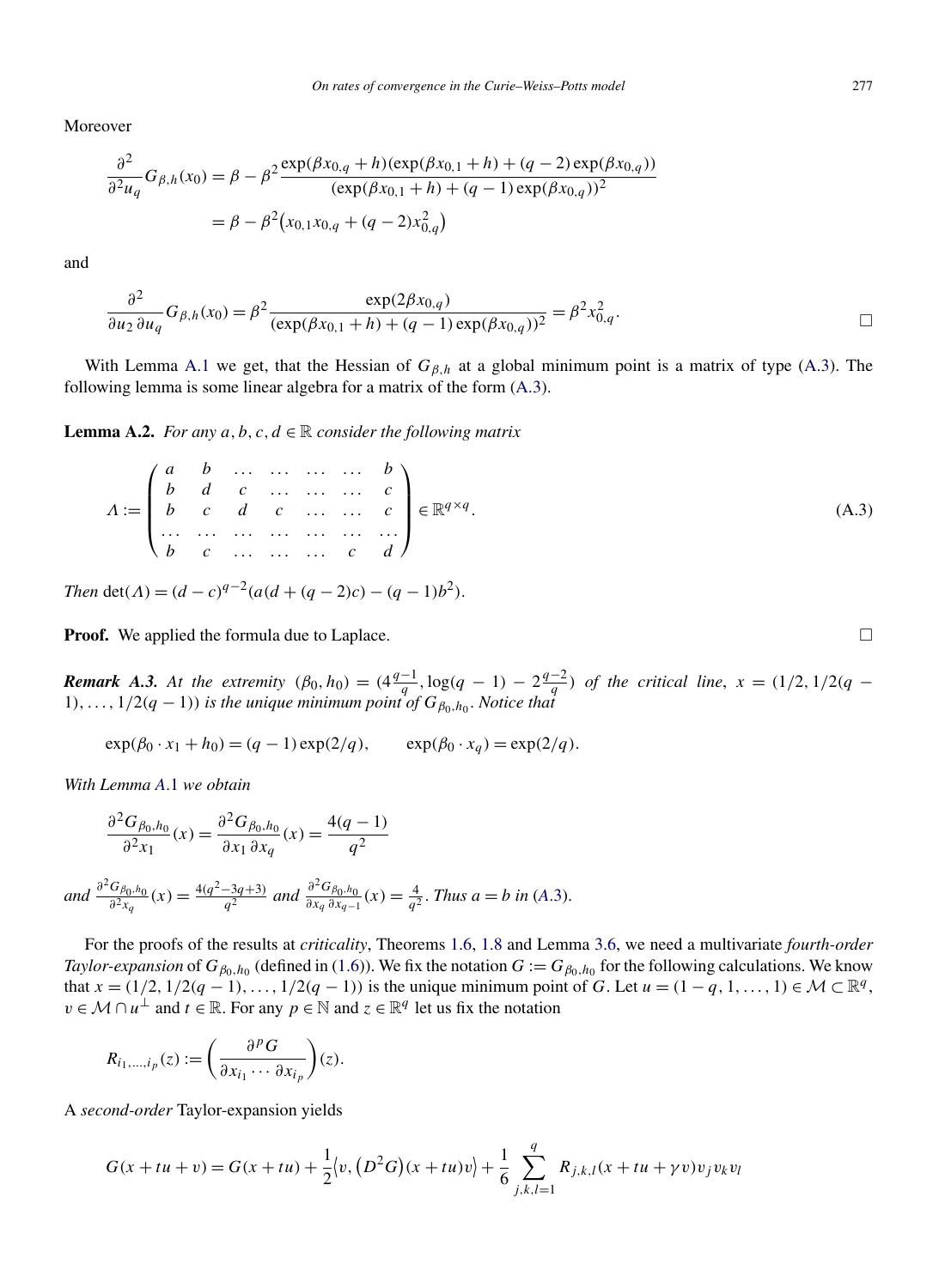<span id="page-26-0"></span>for some  $\gamma \in (0, 1)$ , since  $\langle (\nabla G)(x + tu), v \rangle = 0$ , the last  $q - 1$  coordinates of  $x + tu$  are equal and with Lemma [3.2](#page-13-0) the last  $q - 1$  coordinates of the gradient  $(\nabla G)(x + tu)$  are equal, and hence it is orthogonal to *v*. A *fourth-order* Taylor-expansion for  $G(x + tu)$  yields

$$
G(x+tu) = G(x) + \frac{1}{24} \sum_{j,k,l,m=1}^{q} R_{j,k,l,m}(x+\tilde{\gamma}tu)t^{4}u_{j}u_{k}u_{l}u_{m}
$$
\n(A.4)

for some  $\tilde{\gamma} \in (0, 1)$ . To see (A.4) notice that the first-order term is zero since *x* is a global minimizer of *G*. The second-order term is zero, since we know from Lemma [3.4](#page-14-0) that  $D^2G_{\beta,h}(x)$  is positive definite if and only if  $(\beta, h) \neq (\beta_0, h_0)$ . Hence the third-order term is zero yielding the identity (A.4). Summarizing we obtain

$$
G(x + tu + v) = G(x) + \frac{1}{2} \langle v, (D^2 G)(x + tu)v \rangle + \frac{1}{6} \sum_{j,k,l=1}^{q} R_{j,k,l}(x + tu + \gamma v)v_j v_k v_l + \frac{1}{24} \sum_{j,k,l,m=1}^{q} R_{j,k,l,m}(x + \tilde{\gamma}tu)t^4 u_j u_k u_l u_m.
$$
 (A.5)

With  $y := x + tu + v$  we will calculate  $\frac{\partial}{\partial y_i} G(y)$  for  $i \in \{1, ..., q\}$  using (A.5). The derivative of the first summand in  $(A.5)$  is zero since *x* is the global minimizer of *G*. With

$$
\frac{1}{2}\langle v, (D^2G)(x+tu)v \rangle = \frac{1}{2}R_{i,i}(x+tu)(y_i - x_i - tu_i)^2
$$
  
+ 
$$
\sum_{k \neq i} R_{i,k}(x+tu)(y_k - x_k - tu_k)(y_i - x_i - tu_i)
$$
  
+ 
$$
\sum_{k,l \neq i} R_{l,k}(x+tu)(y_k - x_k - tu_k)(y_l - x_l - tu_l)
$$

we obtain

$$
A_1(i) := \frac{\partial}{\partial y_i} \left( \frac{1}{2} \langle v, (D^2 G)(x + tu)v \rangle \right) = R_{i,i}(x + tu)v_i + \sum_{k \neq i} R_{i,k}(x + tu)v_k.
$$

With Lemma [A.1](#page-24-0) we obtain  $R_{1,2} = R_{1,3} = \cdots = R_{1,q}$  and since  $v \in u^{\perp}$  we have  $A_1(1) = 0$ . With a second-order Taylor expansion for  $R_{i,k}(x + tu)$  we get for *t* small

$$
A_1(i) = \langle R_{i,\cdot}, v \rangle + \mathcal{O}_q \left( \sum_{l=1}^q v_l t \right).
$$

Here  $\mathcal{O}_q$  is the notation that the constant does depend on *q*. This is because all  $R_{i_1,\dots,i_p}(x)$  only depend on *q*, since *x* only depends on *q*. The second partial derivatives of *G* were listed in Remark [A.3,](#page-25-0) hence we end up with

$$
A_1(1) = 0, \qquad A_1(i) = \frac{4(q^3 - 3q + 3)}{q^2}v_i + \frac{4}{q^2} \sum_{k=2}^q v_k + \mathcal{O}_q\left(\sum_{l=1}^q v_l t\right), \quad i \ge 2
$$
\n(A.6)

for small *t*. The last formula can even be simplified since  $\sum_{k=2}^{q} v_k = 0$  using  $v \in u^{\perp}$ . For reasons of application we will not use this simplification. The partial derivative *<sup>∂</sup> ∂yi* of the third term in (A.5) is

$$
A_2(i) := \frac{1}{2} R_{i,i,i}(x + tu + \gamma v) v_i^2 + \sum_{k \neq i}^{q} R_{i,i,k}(x + tu + \gamma v) v_i v_k + \frac{1}{2} \sum_{j,k \neq i} R_{i,j,k}(x + tu + \gamma v) v_k v_j.
$$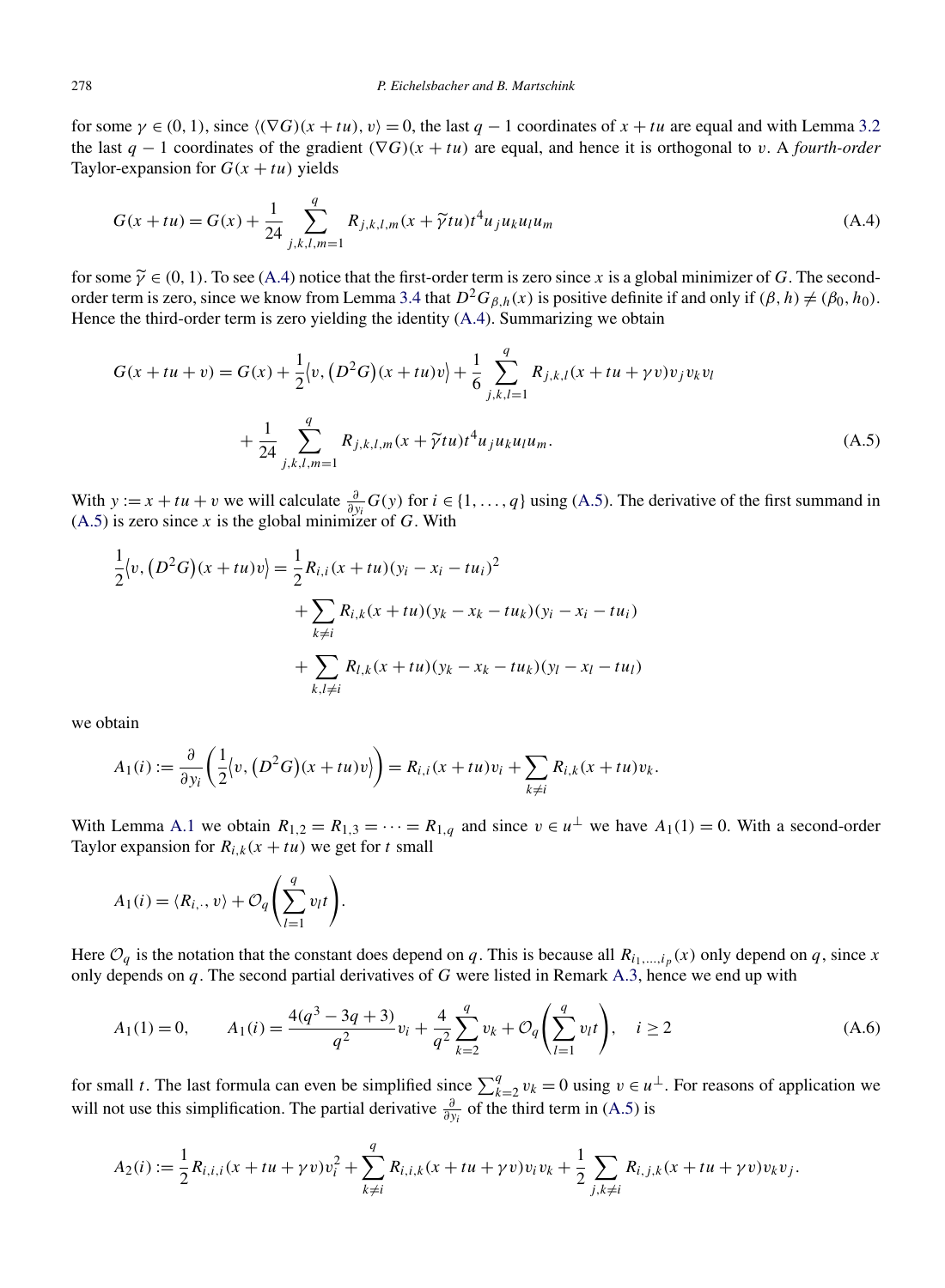<span id="page-27-0"></span>Using Taylor for  $R_{i,j,k}(x + tu + \gamma v)$  we obtain for small *t* and small *v* 

$$
A_2(i) := A_2(i, v, t) := \frac{1}{2} R_{i, i, i}(x) v_i^2 + \sum_{k \neq i}^q R_{i, i, k}(x) v_i v_k + \frac{1}{2} \sum_{j, k \neq i}^q R_{i, j, k}(x) v_k v_j + \mathcal{O}_q(f(v, t))
$$
(A.7)

with

$$
\mathcal{O}_q(f(v,t)) = \mathcal{O}_q\left(\left(t + \sum_{k=2}^q c_k(q)v_k\right)\left(v_i^2 + v_i\sum_{k \neq i} v_k + \sum_{k,j \neq i} v_k v_j\right)\right).
$$

Here  $c_k(q)$  is denoted (a constant depending on *q*) just to see that the relation  $\sum_{k=2}^{q} v_k = 0$  cannot be applied. In our application the order (in *n*) of the  $v_k$ 's will not depend on  $k$ , and  $v_2$  will be smaller in order than  $t$ . In this situation we have  $O_q(f(v, t)) = O_q(tv_2^2)$ . We will calculate  $A_2(1)$  with the help of the third derivatives which are  $R_{1,1,1}(x) = R_{1,1,k}(x) = 0$  and

$$
R_{1,j,j}(x) = \frac{16(q-1)(q-2)}{q^3}, \qquad R_{1,j,k}(x) = -\frac{16(q-1)}{q^3}.
$$

Therefore the first two summands in (A.7) are zero and the third term is, using  $\sum_{k=2}^{q} v_k = 0$ ,

$$
\frac{1}{2} \sum_{j,k=2}^{q} R_{1,j,k}(x) v_j v_k = \frac{1}{2} \sum_{j=2}^{q} \frac{16(q-1)(q-2)}{q^3} v_j^2 - \frac{1}{2} \sum_{j,k=2,j\neq k}^{q} \frac{16(q-1)}{q^3} v_j v_k
$$

$$
= \frac{8(q-1)}{q^3} \sum_{j=2}^{q} v_j \left( (q-1)v_j - v_j - \sum_{k=2,k\neq j}^{q} v_k \right)
$$

$$
= \frac{8(q-1)^2}{q^3} \sum_{j=2}^{q} v_j^2.
$$
(A.8)

Finally, the partial derivative  $\frac{\partial}{\partial y_i}$  of the fourth term in [\(A.5\)](#page-26-0) is

$$
A_3(i) := A_3(i, t)
$$
  

$$
:= \frac{1}{6} R_{i,i,i,i}(x) t^3 u_i^3 + \frac{1}{2} \sum_{k \neq i} R_{i,i,i,k}(x) t^3 u_i^2 u_k + \frac{1}{2} \sum_{k,j \neq i} R_{i,i,j,k}(x) t^3 u_i u_k u_j
$$
  

$$
+ \frac{1}{6} \sum_{j,k,l \neq i} R_{i,j,k,l}(x) t^3 u_j u_k u_l + \mathcal{O}_q(t^4),
$$
 (A.9)

where we applied a second-order Taylor expansion for  $R_{i,j,k,l}(x + \tilde{\gamma}tu)$ . Again we calculate  $A_3(1)$ , using the fourth derivatives

$$
R_{1,1,1,1}(x) = \frac{32(q-1)^4}{q^4}, \qquad R_{1,1,1,k}(x) = \frac{32(q-1)^3}{q^4}, \qquad R_{1,1,k,k}(x) = R_{1,1,j,k}(x) = \frac{32(q-1)^2}{q^4}
$$

and

$$
R_{1,k,k,k}(x) = \frac{32(q-1)(2q^2 - 10q + 11)}{q^4}, \qquad R_{1,j,j,k}(x) = -\frac{32(q-1)(2q-5)}{q^4}
$$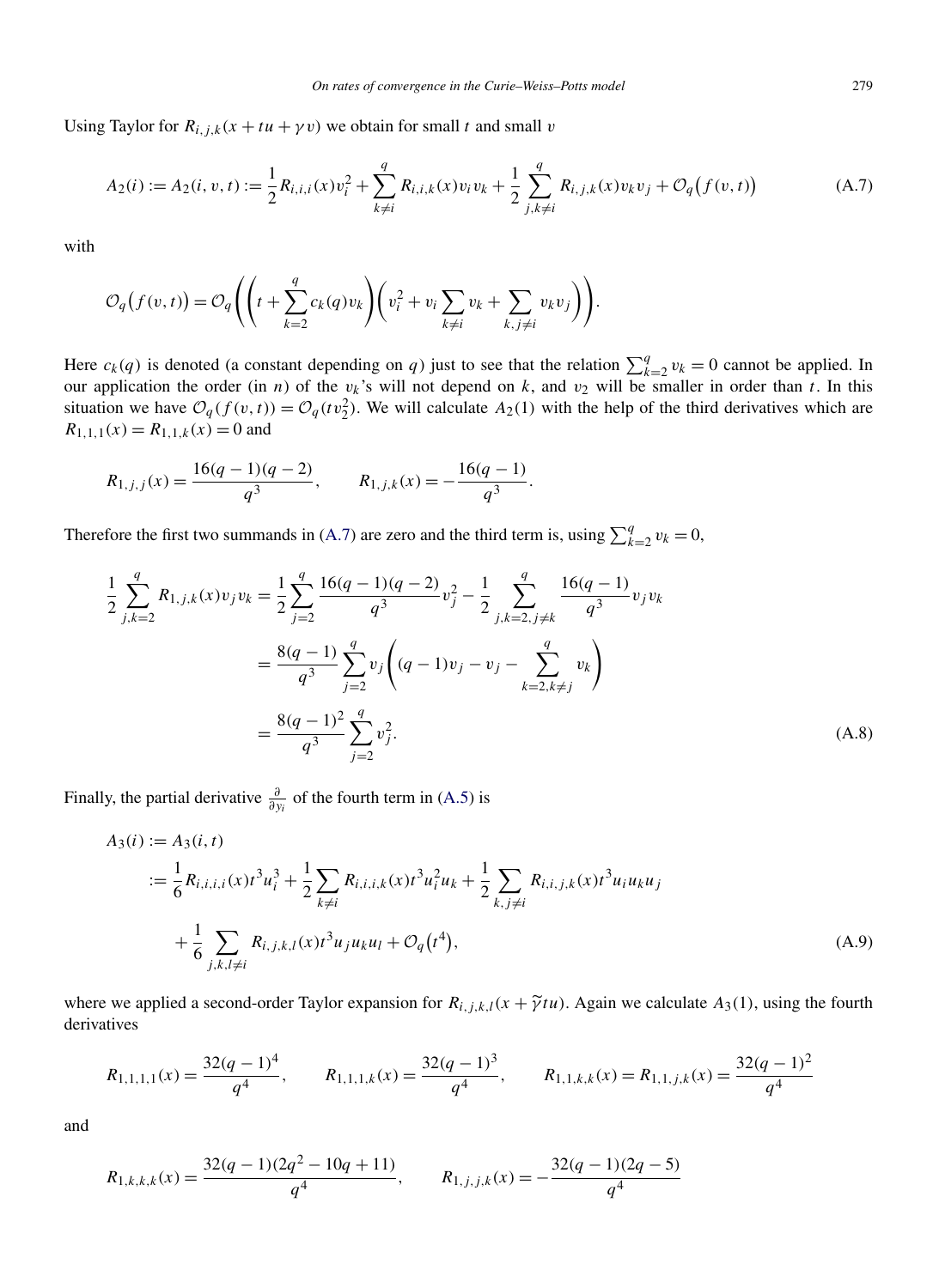and  $R_{1,j,k,l} = \frac{96(q-1)}{q^4}$ . We obtain

$$
\frac{1}{6}R_{1,1,1,1}(x)t^3(1-q)^3 = -\frac{16(q-1)^7t^3}{3q^4}, \qquad \frac{1}{2}\sum_{k\neq i}R_{1,1,1,k}(x)t^3(1-q)^2 = -\frac{16(q-1)^6t^3}{q^4},
$$

and

$$
\frac{1}{2} \sum_{k,j \neq i} R_{1,1,j,k}(x) t^3 (1-q) = -\frac{16(q-1)^5 t^3}{q^4}.
$$

Moreover we have

$$
\frac{1}{6} \sum_{j,k,l \neq i} R_{1,j,k,l}(x) t^3 = \frac{16(q-1)^2 (2q^2 - 10q + 11)t^3}{3q^4} - \frac{16(q-1)^2 (q-2)(2q-5)t^3}{q^4} + \frac{16(q-1)^2 (q-2)(q-3)t^3}{q^4}.
$$

Hence

$$
A_3(1) = -\frac{16(q-1)^4}{3q}t^3 + \mathcal{O}_q(t^4). \tag{A.10}
$$

We summarize that the first partial derivative of  $G(y)$  in  $(A.5)$  satisfies

$$
\frac{\partial}{\partial y_1} G(x + tu + v) = \frac{8(q - 1)^2}{q^3} \sum_{j=2}^q v_j^2 - \frac{16(q - 1)^4}{3q} t^3 + \mathcal{O}_q(f(v, t)) + \mathcal{O}_q(t^4),
$$
\n(A.11)

using the notation of [\(A.7\)](#page-27-0). The *i*th partial derivative for  $i \in \{2, ..., q\}$  is given by

$$
\frac{\partial}{\partial y_i} G(x + tu + v) = A_1(i) + A_2(i, v, t) + A_3(i, t)
$$
\n(A.12)

with  $A_i(i)$  defined in [\(A.6\)](#page-26-0), [\(A.7\)](#page-27-0) and [\(A.9\)](#page-27-0).

**Proof of Lemma [3.4.](#page-14-0)** For the proof we will use the following alternative parametrization of the minimum points of *Gβ,h* given by permutations of

$$
x_s = \left(\frac{1+(q-1)s(\beta, h)}{q}, \frac{1-s(\beta, h)}{q}, \dots, \frac{1-s(\beta, h)}{q}\right), \quad s(\beta, h) \in [0, 1].
$$

It is important to notice, see for example [\[4\]](#page-29-0), that  $s(\beta, h)$  is positive, well-defined and strictly increasing in  $\beta$  on an open interval containing  $[\beta_c, \infty)$  and that  $s(\beta_c, 0) = (q - 2)/(q - 1)$  is a global minimum. The Lemma follows once we proof that  $\beta q x_{s,1} x_{s,q} - 1 < 0$  and  $\beta x_{s,q} - 1 < 0$ . The second inequality follows directly from Proposition [3.1.](#page-13-0) To prove  $\beta q x_{s,1} x_{s,q} - 1 < 0$ , we first consider the case  $h = h_0$ . First of all we note that the minima are the solutions of

$$
f(s(\beta, h_0)) = \log(1 + (q - 1)s(\beta, h_0)) - \log(1 - s(\beta, h_0)) - \beta s(\beta, h_0) - h_0 = 0.
$$

If  $\beta < \beta_0$  we have that  $\partial f(s(\beta, h_0))/\partial s > 0$ . Rearranging this equality and using the parametrization of *x<sub>s</sub>* yields the result. If  $\beta > \beta_0$  we use  $\nabla G_{\beta, h_0}(x_s) = 0$  to obtain

$$
\log(x_{s,1}) - \beta x_{s,1} - h_0 = \log(x_{s,q}) - \beta x_{s,q}.
$$

<span id="page-28-0"></span>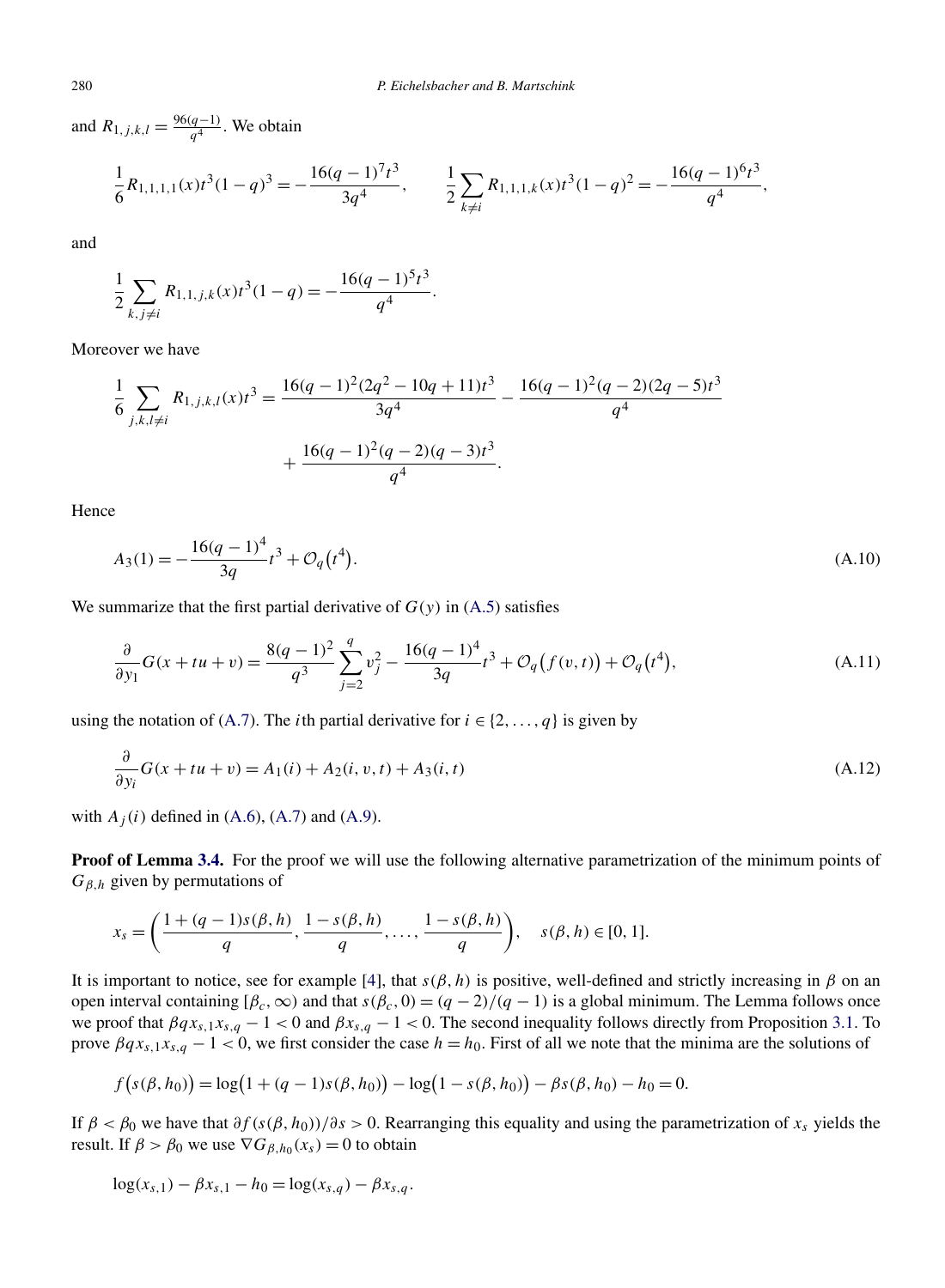<span id="page-29-0"></span>This equation yield

$$
\beta q x_{s,1} x_{s,q} - 1 = \left(\frac{\log(x_{s,1}) - \log(x_{s,q}) - h_0}{x_{s,1} - x_{s,q}}\right) q x_{s,1} x_{s,q} - 1 = \left(\log\left(\frac{x_{s,1}}{x_{s,q}}\right) - h_0\right) q \frac{x_{s,1} x_{s,q}}{x_{s,1} - x_{s,q}} - 1.
$$

Using the fact that  $x_{s,1} + (q-1)x_{s,q} = 1$  we obtain

$$
\beta q x_{s,1} x_{s,q} - 1 = \left( \log \left( \frac{(q-1)x_{s,1}}{1-x_{s,1}} \right) - h_0 \right) q \frac{x_{s,1}(1-x_{s,1})}{(q-1)x_{s,1} - (1-x_{s,1})} - 1
$$
  
= 
$$
\left( \log \left( \frac{(q-1)x_{s,1}}{1-x_{s,1}} \right) - h_0 \right) q \frac{x_{s,1}(1-x_{s,1})}{q x_{s,1} - 1} - 1 = q \frac{x_{s,1}(1-x_{s,1})}{q x_{s,1} - 1} f_{h_0}(x_{s,1}),
$$

where

$$
f_h(x_{s,1}) := \log\left(\frac{(q-1)x_{s,1}}{1-x_{s,1}}\right) - h - \frac{qx_{s,1}-1}{qx_{s,1}(1-x_{s,1})}.
$$

For  $\beta_0$  the global minimizer is given by  $y = (1/2, 1/2(q-1), \ldots, 1/2(q-1))$  and it follows easily that  $f_{h_0}(\frac{1}{2}) = 0$ . *Additionally*  $\frac{\partial f_{h_0}}{\partial x}(x) < 0$  for  $x \in [2^{-1}, 1)$ . Thus we obtain that  $f_{h_0}(x_{s,1}) < 0$  for  $x_{s,1} \in [2^{-1}, 1)$ , and this is equivalent to *βqxs,*1*xs,q* − 1 *<* 0.

Now we consider the case  $h \neq h_0$ . If  $\beta < \beta_0$ , the proof is identical to the case of  $\beta < \beta_0$  for  $h = h_0$ . If  $\beta \geq \beta_0$  we have

$$
\beta qx_{s,1}x_{s,q} - 1 = q \frac{x_{s,1}(1 - x_{s,1})}{qx_{s,1} - 1} f_h(x_{s,1}).
$$

For  $\beta \ge \beta_0$  we know that  $1 > s(\beta, h) \ge s(\beta_0, h) \ge s(\beta_c, 0) = (q - 2)/(q - 1)$ . The rest of the proof is identical to the case (ii) of the proof of Proposition 2.2 in [\[14\]](#page-30-0).

#### **Acknowledgements**

We would like to thank two anonymous referees for helpful comments.

#### **References**

- [1] A. D. Barbour. Stein's method for diffusion approximations. *Probab. Theory Related Fields* **84** (3) (1990) 297–322. [MR1035659](http://www.ams.org/mathscinet-getitem?mr=1035659)
- [2] R. N. Bhattacharya and S. Holmes. An exposition of Götze's estimation of the rate of convergence in the multivariate central limit theorem, 2010. Available at [arXiv:1003.4254.](http://arxiv.org/abs/arXiv:1003.4254)
- [3] M. Biskup, L. Chayes and N. Crawford. Mean-field driven first-order phase transitions in systems with long-range interactions. *J. Stat. Phys.* **122** (6) (2006) 1139–1193. [MR2219531](http://www.ams.org/mathscinet-getitem?mr=2219531)
- [4] P. Blanchard, D. Gandolfo, J. Ruiz and M. Wouts. Thermodynamic vs topological phase transition: Cusp in the Kertéz line. *Europhys. Lett.* **82** (2008) 1–5.
- [5] S. Chatterjee, P. Diaconis and E. Meckes. Exchangeable pairs and Poisson approximation. *Probab. Surv.* **2** (2005) 64–106 (electronic). [MR2121796](http://www.ams.org/mathscinet-getitem?mr=2121796)
- [6] S. Chatterjee and E. Meckes. Multivariate normal approximation using exchangeable pairs. *ALEA Lat. Am. J. Probab. Math. Stat.* **4** (2008) 257–283. [MR2453473](http://www.ams.org/mathscinet-getitem?mr=2453473)
- [7] S. Chatterjee and Q.-M. Shao. Nonnormal approximation by Stein's method of exchangeable pairs with application to the Curie–Weiss model. *Ann. Appl. Probab.* **21** (2) (2011) 464–483. [MR2807964](http://www.ams.org/mathscinet-getitem?mr=2807964)
- [8] M. Costeniuc, R. S. Ellis and P. T.-H. Otto. Multiple critical behavior of probabilistic limit theorems in the neighborhood of a tricritical point. *J. Stat. Phys.* **127** (3) (2007) 495–552. [MR2316196](http://www.ams.org/mathscinet-getitem?mr=2316196)
- [9] M. Costeniuc, R. S. Ellis and H. Touchette. Complete analysis of phase transitions and ensemble equivalence for the Curie–Weiss–Potts model. *J. Math. Phys.* **46** (6) (2005) 063301. [MR2149837](http://www.ams.org/mathscinet-getitem?mr=2149837)
- [10] A. Dembo and O. Zeitouni. *Large Deviations Techniques and Applications*. Springer, New York, 1998. [MR1619036](http://www.ams.org/mathscinet-getitem?mr=1619036)
- [11] P. Eichelsbacher and M. Löwe. Stein's method for dependent variables occurring in statistical mechanics. *Electron. J. Probab.* **15** (30) (2010) 962–988. [MR2659754](http://www.ams.org/mathscinet-getitem?mr=2659754)